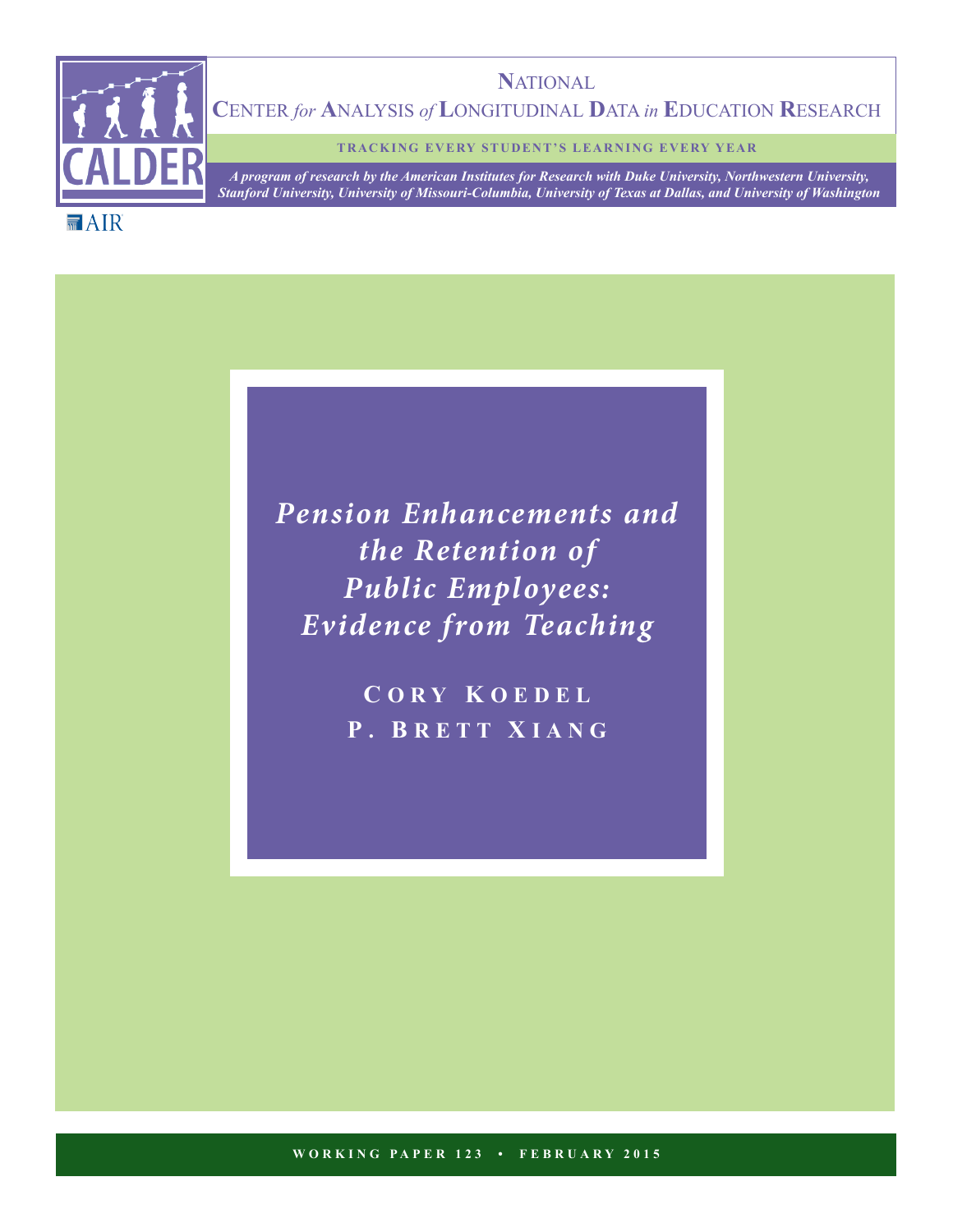**Pension Enhancements and the Retention of Public Employees: Evidence from Teaching**

> Cory Koedel *University of Missouri*

> P. Brett Xiang *University of Missouri*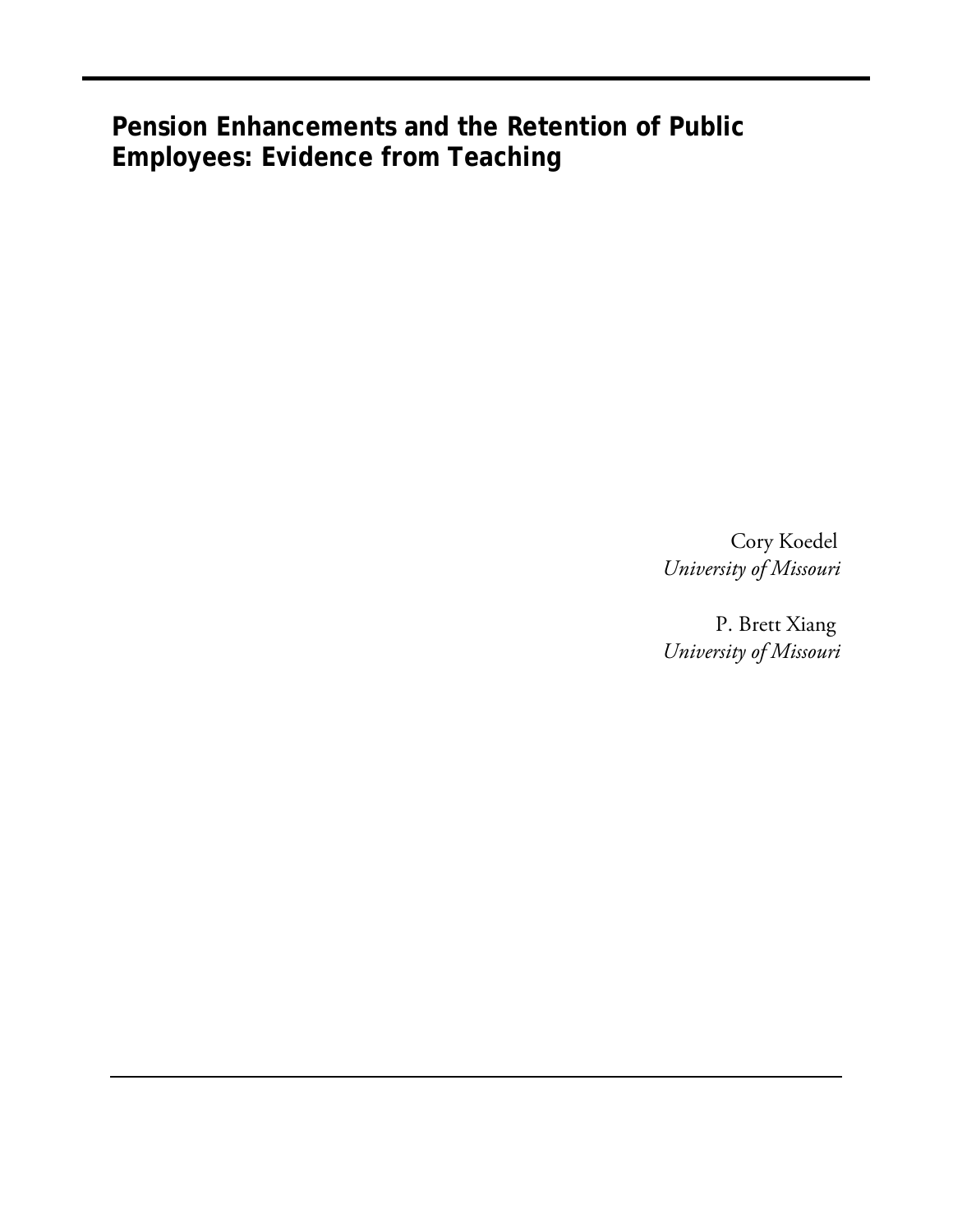# Contents

| 1.             |         |                                                                                      |  |  |  |  |  |  |  |
|----------------|---------|--------------------------------------------------------------------------------------|--|--|--|--|--|--|--|
| 2.             |         |                                                                                      |  |  |  |  |  |  |  |
| 3 <sub>1</sub> |         |                                                                                      |  |  |  |  |  |  |  |
|                | 3.1.    |                                                                                      |  |  |  |  |  |  |  |
|                | 3.2.    |                                                                                      |  |  |  |  |  |  |  |
|                | 3.3     | Unevenness in the Effect of the Enhancement on Teachers' Retention Incentives 8      |  |  |  |  |  |  |  |
|                |         |                                                                                      |  |  |  |  |  |  |  |
|                | 4.1.    |                                                                                      |  |  |  |  |  |  |  |
|                | 4.2.    |                                                                                      |  |  |  |  |  |  |  |
| 5.             |         |                                                                                      |  |  |  |  |  |  |  |
| 6.             |         |                                                                                      |  |  |  |  |  |  |  |
|                |         |                                                                                      |  |  |  |  |  |  |  |
|                |         |                                                                                      |  |  |  |  |  |  |  |
|                |         |                                                                                      |  |  |  |  |  |  |  |
|                | $A.1$ . |                                                                                      |  |  |  |  |  |  |  |
|                | A.2     |                                                                                      |  |  |  |  |  |  |  |
|                |         |                                                                                      |  |  |  |  |  |  |  |
|                |         | Appendix C: Using a Cost-Benefit Framework to Gain Insight about Novice Teachers  34 |  |  |  |  |  |  |  |
|                | C.1     |                                                                                      |  |  |  |  |  |  |  |
|                | C.2     |                                                                                      |  |  |  |  |  |  |  |
|                | C.3     |                                                                                      |  |  |  |  |  |  |  |
|                | C.4     |                                                                                      |  |  |  |  |  |  |  |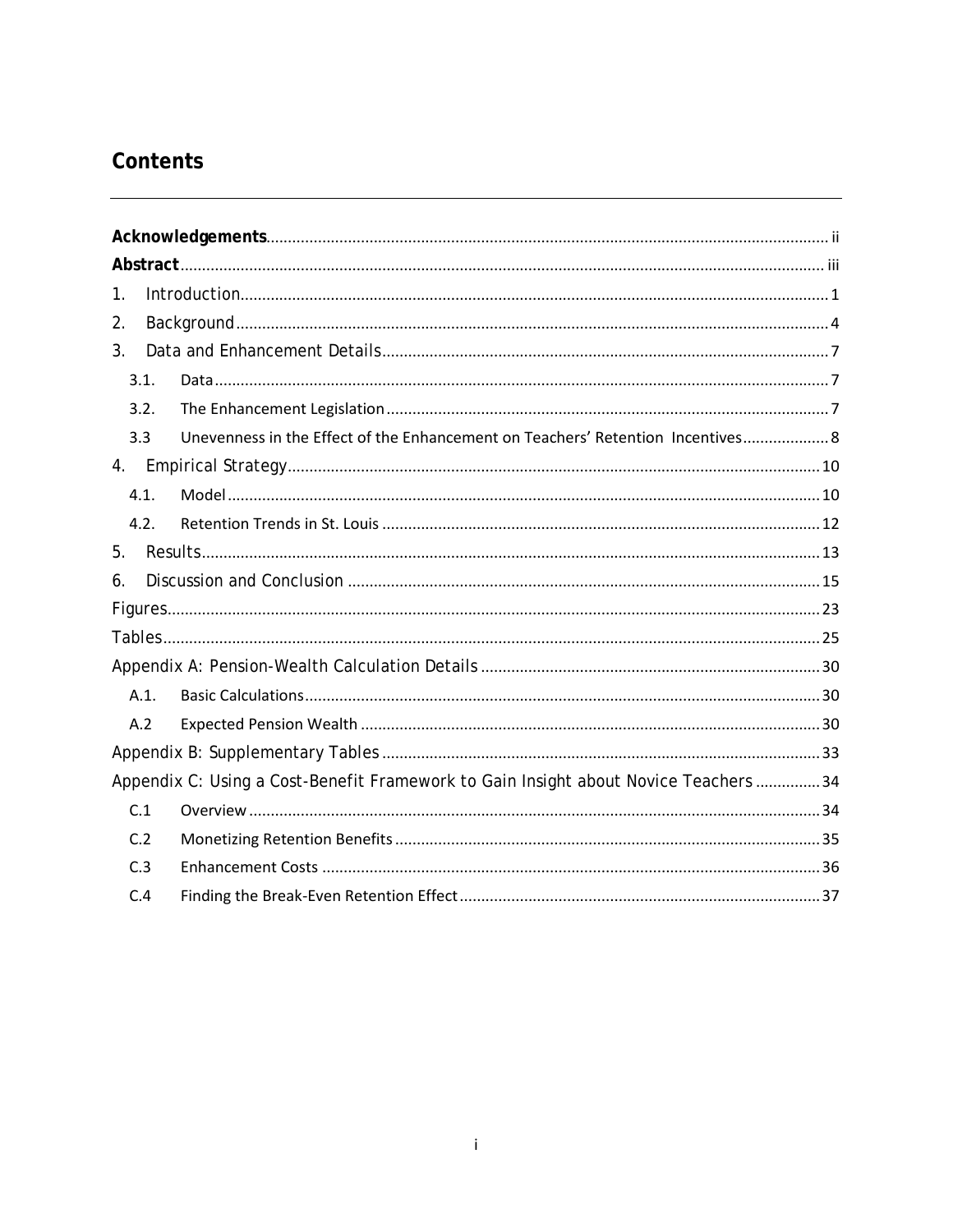# <span id="page-3-0"></span>**Acknowledgements**

Koedel is in the department of economics and Truman School of Public Affairs, and Xiang is in the department of economics, at the University of Missouri, Columbia. The authors thank Shawn Ni, Eric Parsons, Michael Podgursky and participants in the Education Policy Seminar Series at the University of Virginia for useful comments, and the Missouri Department of Elementary and Secondary Education for access to data. They gratefully acknowledge research support from the Laura and John Arnold Foundation and CALDER. The views expressed here are those of the authors and should not be attributed to their institutions, data providers, or the funders. Any and all errors are attributable to the authors.

This research was supported by the National Center for the Analysis of Longitudinal Data in Education Research (CALDER) funded through Grant R305C120008 to the American Institutes for Research from the Institute of Education Sciences, U.S. Department of Education. CALDER working papers have not gone through final formal review and should be cited as working papers. They are intended to encourage discussion and suggestions for revision before final publication. The views expressed are those of the authors and should not be attributed to the American Institutes for Research, its trustees, or any of the funders or supporting organizations mentioned herein.

CALDER • American Institutes for Research 1000 Thomas Jefferson Street N.W., Washington, D.C. 20007 202-403-5796 • <http://www.caldercenter.org/>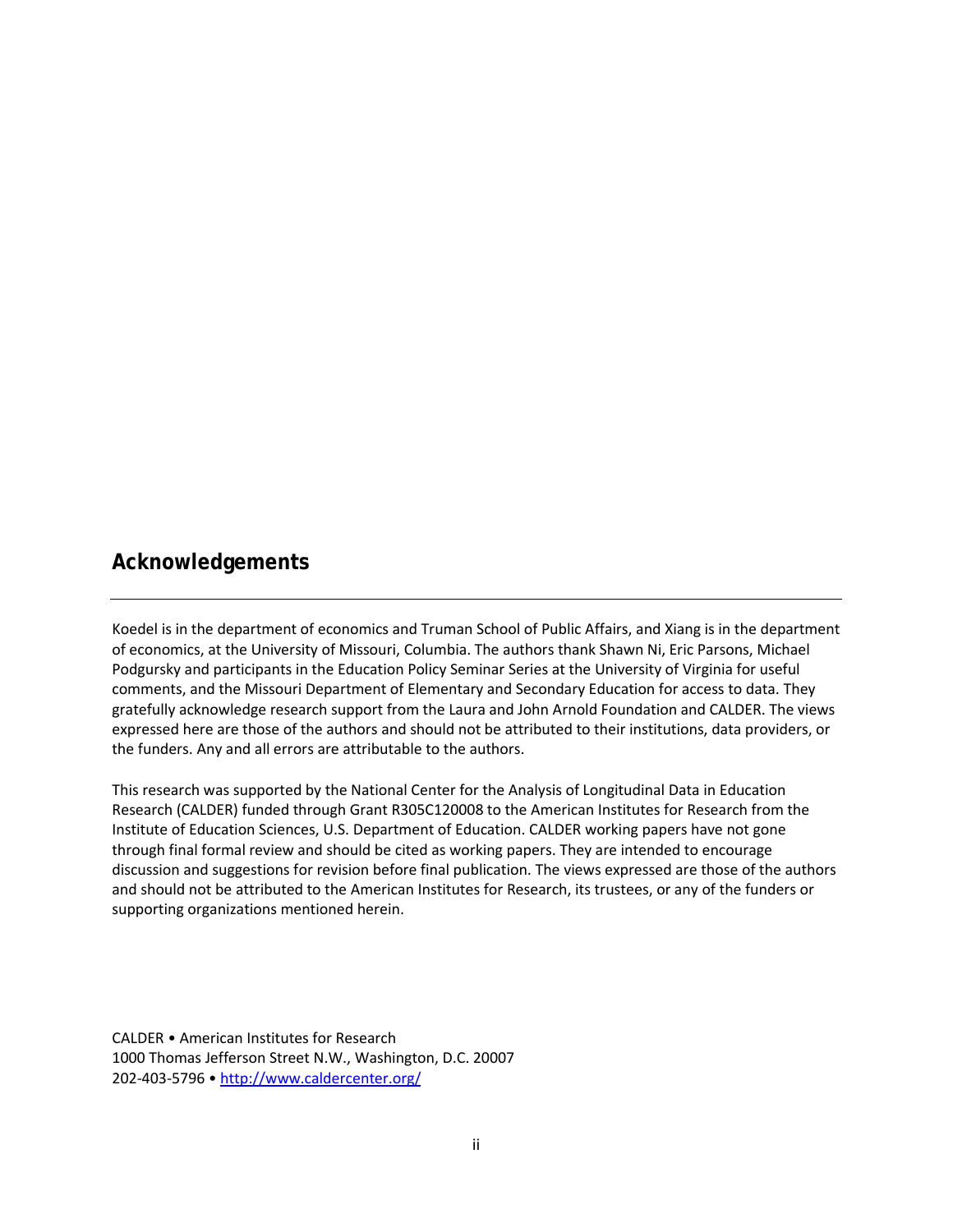**Pension Enhancements and the Retention of Public Employees: Evidence from Teaching** Cory Koedel and P. Brett Xiang CALDER Working Paper No. 123 February 2015

### <span id="page-4-0"></span>**Abstract**

We use data from workers in the largest public-sector occupation in the United States – teaching – to examine the effect of pension enhancements on employee retention. Specifically, we study a 1999 enhancement to the benefit formula for public school teachers in St. Louis that resulted in an immediate and dramatic increase in their incentives to remain in covered employment. To identify the effect of the enhancement on teacher retention, we leverage the fact that the strength of the incentive increase varied across the workforce depending on how far teachers were from retirement eligibility when it was enacted. Although we document substantial differences across teachers in how their retention incentives were affected by the enhancement, our results indicate that these differences did not translate into meaningful changes in behavior.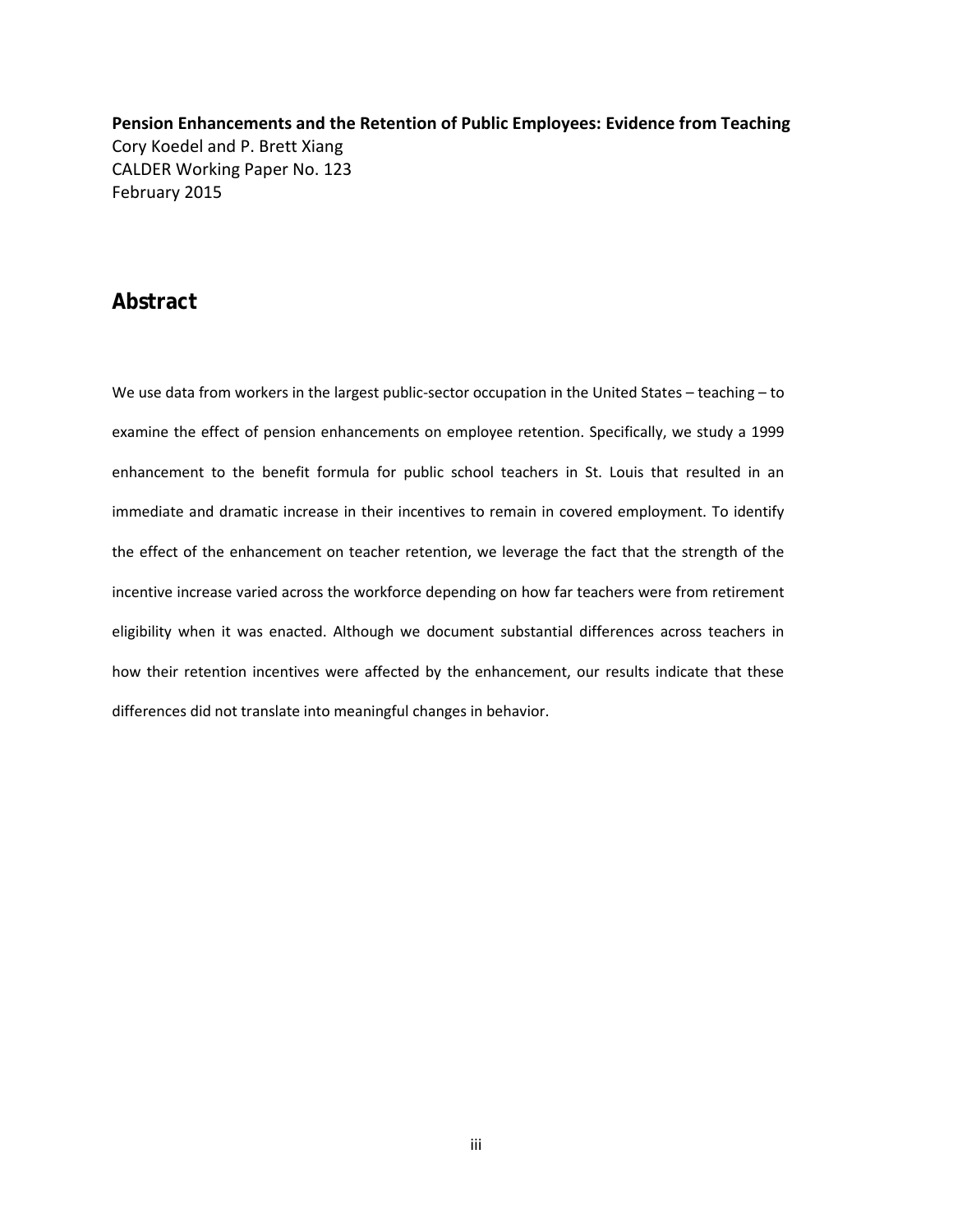### <span id="page-5-0"></span>**1. Introduction**

 $\overline{\phantom{a}}$ 

Defined benefit (DB) pension plans have been in decline in the private sector for decades but are still prevalent in the public sector (Hansen, 2010; Wiatrowski, 2012). A distinguishing feature of public DB plans is that they backload retirement compensation. The degree of backloading was heightened in many states and municipal pension plans in the late 1990s and early 2000s when the benefit formulas in plans across the United States were enhanced (Koedel, Ni and Podgursky, 2014; Munnell, 2012; National Conference of State Legislatures, 1999, 2000, 2001)**.** [1](#page-5-1)

An economic rationale for the backloading built into public DB plans, and for the increases in backloading that occurred via the widespread pension enhancements around the turn of the century, is that deferred retirement compensation promotes employee retention (Lazear, 1990; Lazear and Moore, 1988). Particularly among teachers, the potential for the DB pension structure to improve retention is appealing given the well-documented attrition problems in public schools (Boyd et al., 2011; Ingersoll, 2001; Loeb, Darling-Hammond and Luczak, 2009). However, the literature on how workers, and teachers in particular, are affected by their incentives to remain in pension-covered employment has produced mixed results. Studies that examine temporary policies that modify workers' retention incentives suggest fairly large responses (e.g., Fitzpatrick and Lovenheim, 2014; Furgeson, Strauss and Vogt, 2006), while studies of permanent changes suggest much smaller responses (Brown, 2013; Smith and West, 2014). Comparisons between DB plans and alternative plans without backloading, like definedcontribution (DC) plans, find little evidence to suggest that workers' exit decisions are meaningfully affected by their DB retention incentives (Gustman and Steinmeier, 1993; Harris and Adams, 2007).

We contribute to the literature by examining the effect on retention of increasing pension backloading via benefit-formula enhancements. Improving our understanding of how workers respond

<span id="page-5-1"></span><sup>&</sup>lt;sup>1</sup> There is nothing inherent to the structure of DB pension plans requiring that they backload compensation. However, as a practical matter the vast majority of public DB pension plans in the United States are significantly backloaded.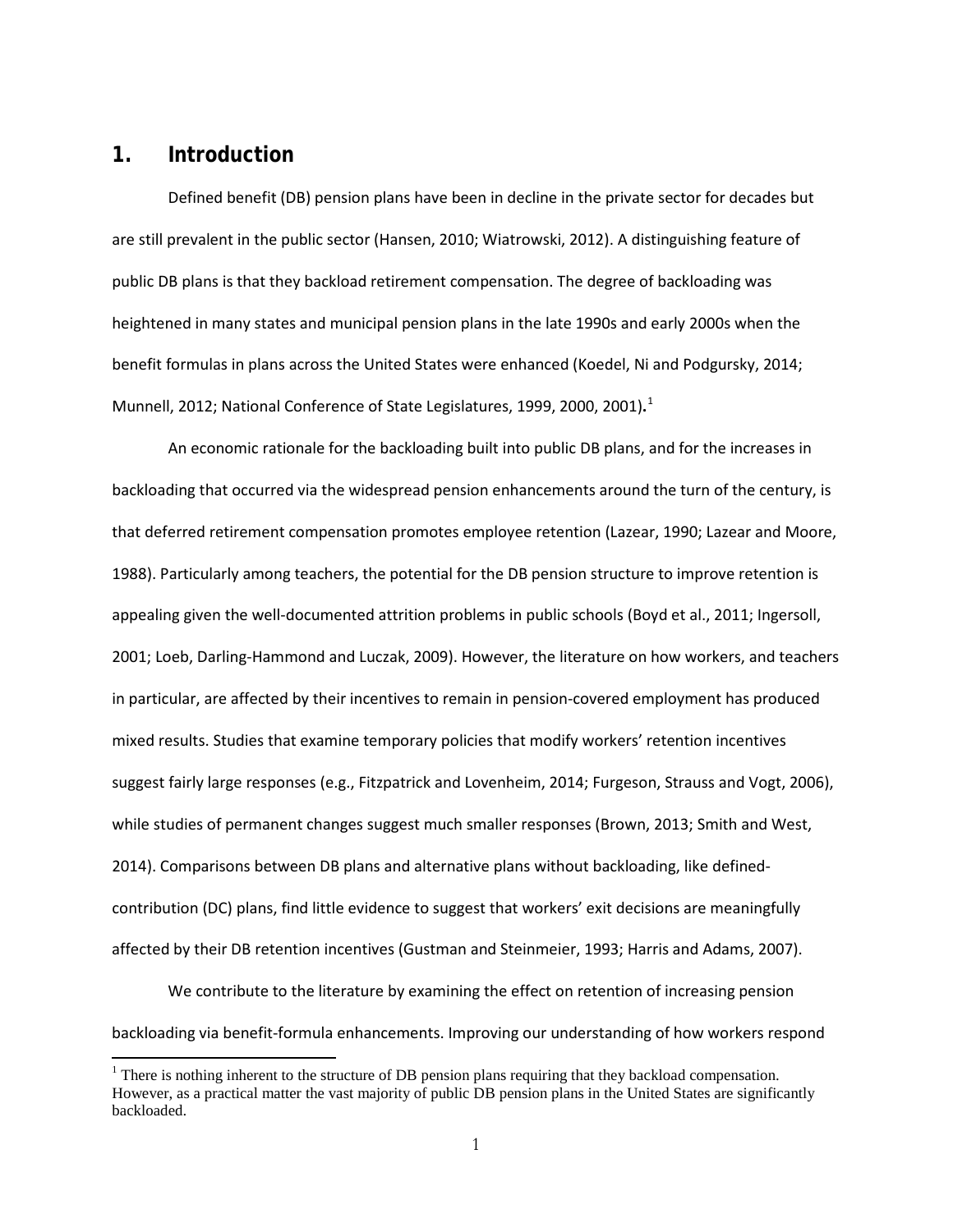to changes to pension plan rules, without changing the underlying DB pension structure, is critical to informing contemporary pension policy. Current pension reform debates, and most reforms that have been enacted in recent years to lower the long-term obligations of pension funds, have focused on benefit modifications without changing the DB pension structure (e.g., changes in the rules governing retirement eligibility, replacement rates, cost-of-living adjustments, etc.).<sup>[2](#page-6-0)</sup> Similarly, the sweeping reforms to public pension plans across the United States during the late 1990s and early 2000s – which unlike current reforms typically *improved* pension benefits – also took the form of changes to benefit formulas within the structure of pre-existing plans. $3$ 

We perform our analysis using data from public school teachers covered by the St. Louis Public School Retirement System. In 1999, the St. Louis plan enacted a generous benefit formula change that resulted in an immediate 60-percent increase in pension wealth for all workers. We estimate that the direct cost to the school district of providing the enhancement for the single cohort of teachers working at the time of its enactment was approximately \$166 million (in 2013 dollars). This amounts to an average per-teacher cost of just over \$52,000.<sup>[4](#page-6-2)</sup> Although all teachers received an immediate 60-percent increase in pension wealth due to the enhancement, the backloading of retirement compensation in the system is such that the dollar value of the increase varied considerably across teachers. Those who were close to retirement eligibility had the most to gain from remaining in covered employment after the enhancement was enacted. Those far from retirement eligibility had much less to gain.

After documenting large differences across teachers in the change to their retention incentives owing to the enhancement, we estimate difference-in-difference models that compare behavioral responses across groups of teachers within St. Louis to identify the enhancement's retention effects. We

 $\overline{\phantom{a}}$ 

<span id="page-6-0"></span><sup>&</sup>lt;sup>2</sup> For example, several state teacher plans have introduced new, less-generous pension "tiers" for incoming employees in recent years (e.g., Alabama, California, Connecticut, Illinois, Louisiana).

<span id="page-6-1"></span><sup>&</sup>lt;sup>3</sup> See National Conference of State Legislatures (1999, 2000, 2001), and for more on teacher plans in particular see Koedel, Ni and Podgursky (2014).

<span id="page-6-2"></span> $4$ The formula improvement also obligated the school district (the employer) to provide richer pensions for future cohorts of teachers, which are not incorporated into the cost figures reported in the text.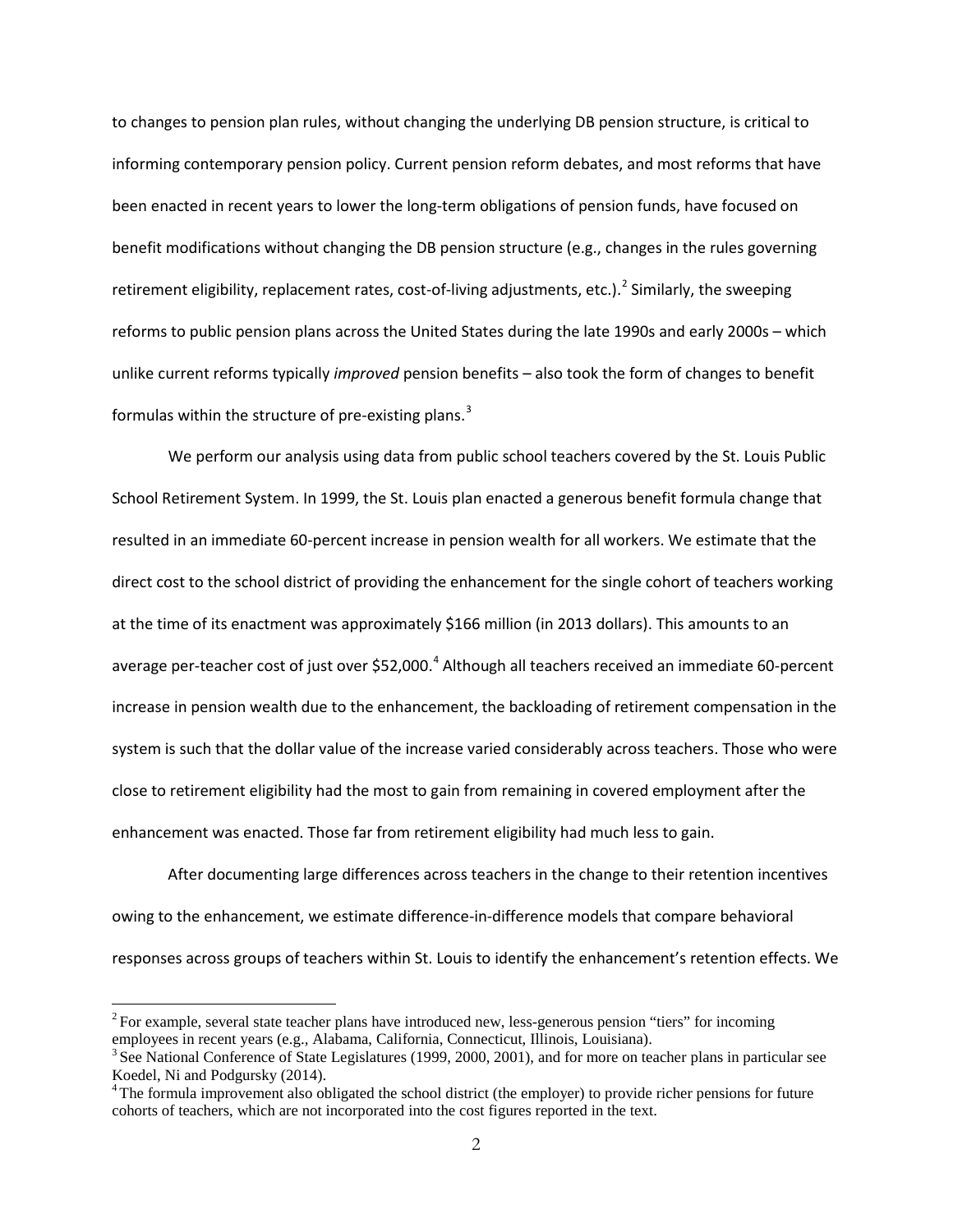use early-career teachers (more than 20 years away from retirement eligibility) as the baseline "control" group because the enhancement affected their incentives the least. Compared to this baseline group, we show that teachers who were working but already retirement-eligible at the time when the enhancement was approved clearly responded. These teachers delayed retirement during a "gap year" between the approval and enactment of the enhancement, which allowed them to take advantage of the retroactively improved benefit formula upon retirement. Among teachers not yet eligible for retirement, who make up most of the workforce and for whom retention outcomes are more policy relevant, we do not find any evidence that the substantial differences in the degree to which their retention incentives were affected translated into differences in retention behavior.

Conceptually, our study is most closely related to Brown (2013), who also evaluates the labor supply response to a pension enhancement. The two most notable differences between the St. Louis enhancement and the enhancement that Brown studies in California are (1) the St. Louis enhancement was significantly more generous, and (2) the California enhancement altered teachers' retirementtiming incentives (which Brown leverages to identify the labor-supply response), while the enhancement that we study did not change optimal retirement timing but rather the returns to surviving in covered employment until meeting fixed retirement-eligibility rules. Our study also differs from Brown (2013) in that we examine retention effects throughout the workforce whereas she focuses on senior teachers very close to retirement. Brown's focus on senior teachers is useful in that it allows her to cleanly estimate their labor supply elasticity with respect to pension-benefit changes, but from a policy perspective the question of retention effects for the larger workforce is also of interest. Our study complements Brown's work in this way, and our more broadly applicable findings are consistent with the small labor supply response that she estimates for older workers.

In the concluding section we discuss a number of potential explanations for why the St. Louis enhancement failed to generate a meaningful, differentiated response among teachers who

3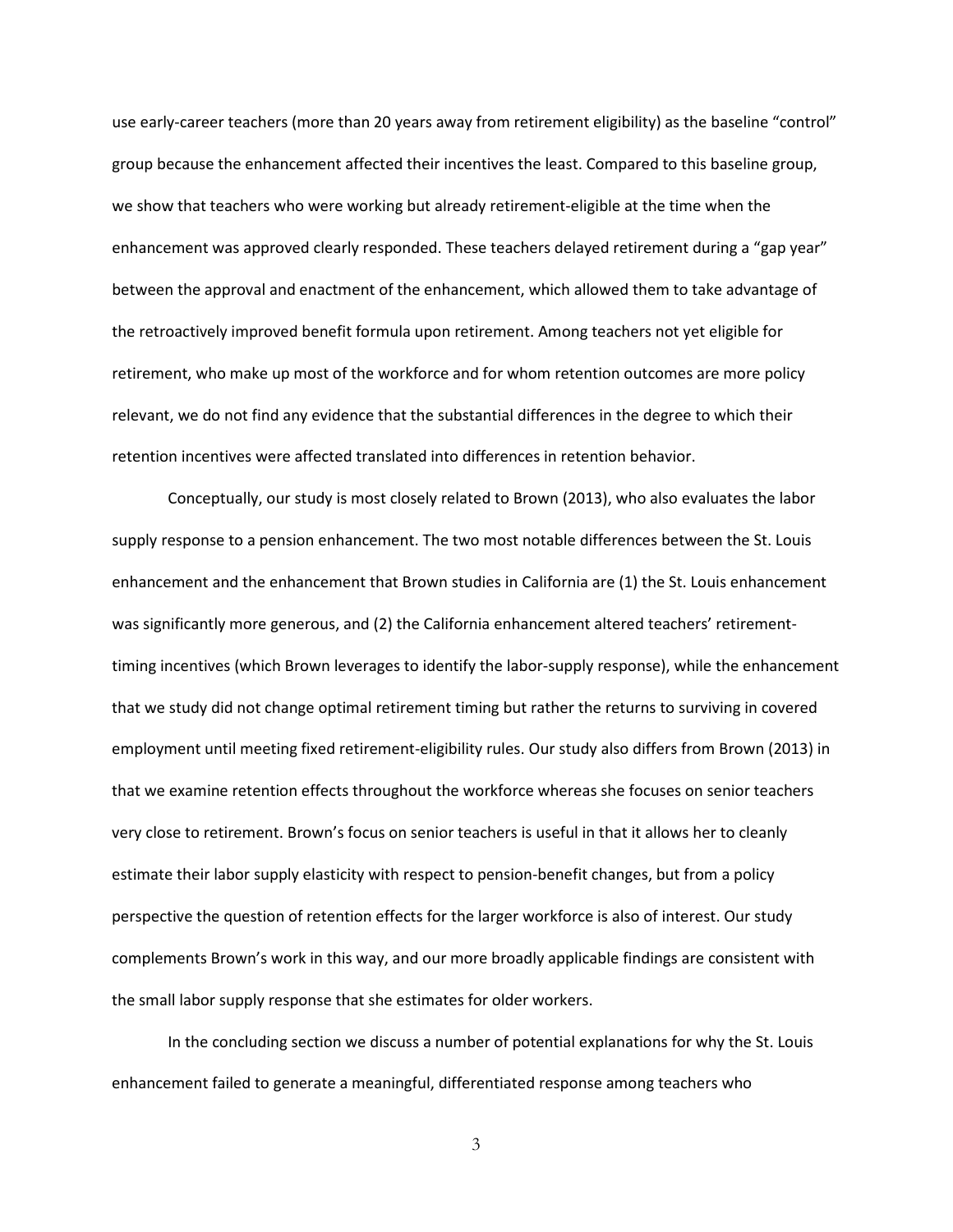experienced very different changes in their retention incentives. Given that the significant cost of the St. Louis enhancement is difficult to justify in terms of workforce retention benefits, we also discuss alternative explanations for why it was enacted in the first place. Finally, we consider the implications of our findings for current pension reform proposals, which as noted above are structurally similar to the enhancement that we study but aim to pare back rather than improve benefits.

### <span id="page-8-0"></span>**2. Background**

 $\overline{\phantom{a}}$ 

The St. Louis School District pension plan is a municipal plan and is structured similarly to other subnational public pension plans across the United States. The following formula is used to determine the annual benefit at retirement:

$$
B = F * YOS * FAS \tag{1}
$$

In (1), *B* represents the annual benefit, *F* is the formula factor, *YOS* indicates years of service in the system, and *FAS* is the teacher's final average salary, calculated as the average of the highest three years of earnings. *F\*YOS* is commonly referred to as the "replacement rate." For example, in a system where the formula factor is 0.02, a teacher with 30 years of service will receive an annual pension that replaces 60 percent of her final average salary. Pension benefits are often adjusted for cost-of-living increases for retirees. In St. Louis, cost of living adjustments are *ad hoc* (as opposed to being mandated by statute). St. Louis teachers are also enrolled in Social Security.<sup>[5](#page-8-1)</sup>

The pension enhancement that we study increased the formula factor in the St. Louis plan from 0.0125 to 0.0200. The improved formula factor was implemented retroactively – that is, individuals who retired under the enhanced rules had the higher rate applied to all service years. Thus, the enhancement resulted in an immediate, across-the-board 60 percent increase in pension wealth for all

<span id="page-8-1"></span><sup>&</sup>lt;sup>5</sup> State and local workers were originally excluded from Social Security, but Congress passed legislation in the early 1950s that permitted states and municipalities to include their employees. The fact that St. Louis teachers are enrolled in Social Security is of limited practical importance for our analysis and all of the incentive changes that we study are driven by a municipal-plan rule change. Social Security benefits are much less lucrative than the benefits that pensioners can earn in most state and municipal plans, as will become clear below for St. Louis teachers.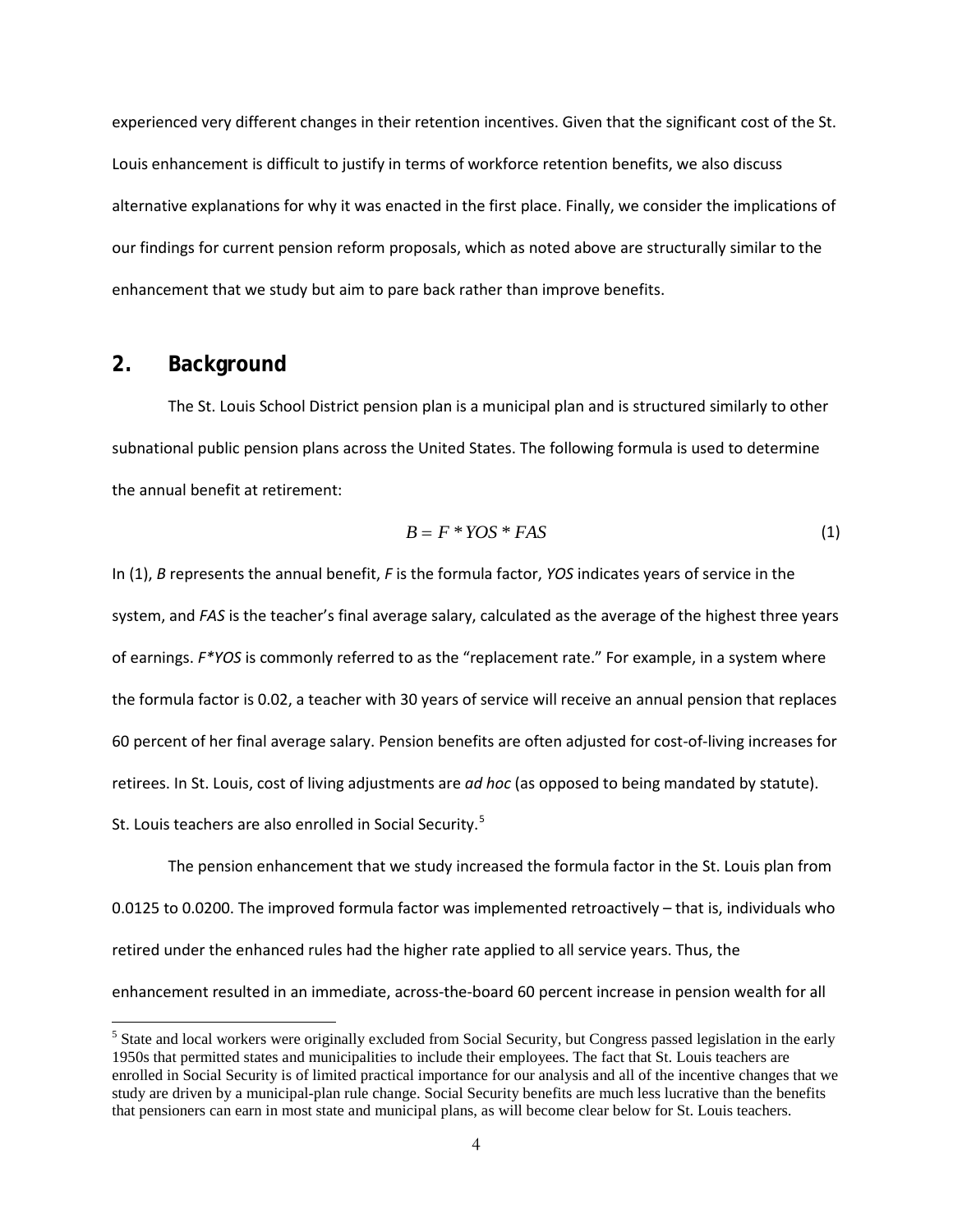workers. It was enacted for teachers retiring on or after June 30, 1999. Individuals who retired and began collecting benefits after the 1998-1999 school year received their pensions based on the improved formula; prior retirees collected a less remunerative stream of pension payments based on the original formula.

Figure 1 shows pension-wealth accrual in the St. Louis system for a representative 24-year-old new entrant under the pre- and post-enhancement pension rules. Pension wealth is calculated as the present value of the stream of pension payments. Pension wealth at time *s*, with collection starting at time *j* where  $j \geq s$ , can be written as:

$$
\sum_{t=j}^{T} Y_{t} * P_{t|s} * d^{t-s}
$$
 (2)

In (2),  $Y_t$  is the annual pension payment in period *t*,  $P_{t/s}$  is the probability that the individual is alive in period *t* conditional on being alive in period *s*, and *d* is the discount factor. Details about our pensionwealth calculations are provided in Appendix A.

Figure 1 separately shows St. Louis system wealth accrual, Social Security wealth accrual, and total wealth accrual (the latter combines the two). Similarly to other public DB plans, wealth accrual in the St. Louis plan is heavily backloaded. Wealth accrual in Social Security is relatively flat compared to wealth accrual in the system and does not decline.<sup>[6](#page-9-0)</sup>

The backloading is the result of two features of the St. Louis plan. First, like other public pension plans nationwide (e.g., see Costrell and Podgursky, 2009; National Council on Teacher Quality, 2012), the St. Louis plan offers a generous retirement provision that depends on within-system experience. In particular, teachers in St. Louis can take advantage of the "rule of 85," which allows for retirement with full benefits when age and experience sum to 85. For example, although the official retirement age in the system is 65, an individual who begins teaching at age 24 and works continuously can retire and

l

<span id="page-9-0"></span><sup>&</sup>lt;sup>6</sup> Social Security wealth does not decline because unlike system pension payments, Social Security payments can be collected while working.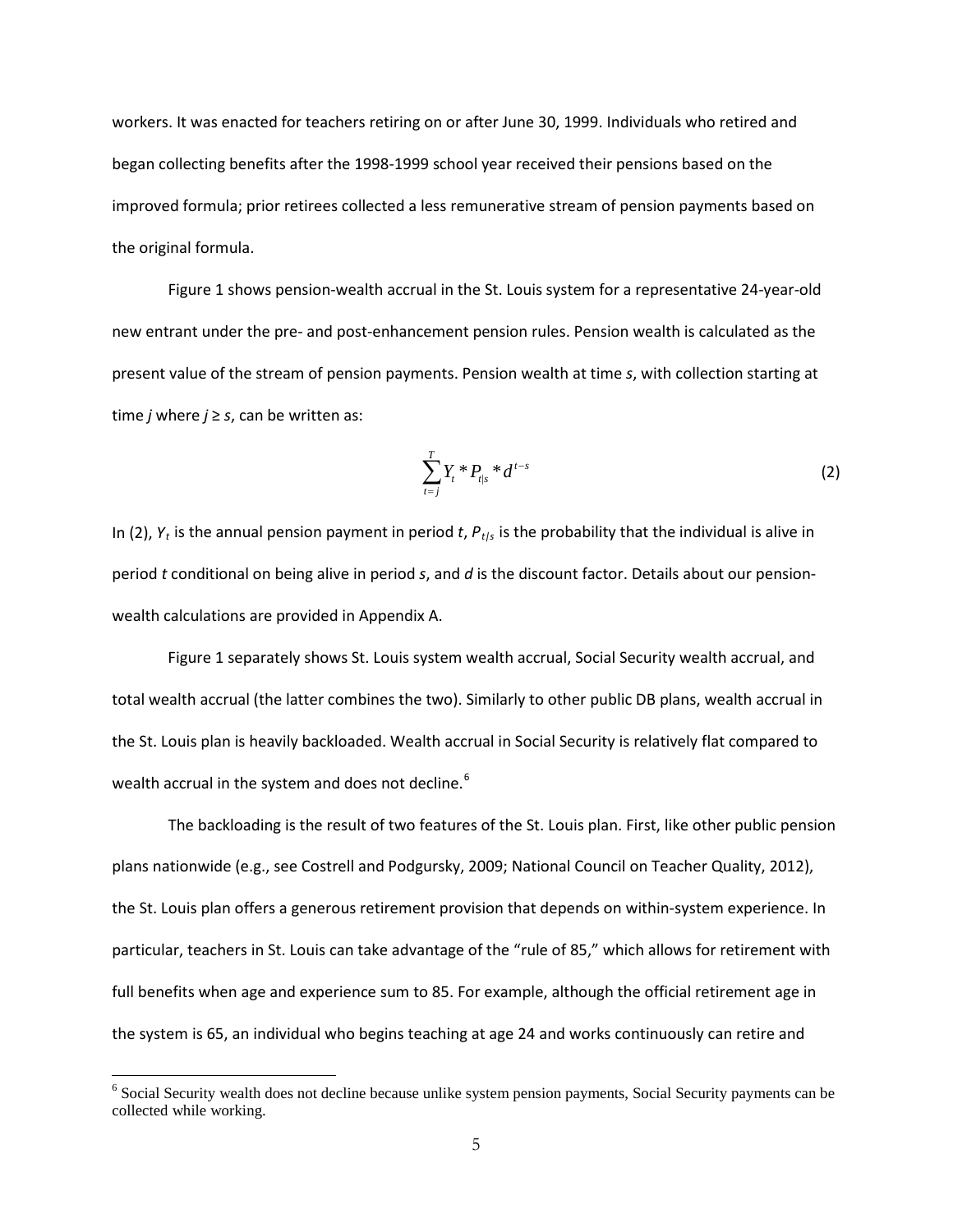begin collecting a full pension immediately at age 54 with 31 years of service (54+31=85). The additional pension payments that can be collected via rule-of-85 are quite valuable. Note that in Figure 1, peakvalue pension wealth is achieved when the representative teacher reaches the rule amount. Teachers who do not work long enough to take full advantage of rule-of-85, and therefore forgo pension payments while they wait to become eligible for pension collection, have much lower pension wealth.<sup>[7](#page-10-0)</sup>

The second feature of the St. Louis system that causes backloading – and again, a feature common to public DB pension plans more generally – is that the final average salary (*FAS*) is frozen at the time of exit. It is not adjusted for inflation or life-cycle pay increases. An individual who exits the system mid-career will earn a pension that depends on a deflated *FAS* value relative to an individual who remains in the system until retirement.

As can be seen clearly in Figure 1, the pension-formula enhancement increased the degree of backloading in the pension system. Put differently, it exacerbated the uneven rate of pension-wealth accrual by implementing a fixed percentage increase across an uneven base. Also note that the gap between the wealth-accrual curves in the figure understates the unevenness in pension-wealth gains across the workforce because it does not account for differences in discounting over the career cycle (pension wealth in Figure 1 is discounted to the point of entry for a new teacher). For example, while the newly-entering teacher represented in Figure 1 would not see meaningful gains from the enhancement until far into the future, teachers at or near retirement eligibility at the time when the enhancement was enacted were set to receive their improved benefits with very little discounting. In summary, retention incentives were increased unevenly across the workforce by the enhancement, with the largest increases accruing to the teachers who were closest to benefit eligibility at the time when it was enacted.

l

<span id="page-10-0"></span><sup>&</sup>lt;sup>7</sup> Like other public DB plans, the St. Louis plan allows teachers to collect benefits before reaching full retirement eligibility under some conditions and with a collection penalty. The early-collection options in the St. Louis plan are built into the accrual curves in Figure 1 and our calculations more generally – put differently, we allow teachers to collect their pensions under the most lucrative option at each potential exit point.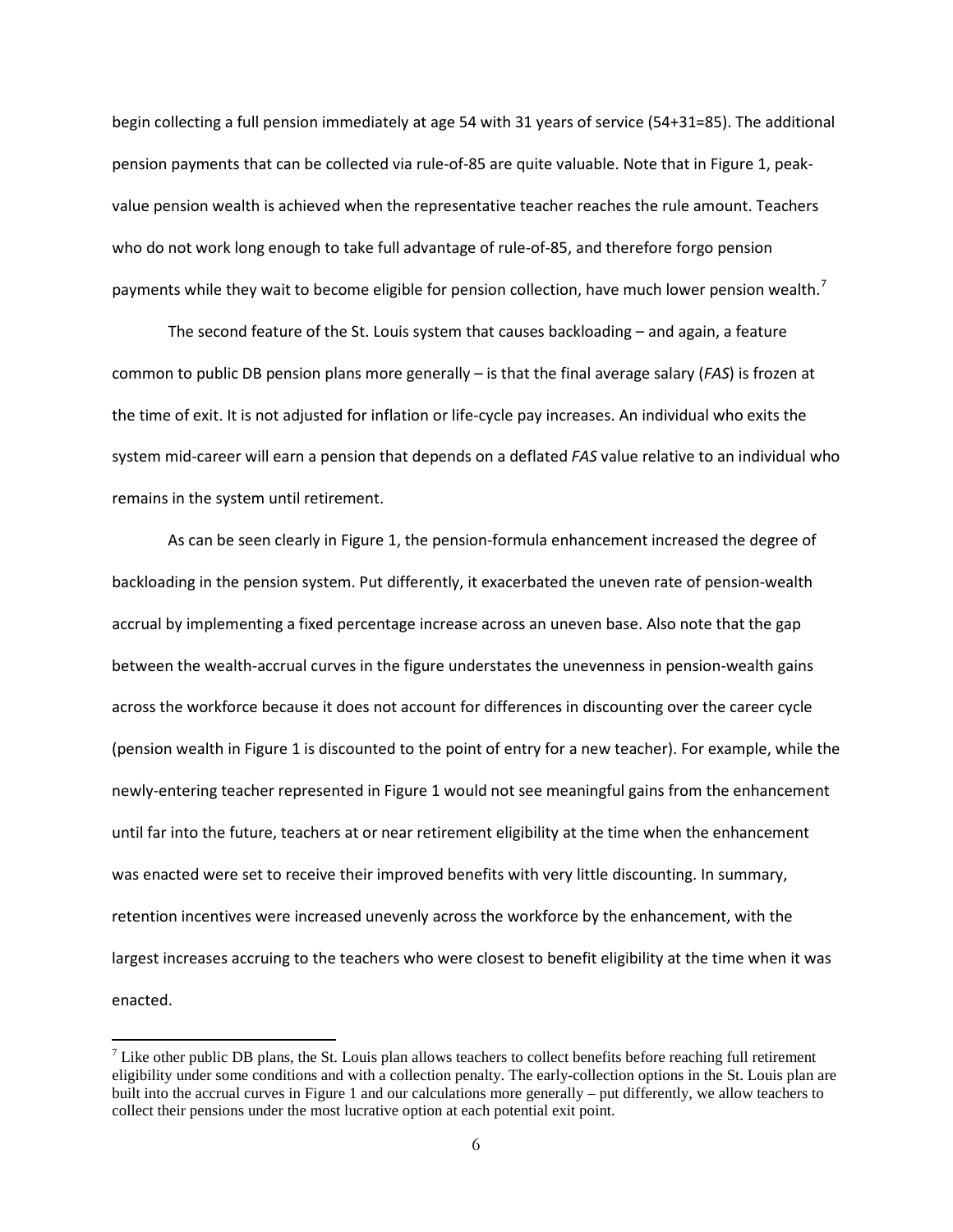### <span id="page-11-0"></span>**3. Data and Enhancement Details**

#### <span id="page-11-1"></span>*3.1. Data*

We use a six-year administrative data panel from the Missouri Department of Elementary and Secondary Education (DESE) covering the school years 1994-1995 through 1999-2000 for the empirical analysis. The data panel contains basic demographic information about teachers in St. Louis along with information about salary, age and experience, which we use to construct each teacher's pension wealth profile (again, see Appendix A for details). Descriptive statistics are reported in Table 1.

#### <span id="page-11-2"></span>*3.2. The Enhancement Legislation*

The benefit-formula enhancement was enacted in June of 1999 and all teachers who filed for retirement after the 1998-1999 school year were eligible for the improved benefit. However, according to the 2009 actuarial report from the pension fund, which provides a legislative history of changes to the plan, the enhancement was approved by the board of education in the fall of 1997. Thus, teachers working during the 1997-1998 school year who were planning to retire at the conclusion of that year had a particularly strong incentive to delay retirement for one additional year. We were unable to find any evidence to document the extent to which teachers knew about the approval of the enhancement prior to its enactment. However, the results that we present below suggest that at the very least, retirement-eligible teachers at the conclusion of the 1997-1998 school year were aware of the benefitformula improvement that was to come.

Given that there is some uncertainty regarding the extent to which information about the enhancement was available to teachers during the 1997-1998 school year, we construct the models below to compare teachers during three different time periods: (1) prior to the approval of the enhancement (1994-1995, 1995-1996 and 1996-1997), (2) after the approval but before the enactment of the enhancement (1997-1998), and (3) after the enactment of the enhancement (1998-1999 and 1999-2000).

7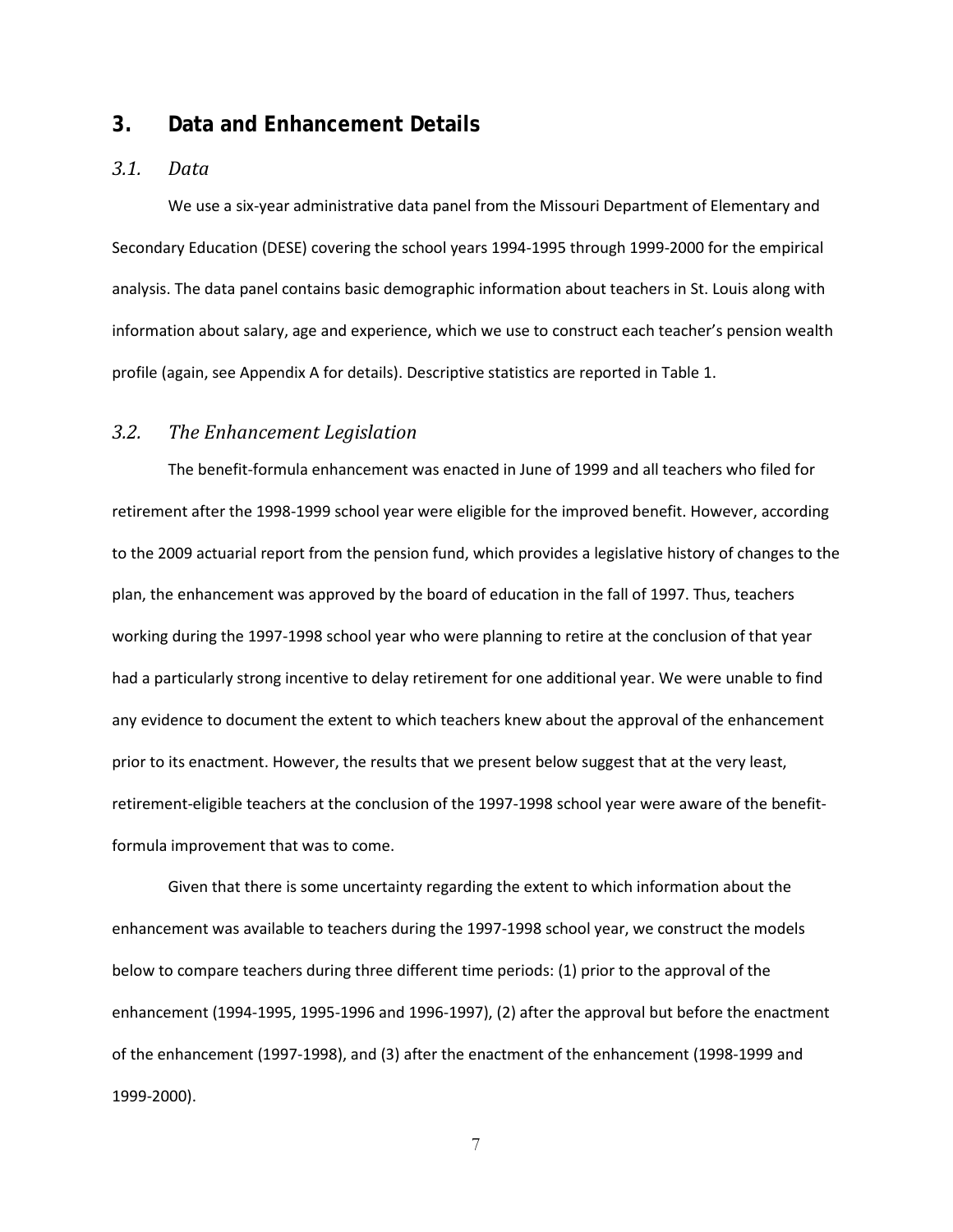### <span id="page-12-0"></span>*3.3 Unevenness in the Effect of the Enhancement on Teachers' Retention Incentives*

Figure 1 provides a graphical illustration of the unevenness with which teachers' retention incentives were strengthened across the workforce but as noted above, it understates differences across workers at different points in the career cycle because it discounts pension wealth to a fixed point in time. In reality, the unevenness is exacerbated by the fact that benefits for younger teachers are discounted further into the future.

Table 2 provides a more accurate depiction of the heterogeneous effects of the enhancement on teachers' retention incentives. To construct the table, we first identify the closest full-retirement option for each teacher in each year of our data panel (i.e., rule-of-85 or age-65). Then we group each teacher-year observation into one of six bins based on distance to full-retirement eligibility assuming continuous work. Bin-1 teachers are those who are already eligible for full retirement at the conclusion of year-*t* (bin-1 teachers may have been eligible for many years, or may be gaining eligibility for the first time after year-*t*). Bin-2 teachers are 1-5 years away from retirement eligibility. Teachers in bins 3, 4, 5 and 6 are 6-10, 11-15, 16-20 and 21+ years away from retirement eligibility, respectively.

Table 2 reports current, peak-value and expected pension wealth with and without the enhancement for teachers in each bin, excluding Social Security. Current pension wealth (CPW) measures the immediate value of the pension. Examining the effect of the enhancement on CPW is informative, but understates the total value of the enhancement because it does not incorporate the enhancement's effect on the option value of continued work (Coile and Gruber, 2007; Stock and Wise, 1990). At the other extreme, peak-value pension wealth (PV) is the value of the pension at the peak of the accrual curve. The enhancement's effect on PV is an overstatement because all workers will not reach and retire at the peak.<sup>[8](#page-12-1)</sup> Following Koedel, Ni and Podgursky (2014), we also calculate expected pension wealth (EPW) for each teacher with and without the policy, with these calculations serving as

l

<span id="page-12-1"></span><sup>&</sup>lt;sup>8</sup> For a more detailed discussion of the peak-value concept, see Coile and Gruber (2007).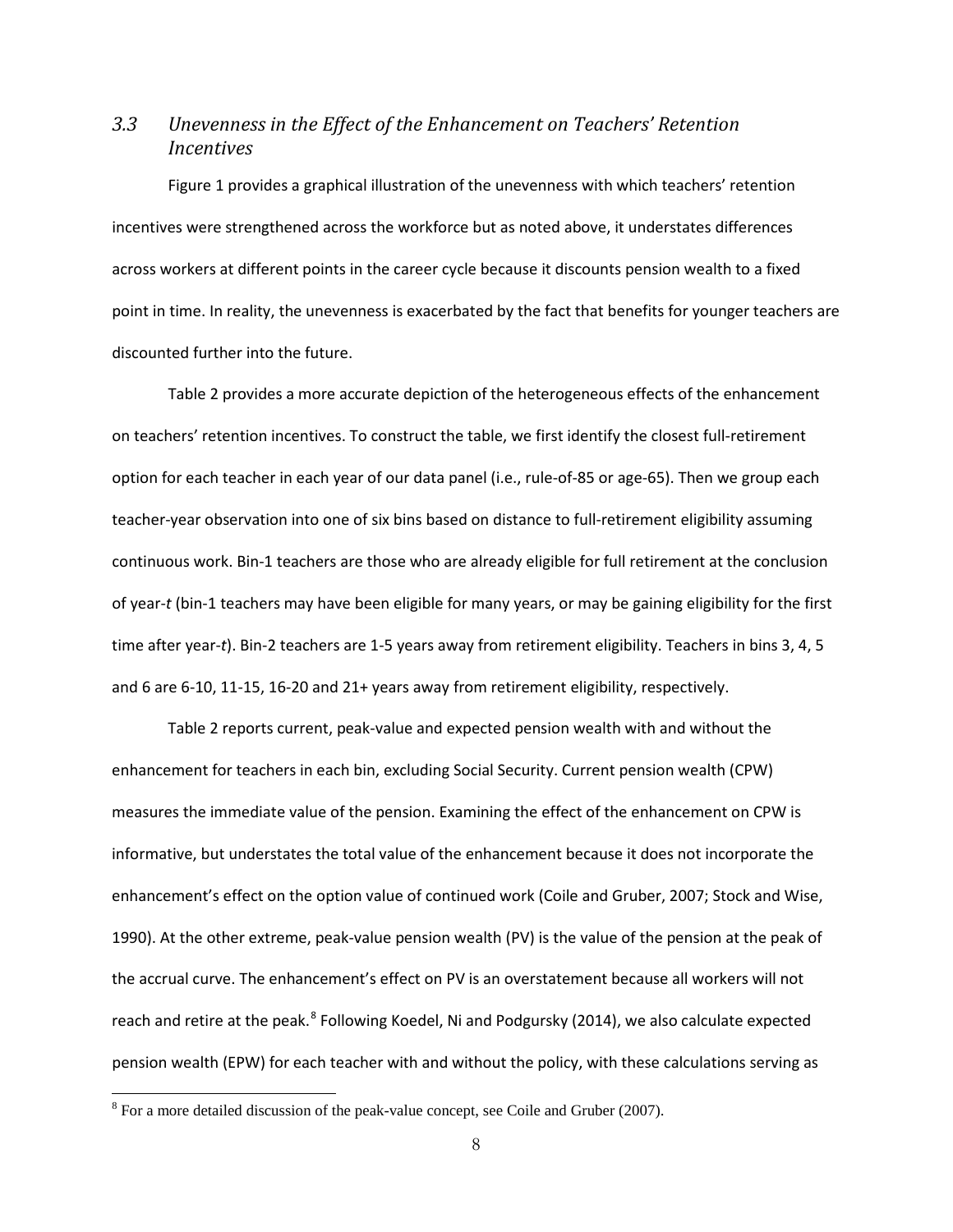the foundation for our preferred estimate of the total cost of the enhancement. Expected pension wealth is a weighted summation of pension wealth after each possible year of the career (forward looking), where the weight applied to each pension-wealth value is the conditional probability that the teacher exits the profession after that year. The exit probabilities that we use as weights are determined based on administrative attrition data for teachers with different age-experience profiles in St. Louis (see Appendix A). For ease of interpretation, the EPW numbers reported in Table 2 are based on a simple, static calculation where we hold exit probabilities for teachers fixed at their post-enhancement levels under the old and new rules.

Focusing on the PV and EPW calculations, two patterns in the table merit attention. First, the gaps between the enhancement gain measured in terms of PV and EPW, within bins and holding rules fixed, are much larger in the higher-numbered bins than in the lower-numbered bins. This reflects the fact that older teachers' career paths are more certain, or put differently, that younger teachers are much more at risk of leaving the system before reaching the peak. Second, and more importantly for the present analysis, the PV gains in pension wealth owing to the enhancement vary considerably across bins. The PV gains provide a measure of how much teachers' retention incentives were affected by the enhancement. In addition to the obvious pattern that PV pension wealth increased by substantially more for teachers in bins 1 and 2 (and to a lesser extent bin 3) relative to teachers in bins 4, 5 and 6, it is noteworthy that the differences are even larger when annualized. For example, not only do bin-2 teachers see an increase in their PV pension wealth more than twice as large as that of bin-6 teachers on average, they will also become eligible to collect benefits much sooner. Dividing the average PV gains in each bin by the average number of years until retirement eligibility (in column 1) reveals a more dramatic gap in the effect on retention incentives. The annualized value of the enhancement for the average bin-6 teacher conditional on reaching the peak is roughly \$2,100 per year, whereas for the average bin-2 teacher it is approximately \$35,000.

9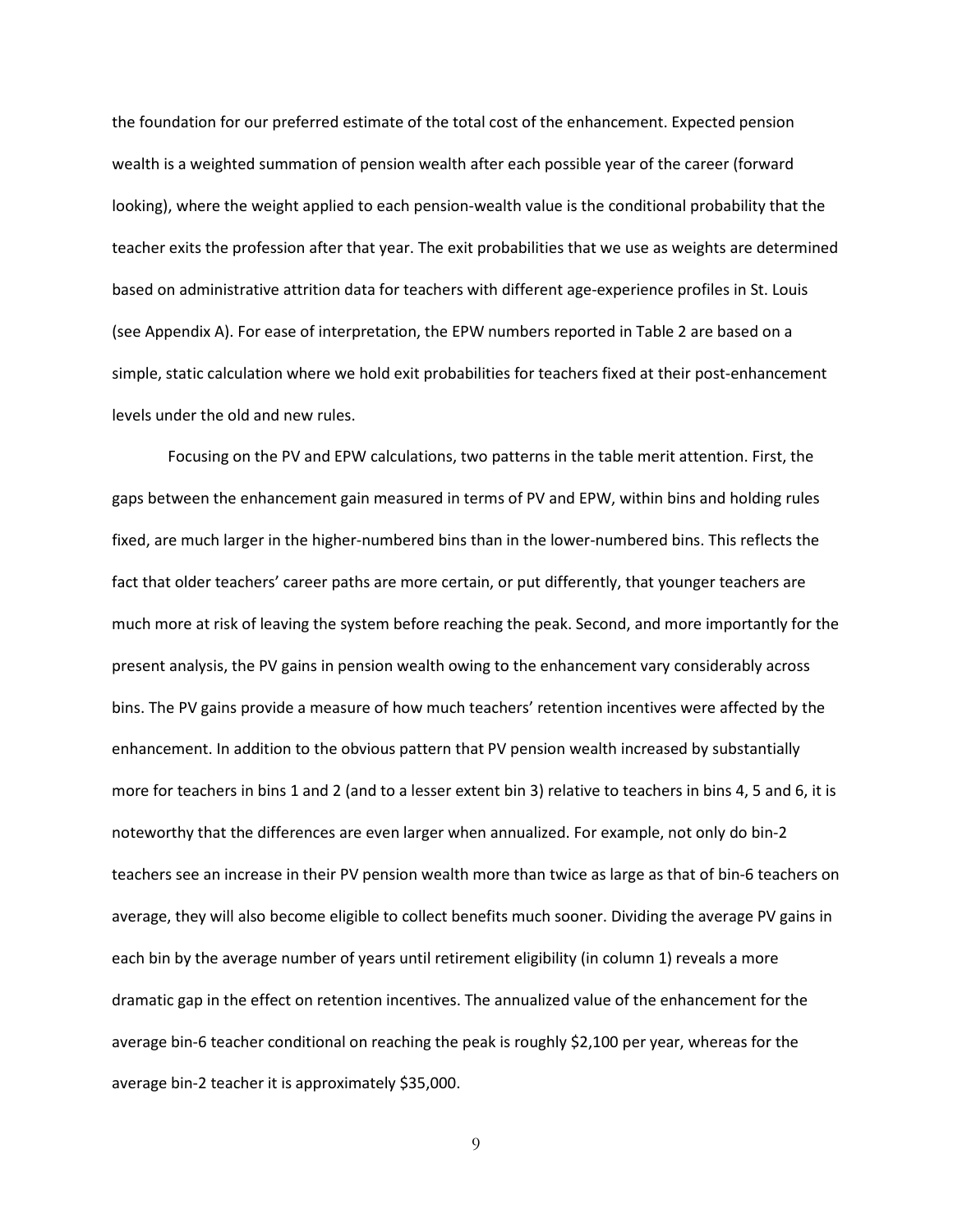Our empirical strategy, which we describe in the next section, compares teachers across bins and over time to identify the effects on behavior of the differential increases in their retention incentives. Table 3 provides descriptive information about the distribution of age and experience across the bins. Although there are clear differences in the expected ways, there is also considerable overlap across bins along these dimensions.

### <span id="page-14-0"></span>**4. Empirical Strategy**

### <span id="page-14-1"></span>*4.1. Model*

 $\overline{\phantom{a}}$ 

We estimate the following difference-in-difference model to compare teacher responses to the enhancement across bins, specified as a linear probability model:

$$
Y_{it} = \beta_0 + X_{it} \beta_1 + BIN_{it} \lambda + 1998_{it} \gamma_1 + POST_{it} \gamma_2 + T_{it} \gamma_3 + (T_{it} * BIN_{it}) \gamma_4 + (1998_{it} * BIN_{it}) \theta_1 + (POST_{it} * BIN_{it}) \theta_2 + \varepsilon_{it}
$$
\n(3)

In (3),  $Y_{it}$  is an indicator variable equal to one if teacher *i* was retained and zero if teacher *i* exited covered employment at the conclusion of year *t*. Given that some teachers temporarily leave and return later, to ensure that we capture exits accurately we define an exit as occurring whenever a teacher leaves and does not return for five consecutive years (we use data from beyond the frame of the analytic data panel to code exits as necessary).  $X_{it}$  is a vector of observable characteristics about the teacher including race, gender, education level and age. We use unique indicators for each age in the model as in Coile and Gruber (2007).<sup>[9](#page-14-2)</sup>  $BIN_{it}$  is a vector of bin indicator variables based on the bin classifications established in the previous section (Table 2), with bin-6 being the omitted group. The

<span id="page-14-2"></span><sup>&</sup>lt;sup>9</sup> The age indicators pick up the same factors captured by the baseline in a Cox proportional hazard model (Coile and Gruber, 2007). We combine indicators for several sparsely populated age values in the data (i.e., for particularly young and old teachers).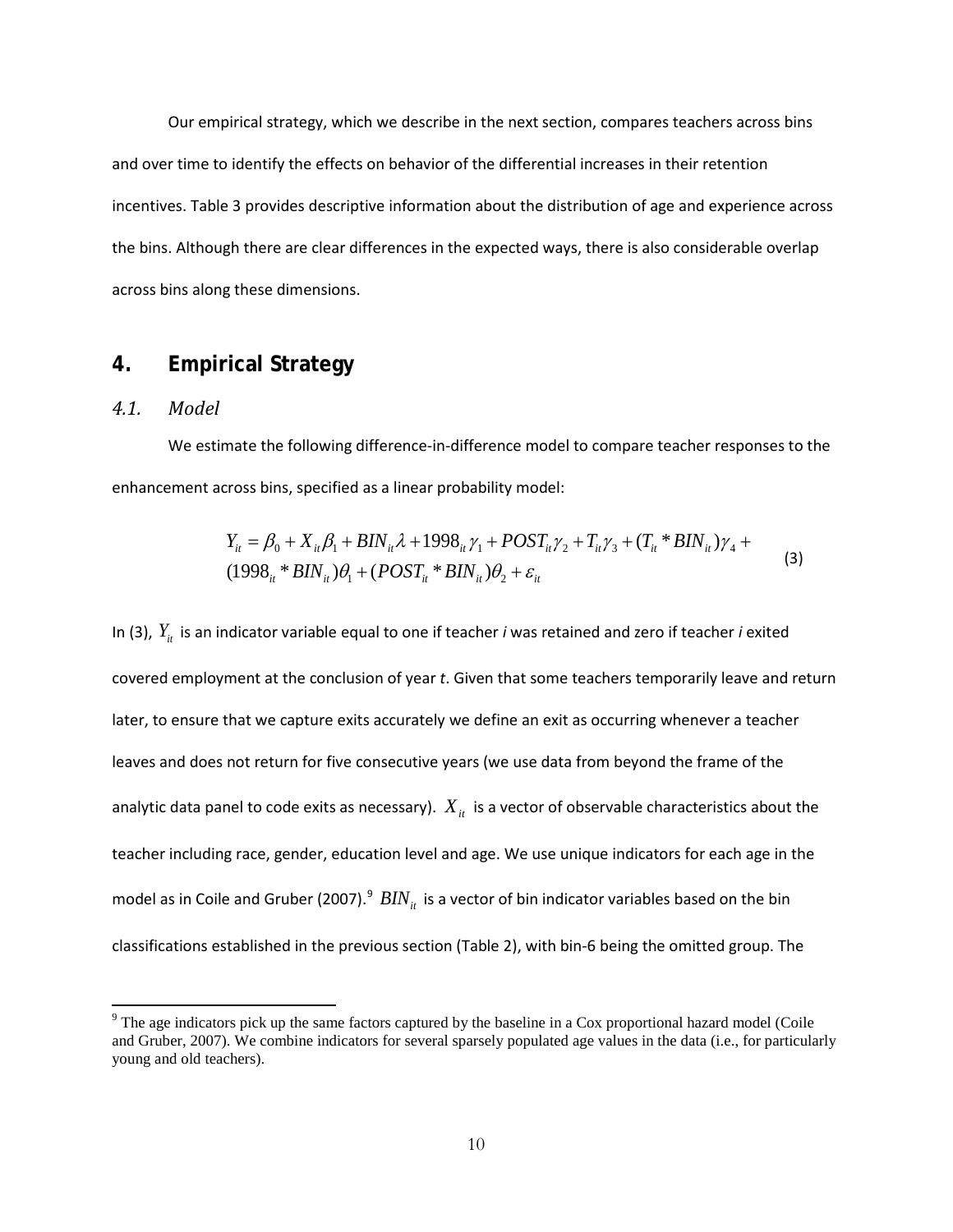coefficient vector  $\lambda$  captures the constant factors associated with the bin assignments that contribute to retention. The variables  $1998<sub>it</sub>$  and  $POST<sub>it</sub>$  divide the sample by time period, with the "post" indicator being for the years after the enhancement was enacted (1998-1999 and 1999-2000 cohorts) and the "1998" indicator being for the 1997-1998 school year, during which the enhancement was approved but prior to its enactment.  $T_{it}$  is a linear time control, which we interact with the bin indicators to allow for bin-specific linear time trends in retention attributable to non-enhancement factors –  $\gamma_3$  and  $\gamma_4$  are identified using variation over time within the pre- and post-enhancement periods. The coefficients  $\theta_1$  and  $\theta_2$  represent the difference-in-difference estimates of the enhancement effects and are of primary interest. Finally,  $\varepsilon$ <sub>it</sub> is the error term. We cluster our standard errors at the individual level because our data panel includes repeat observations for individual teachers.<sup>[10](#page-15-0)</sup>

We focus on comparing teachers in bins 1 through 5 to teachers in bin 6. The identifying assumption is that deviations from the linear time trends across bins 1-5, relative to bin-6, that coincide with the discrete approval/enactment of the enhancement can be attributed to the policy change. Within the standard difference-in-difference framework it is typical to think of the effect of the intervention on the control group – bin-6 teachers in our case – as zero, but bin-6 teachers were not exempt from the enhancement. Nonetheless, examining heterogeneity in the effect of the enhancement across bins within St. Louis is of interest given the large differences in the retentionincentive changes for teachers in different bins (per Table 2). Although we are unable to evaluate the effect of the enhancement on bin-6 teachers directly, in Appendix C we evaluate bin-6 teachers

 $\overline{\phantom{a}}$ 

<span id="page-15-0"></span> $10$  There is no time dimension to our clustering structure so our standard errors will not be artificially deflated by the serial correlation issue raised in Bertrand, Duflo and Mullainathan (2004). In an analysis omitted for brevity, we also estimated models clustered at the school level to allow for peer effects in retirement behavior (Brown and Laschever, 2012). The higher level of clustering increases our standard errors by 15-20 percent and thus further weakens our results, which per below already show no evidence of enhancement effects on retention.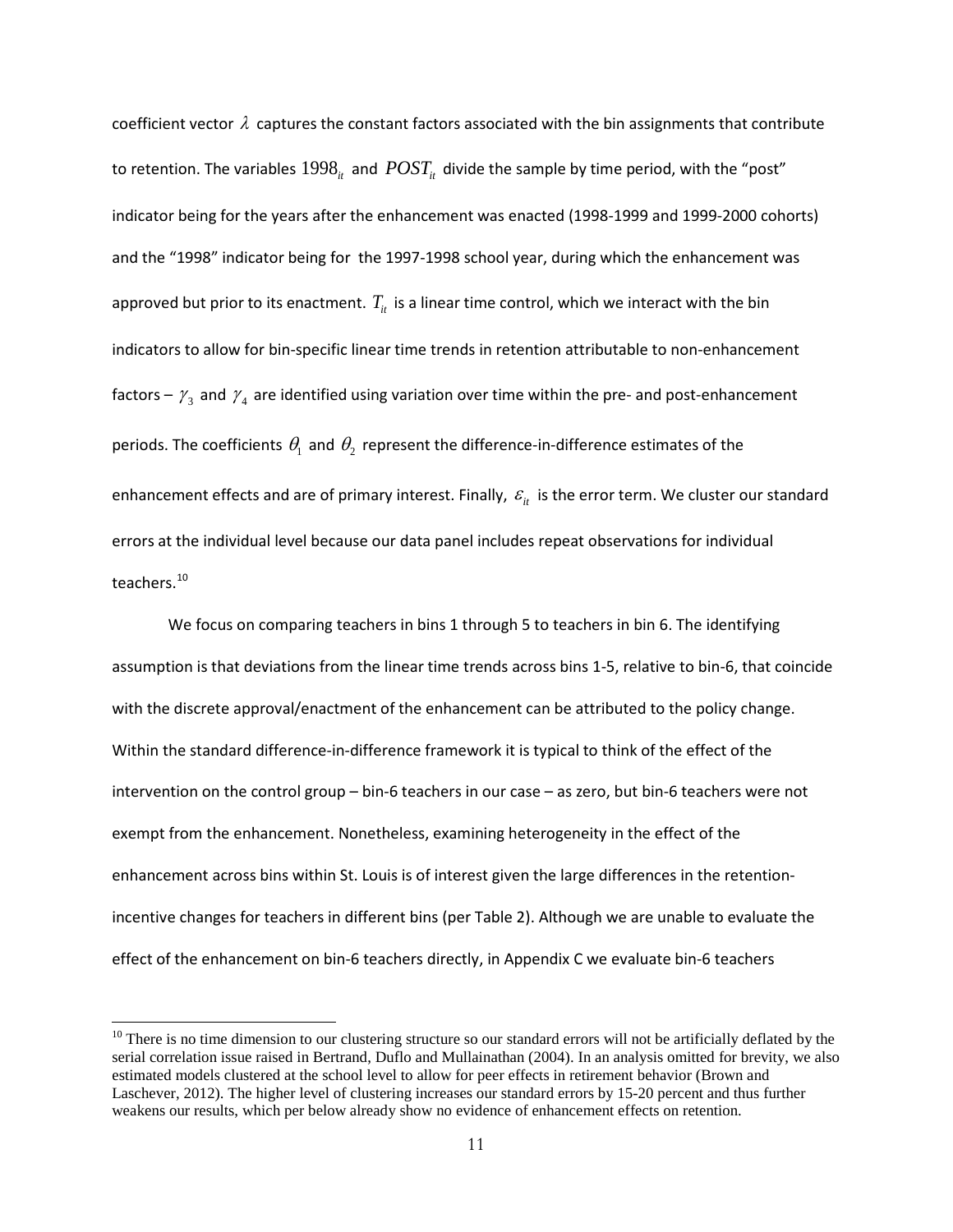indirectly, using a cost-benefit framework to estimate the size of the effect on bin-6 teachers that would be required for the enhancement to pass a cost-benefit test.<sup>[11](#page-16-1)</sup>

### <span id="page-16-0"></span>*4.2. Retention Trends in St. Louis*

 $\overline{\phantom{a}}$ 

Table 4 shows annual retention rates for St. Louis teachers by bin in each year of our data panel. Consistent with the literature on teacher attrition (Boyd et al., 2011; Ingersoll, 2001; Loeb, Darling-Hammond and Luczak, 2009), the table shows that young and inexperienced teachers have the lowest retention rates. In contrast, retention rates are much higher for teachers within 10 years of retirement eligibility – averaged across years, the annual retention rate for teachers in bins 2 and 3 exceeds 96 percent. The table also shows that retention rates were declining for teachers in all bins over the course of our data panel, and that the declining trend clearly preceded the enactment of the enhancement in 1999. The declining retention trend may reflect a number of factors, ranging from worsening working conditions in St. Louis public schools to the availability of more and better non-teaching options brought on by a booming economy during the second half of the 1990s. A concern related to our identification strategy is that early-career teachers' retention outcomes may be more responsive to macroeconomic factors, and/or worsening working conditions in St. Louis, because they are less occupationally attached than their more senior counterparts (e.g., see Kambourov and Manovskii, 2008).

To explore this issue further we estimate the following model based on Fitzpatrick and Lovenheim (2014):

$$
Y_{it} = \pi_0 + X_{it}\pi_1 + BIN_{it}\pi_2 + G_{it}\pi_3 + (G_{it} * BIN_{it})\pi_4 + u_{it}
$$
\n(4)

<span id="page-16-1"></span> $11$  In an omitted analysis, we also constructed a model analogous to the model in equation (3) that compares St. Louis teachers to teachers outside of St. Louis who are covered by a different pension plan. However, the differential retention trends for teachers outside of St. Louis, both for novices and more senior teachers, are quite large and the alternative model does not fit the data well. We interpret this as evidence that outside teachers do not make for a good comparison group for St. Louis teachers. That said, the model that compares St. Louis teachers to outside teachers does not lead to different substantive conclusions than what we show below (which are essentially null results), although our standard errors for the coefficients of interest from the alternative model are significantly larger, limiting inference.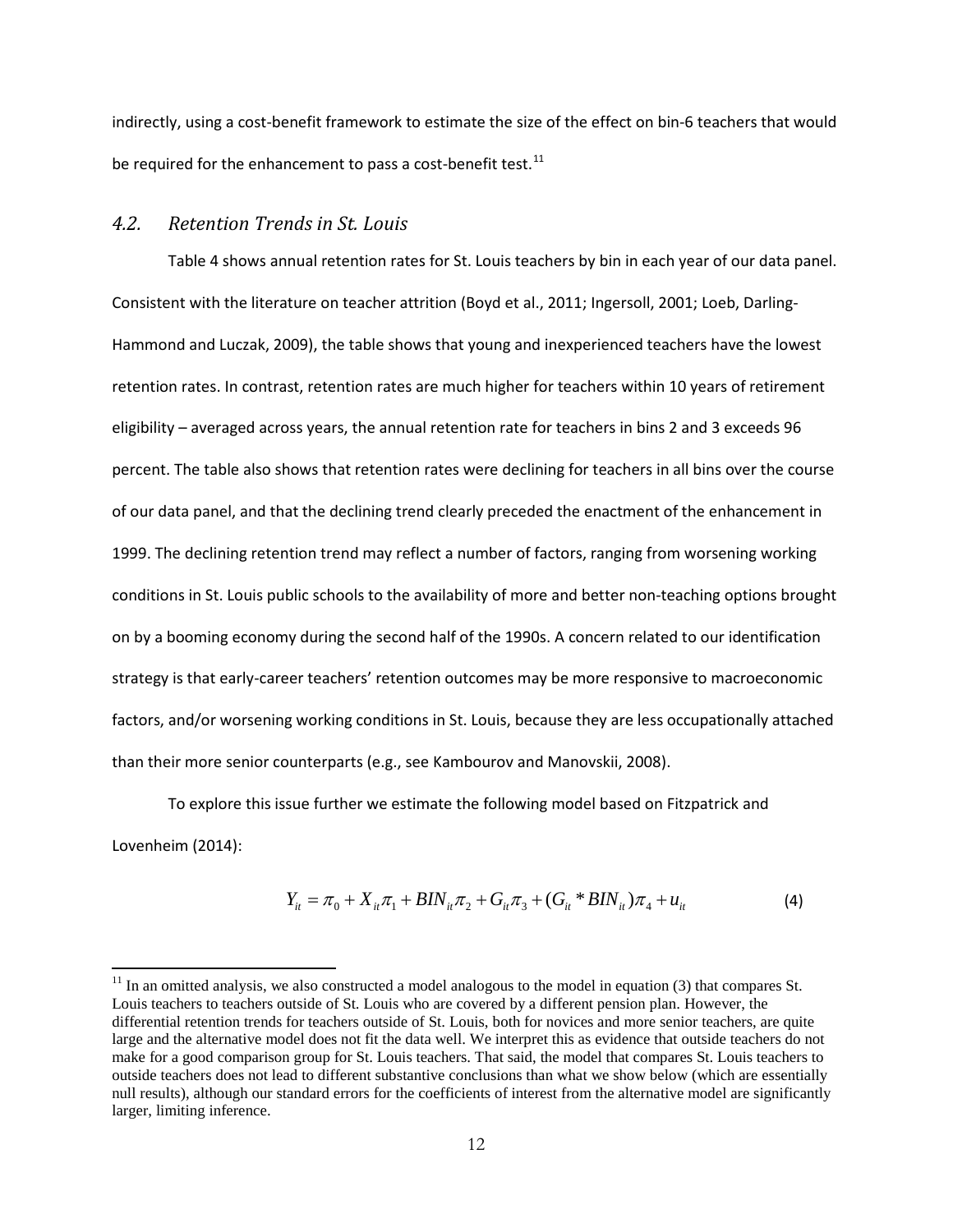In equation (4),  $G_i$  is a vector of year indicator variables. It replaces the timespan variables (1998, *POST*) and linear time trend controls from equation (3). The other variables are specified as above.

Based on the output from equation (4), in Figure 2 we construct time trends in retention rates for teachers in all six bins relative to bin-6 teachers in 1995 (the first year of our data panel). We note two important aspects of the trends shown in the figure. First, previewing our main findings, there is no visible evidence of a meaningful differential retention response to the 1999 enhancement for teachers outside of bin-1, whose response is during the "gap year" between approval and enactment. Second, consistent with the above discussion and of direct relevance for the modeling, a larger decline in retention rates for bin-6 teachers relative to other teachers is observed before the enhancement was enacted. We account for the trend differences illustrated in Figure 2 with the linear time trend controls in equation (3), which again are identified using variation within the pre- and post-policy time periods (i.e., holding policy regime fixed). We also show results from models without the time-trend controls. The results from these restricted models will overstate the effects of the pension enhancement on differential retention in St. Louis by failing to account for the pre-policy divergence in retention rates across bins.[12](#page-17-1)

### <span id="page-17-0"></span>**5. Results**

l

Table 5 presents estimates from our primary model in equation (3). The table shows the difference-in-difference coefficients from several variants of the model, with the estimates in the fourth column coming from the full specification with the linear time trend controls. Coefficients for the other control variables not shown in the table are reported in Appendix B.

<span id="page-17-1"></span><sup>&</sup>lt;sup>12</sup> A related issue is that these factors may have influenced the composition of bin-6 teachers over time. For example, if non-teaching opportunities were improving during the second half of the 1990s then teacher quality may have been declining among new entrants into St. Louis over the course of our data panel. Unfortunately our data are not sufficient to directly investigate this issue. However, if the quality of new entrants was indeed declining over time during our data panel, available evidence suggests that the effect on retention would be modest and that if anything, the compositional change would lead to further overstatement of the enhancement effect (Goldhaber, Gross and Player, 2011; Krieg, 2006; West and Chingos, 2009).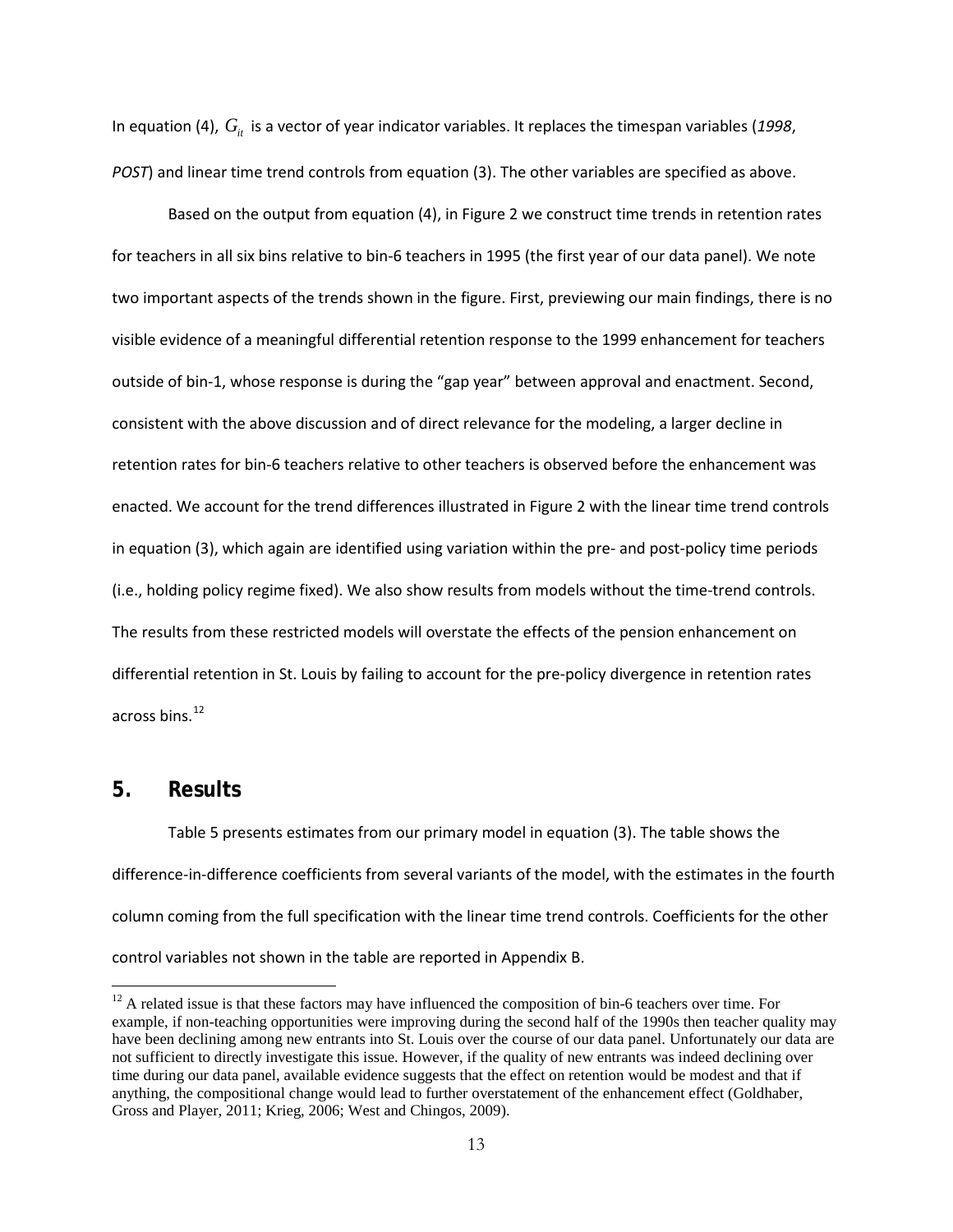We begin by discussing our findings for retirement-ineligible teachers (bins 2, 3, 4 and 5; relative to bin-6 teachers). Focusing on our full specification in column (4) and the estimates from the postenhancement period, we find no evidence to suggest that teachers in bins 2-5 were differentially affected by the pension enhancement relative to teachers in bin-6. This is a notable result in light of the substantial differences in how teachers' retention incentives were affected across bins (per Table 2).

A caveat to this interpretation is that there are non-negligible costs in terms of statistical power associated with identifying the enhancement effects conditional on the linear time trends, as can be seen by the increase in the size of our standard errors moving from Model 3 to Model 4. An alternative is to focus on Model 3, which does not include the linear time trend controls but produces estimates that are more precise. As illustrated by Figure 2, failing to account for the linear time trends will cause positive bias in our estimates of the relative effects of the enhancement on retention. Consistent with this expectation, the estimates from Model 3 for teachers in all bins relative to bin-6 are more positive, and some are statistically significant. One could interpret the findings from Model 3 as (very) upperbound estimates of the enhancement's differential effects on retention. In results omitted for brevity, we show that even using these upper-bound estimates, and under reasonable assumptions about the baseline effect of the enhancement on bin-6 teachers, the enhancement fails a cost-benefit test.<sup>[13](#page-18-0)</sup>

Next we turn to bin-1, retirement-eligible teachers. The estimate in row (1) and column (4) of Table 5 shows that retention for these teachers spiked by 7.23 percentage points during the 1997-1998 school year. This is as expected if retirement-eligible teachers in 1997-1998 were aware of the pending enhancement – the increase in pension benefits associated with waiting for the enhancement to take effect, even for teachers on the downward sloping portion of the pension-accrual curve, was dramatic (per Table 2).

l

<span id="page-18-0"></span> $13$  We use the general cost-benefit framework described in Appendix C for these calculations.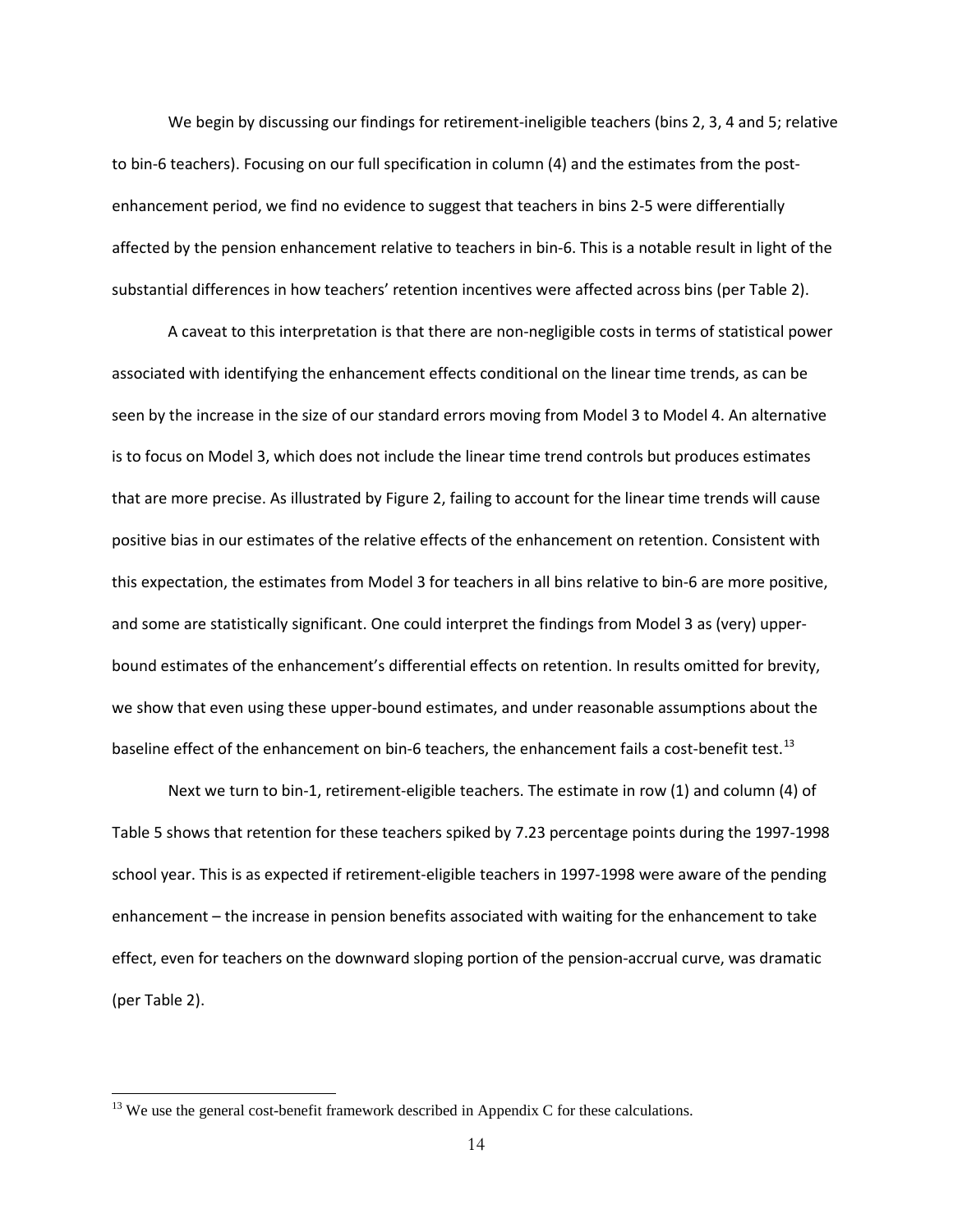Although the behavior of retirement-eligible teachers in 1997-1998 indicates that at least some teachers were aware of the enhancement legislation during that year, we were unable to uncover evidence regarding the mechanism for information transmission. One possibility is that teachers who submitted paperwork to retire at the conclusion of the 1997-1998 school year were informed at that time of the value of delaying retirement. Given our uncertainty about how bin-1 teachers knew about the pending enhancement during the 1997-1998 school year, we refrain from drawing strong inference from our estimates for other teachers at the conclusion of that year, although as a practical matter this interpretation issue is of limited consequence given our results in Table 5 (or lack thereof).

As a final note on our findings, we return to the issue that our control group of novice teachers in St. Louis is not entirely untreated. Large retention effects on bin-6 teachers seem unlikely based on outside evidence (French and Jones, 2012; Smith and West, 2014), but we are unable to examine bin-6 teachers directly. While our results are still informative about the relative effects of the enhancement without knowing the baseline effect on novices, information about the effect on novices would help us to evaluate the enhancement policy holistically. As noted above, in Appendix C we provide some indirect insight on the issue of novices by performing a cost-benefit analysis to determine the size of the effect on bin-6 teachers that would be required in order for the enhancement to pass a cost-benefit test. Our findings indicate that the enhancement's effect on retention for bin-6 teachers would need to be implausibly large for it to be a break-even policy.

### <span id="page-19-0"></span>**6. Discussion and Conclusion**

We examine the effect on teacher retention of the 1999 benefit-formula enhancement in the St. Louis Public School Retirement System. The enhancement was implemented in such a way that teachers experienced very different changes to their retention incentives. However, we find that these differences did not translate into differences in retention behavior, with the exception of retirement-

15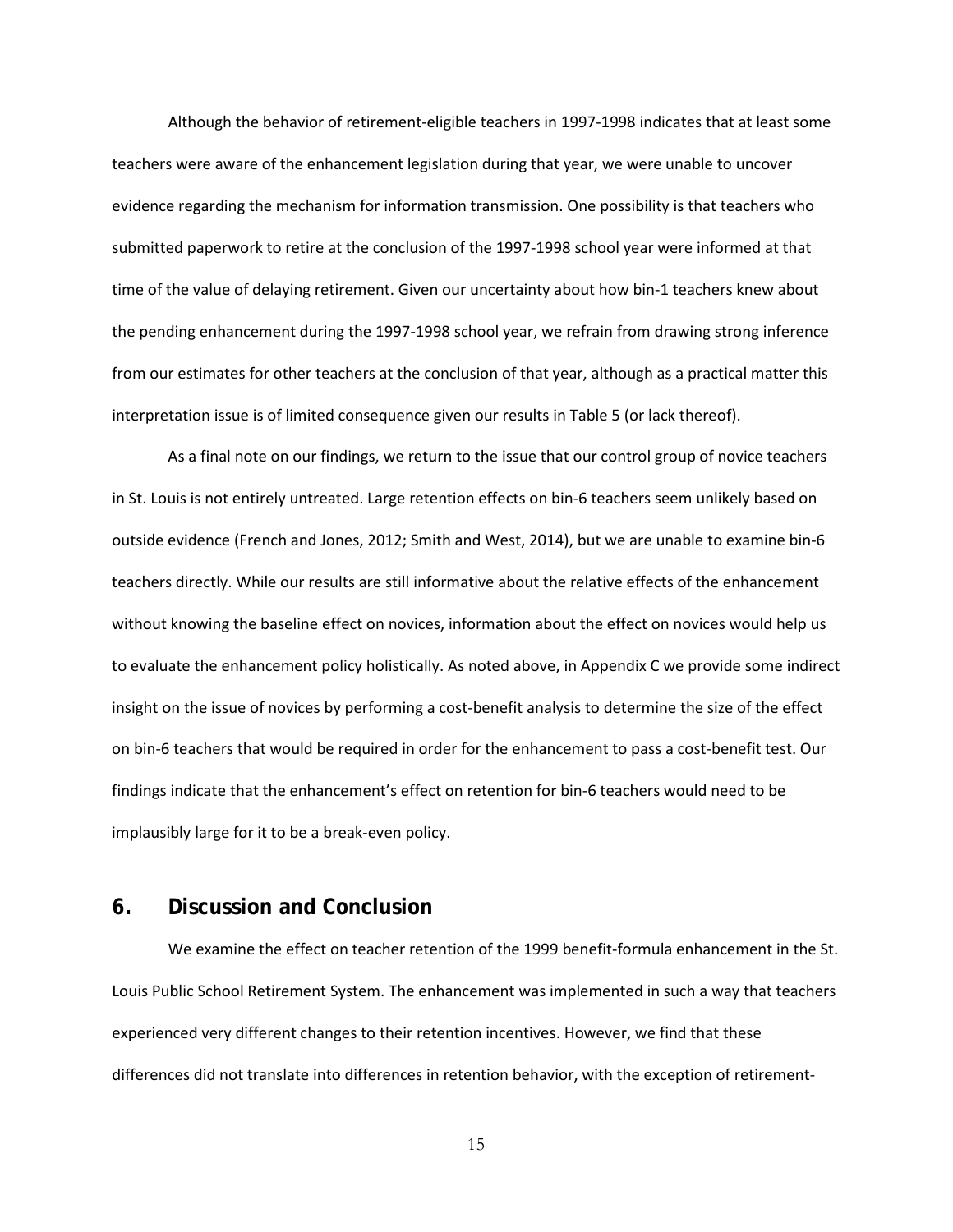eligible teachers who strategically delayed retirement for one year to take advantage of the retroactively-improved benefit formula. This is a notable result in light of the substantial cost associated with providing the enhancement, which we estimate to be approximately \$166 million for the single cohort of teachers working in the school district at the time when it was enacted.

One explanation for the limited differential effect of the enhancement on teacher retention is that teachers do not value their pension benefits, at least at the margin, at nearly the cost of providing them. This could be due to some combination of teachers being oversaturated with retirement compensation (Fitzpatrick, forthcoming) and their lack of knowledge about the full value of their pensions (Brown et al., 2013; Gustman and Steinmeier, 2005). Another possibility is that income effects may have worked to offset some potential retention benefits of the enhancement, although this seems less likely given that Brown (2013) estimates a small labor response to pension-benefit changes in her study despite taking an approach designed to minimize contamination from income effects. A third factor potentially contributing to our findings is that senior teachers, whose incentives were most affected by the pension enhancement, already have very high retention rates and thus a limited scope for response. It may be that the St. Louis enhancement, which like enhancements to other state and municipal plans was structured to strengthen retention incentives for senior workers the most, was poorly designed if an objective was to improve employee retention.

The enhancements in St. Louis and other subnational pension plans may also have been motivated by other factors. Koedel, Ni and Podgursky (2014) argue that pension enhancements during this time period represent a form of rent capture by senior workers, facilitated by an extended run of above-average stock market returns in the late 1990s and early 2000s that temporarily led to favorable pension-fund balance sheets. They draw a parallel between retroactive benefit-formula enhancements (rent capture by senior workers) and skipped pension payments by government agencies on behalf of employees (rent capture by governments), with both activities being common at the time. Glaeser and

16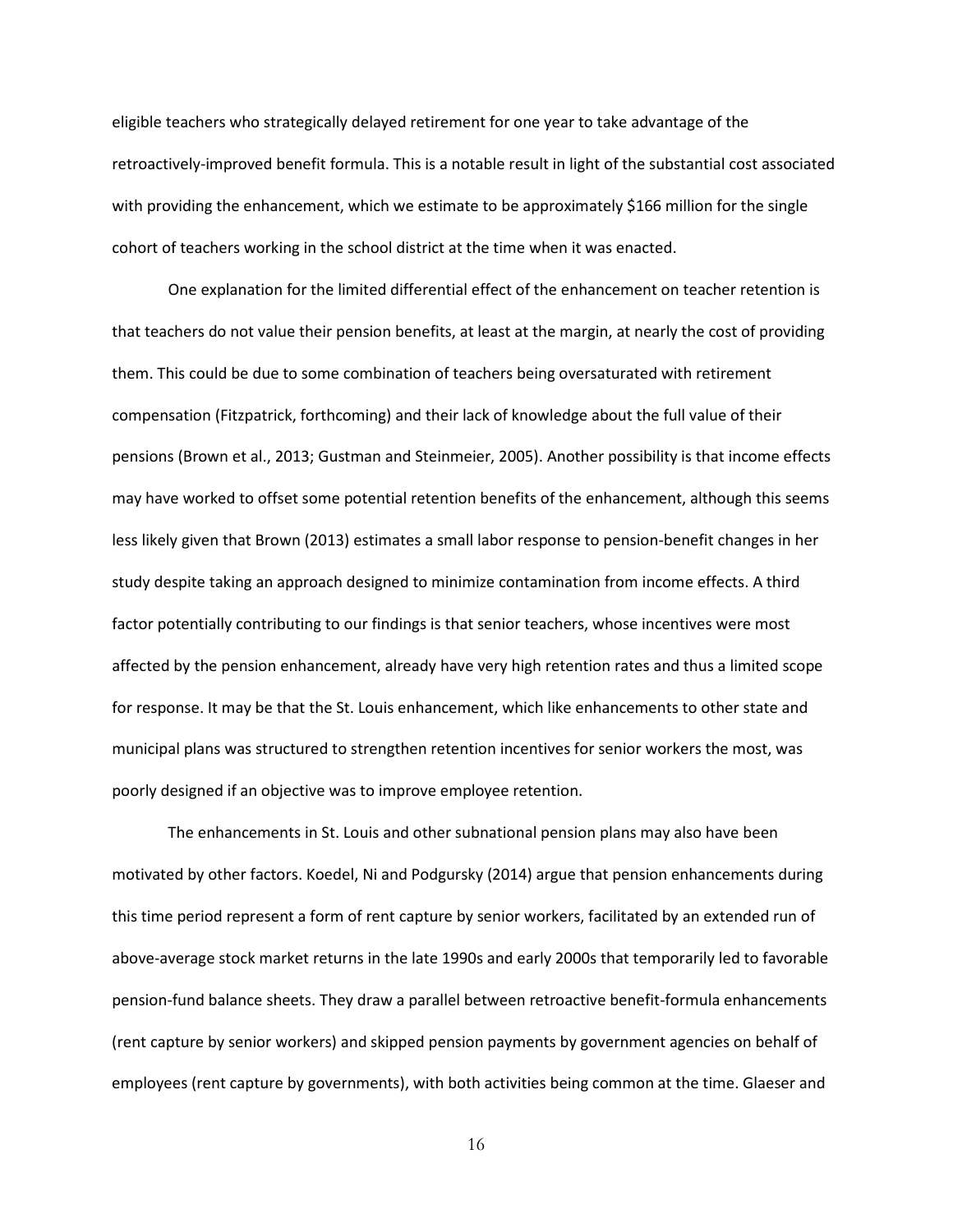Ponzetto (2014) take a different approach but their study is also consistent with pension enhancements being viewed as a form of rent capture. In short, they argue that because pensioners understand the value of their benefits better than other taxpayers, pension plans serve as a medium whereby politicians can transfer resources to pensioners without sacrificing votes. A consequence in their model is that public-sector compensation is disproportionately and inefficiently delivered in the form of backloaded pension payments.<sup>[14](#page-21-0)</sup>

Although our data are not sufficient to pin down the precise mechanism by which the enhancement failed to meaningfully affect teacher retention, our finding that it did not have a large retention effect is important for several reasons. First, although the last period of widespread pension enhancements in subnational DB pension plans occurred 15 years ago, and new enhancements do not appear to be on the immediate horizon, there may come a time in the not-so-distant future when economic expansion again leads to calls to enhance public-sector pensions. Our study will be useful for informing public policy at that time. Second, to the extent that there is symmetry to our findings, we would also expect teachers' behavioral responses to pension-benefit reductions to be modest. This has implications for current pension reform debates given that it is now apparent that the costs associated with maintaining public plans are larger than commonly reported by actuaries (Biggs, 2011; Munnell, 2012; Novy-Marx and Rauh, 2009, 2011, 2014), which has put pressure on state and municipal governments across the United States to lessen benefits in an effort to reduce long-term obligations. [15](#page-21-1) Third, as noted above, our findings are consistent with Fitzpatrick (forthcoming), who shows that

 $\overline{\phantom{a}}$ 

<span id="page-21-0"></span><sup>&</sup>lt;sup>14</sup> Indirect evidence consistent with this result comes from Chingos and West (forthcoming) and Goldhaber and Grout (forthcoming). In different contexts, both studies show that a substantial fraction of teachers are willing to transfer retirement compensation from the backloaded defined-benefit structure to the more mobile definedcontribution structure. DeArmond and Goldhaber (2010) provide survey evidence that is also consistent with teachers preferring that marginal retirement compensation be delivered in the form of a more mobile benefit. <sup>15</sup> Examples of recent reforms that have already been enacted include less-lucrative pension-plan "tiers" for newly-

<span id="page-21-1"></span>entering public-sector workers in some states and municipalities (e.g., Alabama, California, Connecticut, Illinois, Louisiana).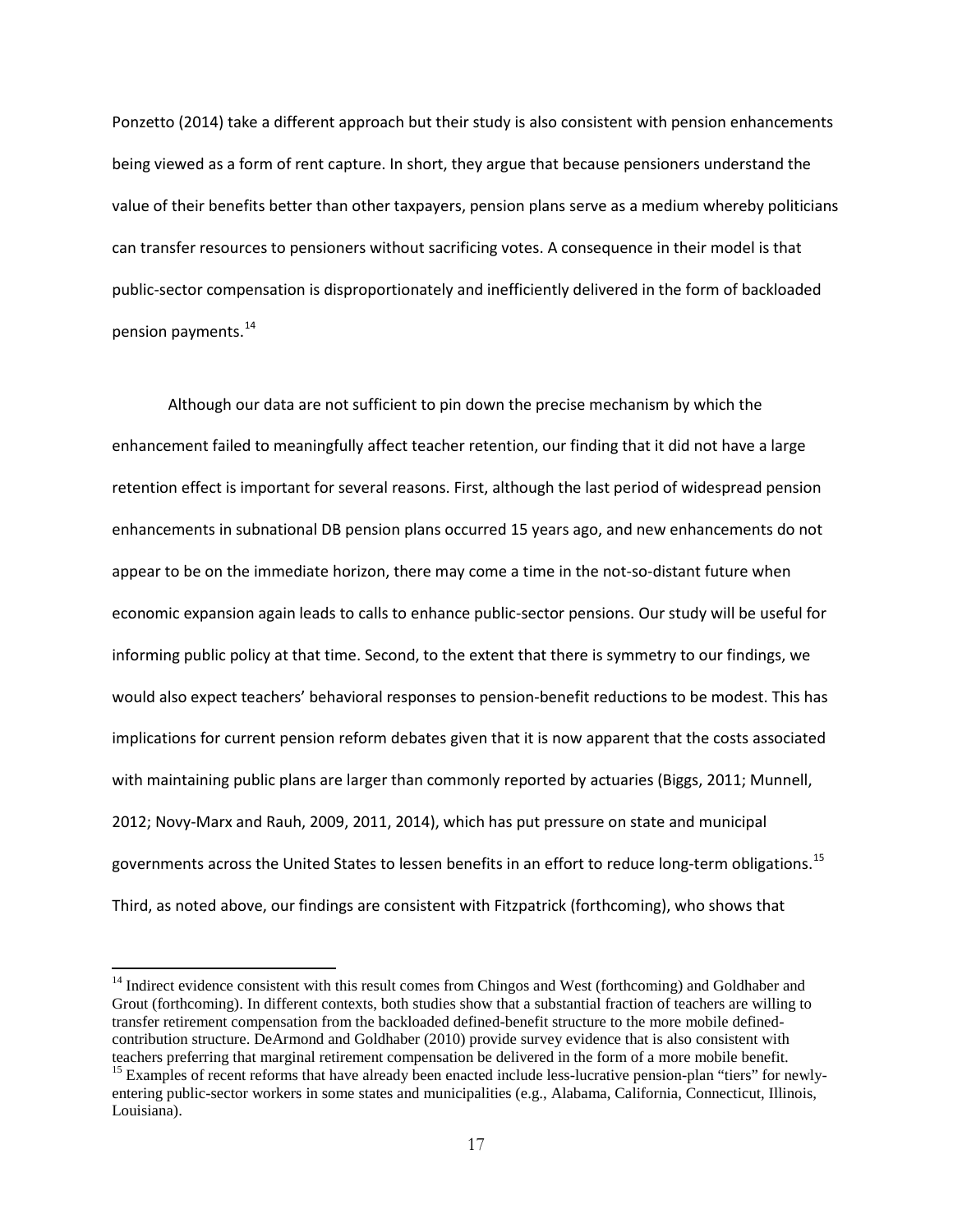teachers value their pension benefits at much less than it costs to provide them, and more generally, with a number of studies suggesting that retention decisions for teachers and other workers are more strongly influenced by other factors (Boyd et al., 2005; Kersaint et al., 2007; Loeb, Darling-Hammond and Luczak, 2009; Manoli and Weber, 2011). This opens up the possibility for Pareto improving policies that pare back pension benefits in state and municipal plans. Reductions in benefits could be offset for public workers by less-costly increases in wages, and the residual could be used for other spending priorities and/or even higher salaries.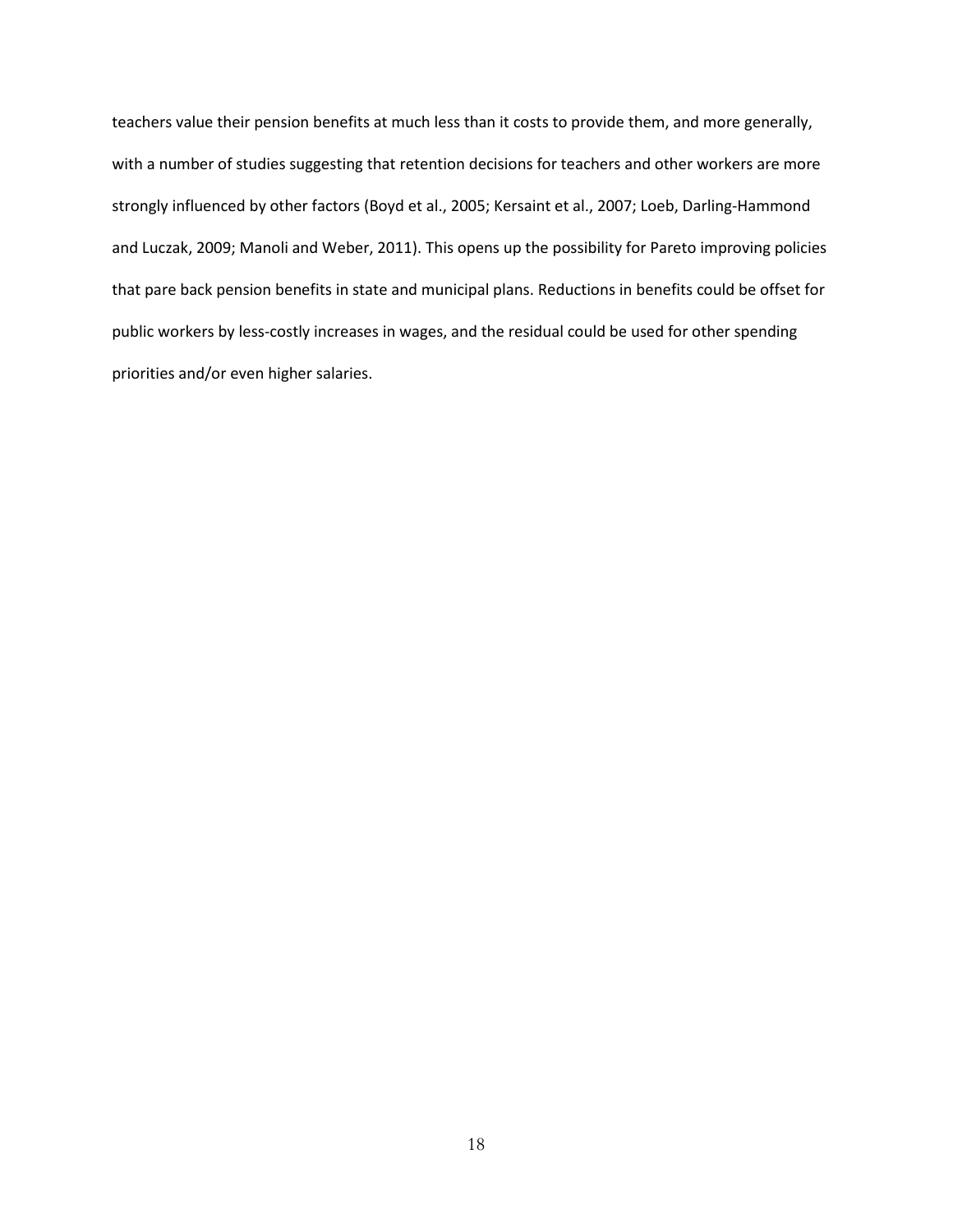### **References**

Bertrand, M., Duflo, E., & Mullainathan, S. (2004). How much should we trust differences-In-differences estimates? *Quarterly Journal of Economics, 119*(1), 249-275.

Biggs, A. (2011). An options pricing method for calculating the market price of public sector pension liabilities. *Public Budgeting and Finance, 31*(3), 94-118.

Boyd, D., Grossman, P., Ing, M., Lankford, H., Loeb, S., & Wyckoff, J. (2011). The influence of school administrators on teacher retention decisions. *American Educational Research Journal*, *48*(2), 303-333.

Boyd, D., Lankford, H., Loeb, S., & Wyckoff, J. (2005). Explaining the short careers of high-achieving teachers in schools with low performing students. *American Economic Review, 95*(2), 166-171.

Brown, K. (2013). The link between pensions and retirement timing: Lessons from California teachers. *Journal of Public Economics, 98*(1), 1-14.

Brown, K. M., & Laschever, R. A. (2012). When they're sixty-four: Peer effects and the timing of retirement. *American Economic Journal: Applied Economics*, *4*(3), 90-115.

Brown, J.R., Arie, K., Luttmer, E. F. P., & Mitchell, O. S. (2013). Do consumers know how to value annuities? Complexity as a barrier to annuitization. NBER Working Paper No. 19168.

Chetty, R., Friedman, J.N., & Rockoff, J. E. (2014). Measuring the impacts of teachers II: Teacher valueadded and student outcomes in adulthood. *American Economic Review, 104*(9), 2633-79.

Chingos, M.W., & West, M. R. (Forthcoming). Which teachers choose a defined contribution pension plan? Evidence from the Florida retirement system. *Education Finance and Policy*.

Clotfelter, C. T., Ladd, H. F., & Vidgor, J.L. (2006). Teacher-student matching and the assessment of teacher effectiveness. *Journal of Human Resources, 41*(4), 778-820.

Coile, C., & Gruber, J. (2007). Future social security entitlements and the retirement decision. *The Review of Economics and Statistics, 89*(2), 234-246.

Costrell, R. M., & Podgursky, M. J. (2009). Peaks, cliffs and valleys: The peculiar incentives in teacher retirement systems and their consequences for school staffing. *Education Finance and Policy, 4*(2), 175- 211.

DeArmond, M., & Goldhaber, D. (2010). Scrambling the nest egg: How well do teachers understand their pensions and what do they think about alternative pension structures? *Education Finance and Policy, 5*(4), 558-586.

Fitzpatrick, M. (Forthcoming). How much do public school teachers value their pension benefits? *American Economic Journal: Economic Policy*.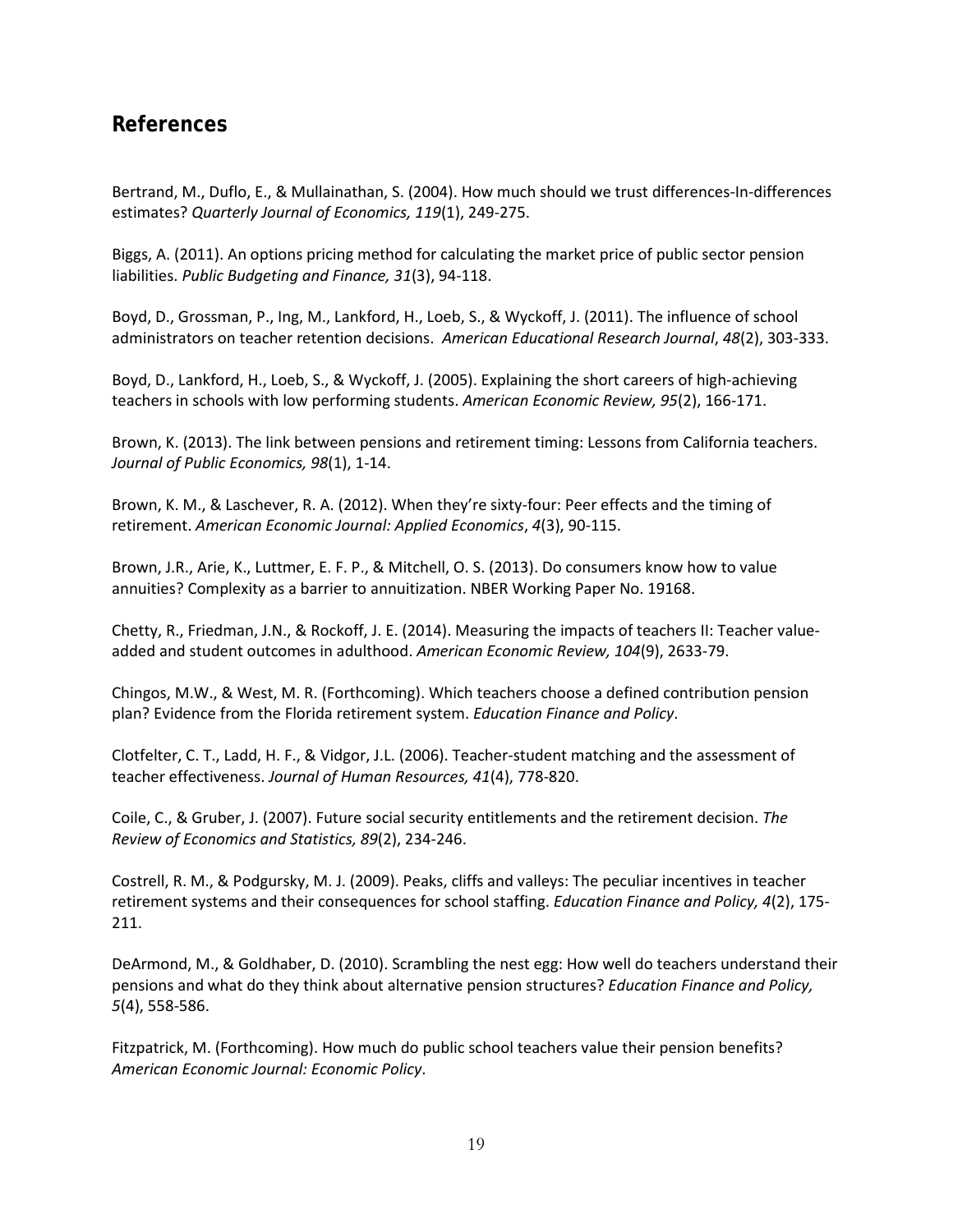Fitzpatrick, M., & Lovenheim, M. (2014). Early retirement incentives and student achievement. *American Economic Journal: Economic Policy, 6*(3), 120-154.

French, E., & Jones, J. (2012). Public pensions and labor supply over the life cycle. *International Tax and Public Finance, 19*(2), 268-287.

Furgeson, J., Strauss, R. P., & Vogt, W. B. (2006). The effects of defined benefit pension incentives and working conditions on teacher retirement decisions. *Education Finance and Policy, 1*(3), 316-348.

Glaeser, E.L., & Ponzetto, G.A.M. (2014). Shrouded costs of government: The political economy of state and local public pensions. *Journal of Public Economics, 116*, 89-105.

Goldhaber, D., Gross, B., & Player, D. (2011). Teacher career paths, teacher quality, and persistence in the classroom: Are public schools keeping their best? *Journal of Public Policy and Management, 30*(1), 57-87.

Goldhaber, D., & Grout, C. (Forthcoming). Which plan to choose? The determinants of pension system choice for public school teachers. *Journal of Pension Economics and Finance*.

Gustman, A.L., & T. L. Steinmeier. (2005). Imperfect knowledge of social security and pensions. *Industrial Relations: A Journal of Economy and Society, 44*(2), 373-397.

Gustman, A. L., & T. L. Steinmeier. (1993). Pension portability and labor mobility: Evidence from the survey of income and program participation. *Journal of Public Economics, 50*(3), 299-323.

Hansen, M., & Janet, S. (2010). An introduction to teacher retirement benefits. *Education Finance and Policy, 5*(2), 402-437.

Hanushek, E.A. (2011). The economic value of higher teacher quality. *Economics of Education Review 30*(3), 266-479.

Hanushek, E. A., & Rivkin, S. G. (2010). Generalizations about using value-added measures of teacher quality. *American Economic Review, 100*(2), 267-271.

Harris, D.N., & Adams, S.J. (2007). Understanding the level and causes of teacher turnover: A comparison with other professions. *Economics of Education Review, 26*(4), 325-337.

Ingersoll, R.M. (2001). Teacher turnover and teacher shortage: An organizational analysis. *American Educational Research Journal, 38*(3), 499-534.

Kambourov, G., & Manovskii, I. (2008). Rising occupational and industry mobility in the United States: 1968-97. *International Economic Review, 49*(1), 41-79.

Kane, T.J., Rockoff, J.E., & Staiger, D.O. (2008). What does certification tell us about teacher effectiveness? Evidence from New York City. *Economics of Education Review, 27*(6), 615-631.

Kersaint, G., Lewis, J., Potter, R., & Meisels, G. (2007). Why teachers leave: Factors that influence retention and resignation. *Teaching and Teacher Education, 23*(6), 775-794.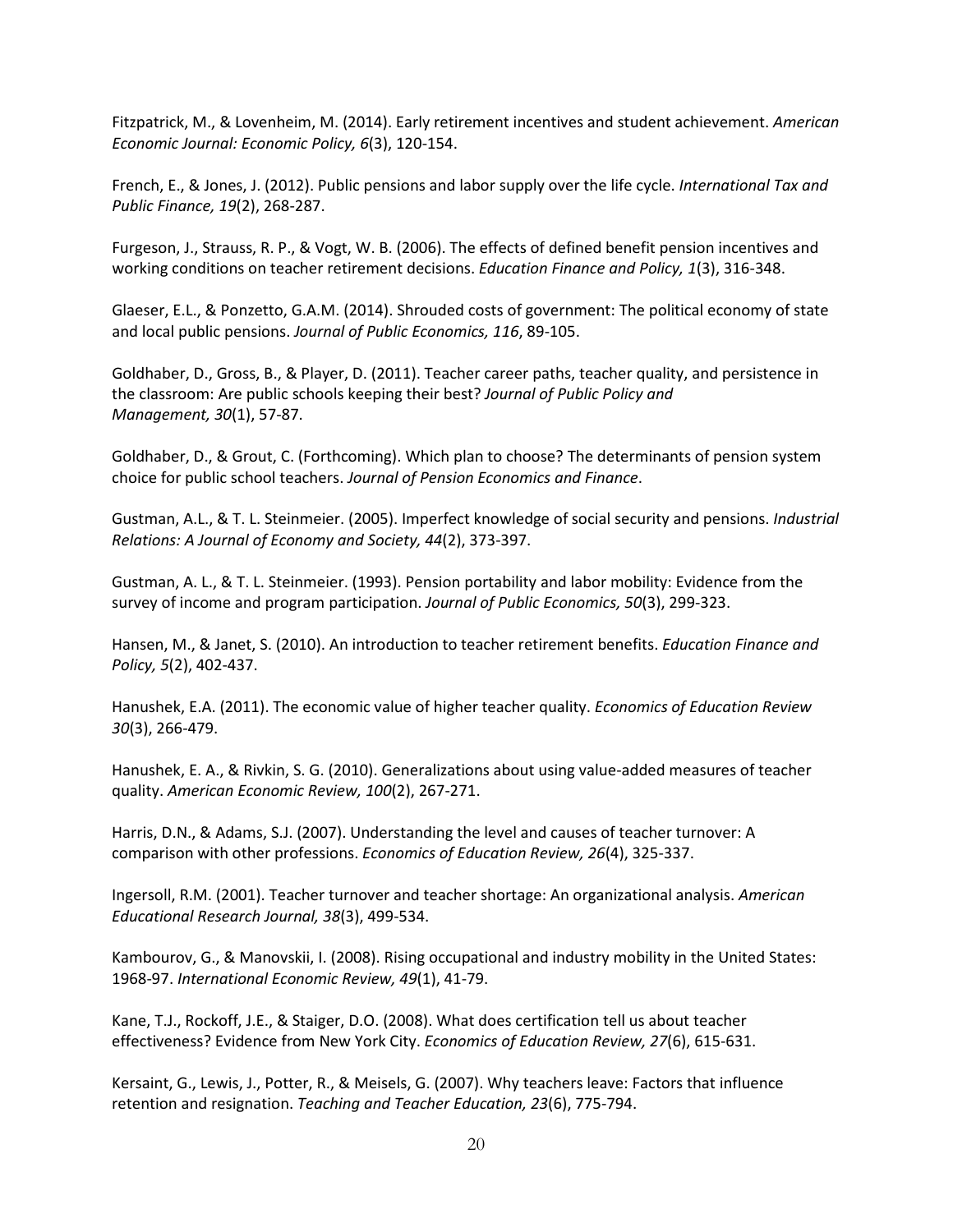Koedel, C., Ni, S., & Podgursky, M. (2014). Who benefits from pension enhancements? *Education Finance and Policy, 9*(2), 165-192.

Krieg, J.M. (2006). Teacher quality and attrition. *Economics of Education Review, 25*(1), 13-27.

Lazear, E.P. (1990). Pensions and deferred benefits as strategic compensation. *Industrial Relations*: *A Journal of Economy and Society, 29*(2), 263–281.

Lazear, E. P., & Moore, R. L. (1988). Pensions and turnover. In Bodie, Z., Shoven, J.B., & Wise, D.A (Eds.), *Pensions in the U.S. Economy* (pp. 163-188). Chicago, IL: University of Chicago Press.

Loeb, S., Darling-Hammond, L. & Luczak, J. (2009). How teaching conditions predict teacher turnover in California schools. *Peabody Journal of Education, 80*(3), 44-70.

Manoli, D.S., & Weber, A. (2011). Nonparametric evidence on the effects of financial incentives on retirement decisions. NBER Working Paper No. 17320.

American Psychiatric Association. (2000). *Practice guidelines for the treatment of patients with eating disorders* (2nd ed.). Washington, DC: Author.

Manhattan Institute (2013). *Civic report: Better pay, fairer pensions: Reforming teacher compensation*. New York City, NY: McGee, J. & Winters, M.A.

The Brookings Institution (2012). *State and local pensions: What now?* Washington, DC: Munnell, A.H.

National Conference of State Legislators. (1999). *Pensions and retirement plan issues in 1999* state *legislatures.* Washington, DC.

National Conference of State Legislators. (2000). *Pensions and retirement plan issues in 2000 state legislatures.* Washington, DC.

National Conference of State Legislators. (2001). *Pensions and retirement plan issues in 2001 state legislatures.* Washington, DC.

National Council on Teacher Quality. (2012). *No one benefits: How teacher pension systems are failing both teachers and taxpayers*. Washington, DC.

Novy-Marx, R., & Rauh, J. (2014). Revenue demands of public employee pension promises. *American Economic Journal: Economic Policy, 6*(1), 193-229.

Novy-Marx, R., & Rauh, J. (2011). Public pension promises: How big are they and what are they worth? *Journal of Finance, 66*(4), 1207-1245.

Novy-Marx, R. & Rauh, J. (2009). The liabilities and risks of state-sponsored pension plans. *Journal of Economic Perspectives, 23*(4), 191-210.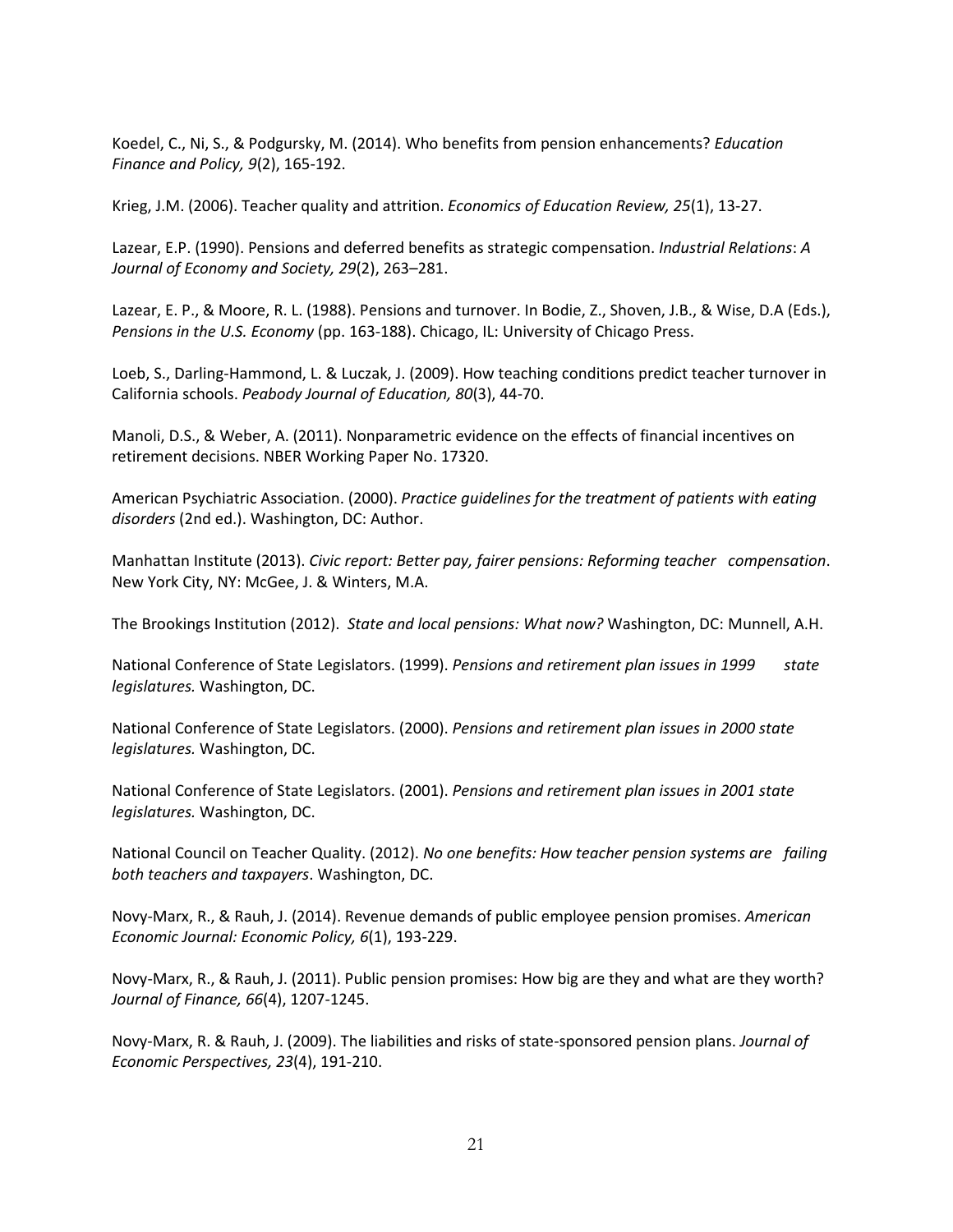Sass, Tim R., Hannaway, J., Xu, Z., Figlio, D.N., & Feng, L. (2012). Value added of teachers in high-poverty schools and lower poverty schools. *Journal of Urban Economics, 72*, 104-122.

Smith, J. S., & West, J.E. (2014). *Reduced retirement benefits: Should I stay or should I go?* Unpublished manuscript. Baylor University.

National Center for Education Statistics, Institute of Education Sciences, U.S. Department of Education (2012). *Digest of education statistics 2011* (NCES 2012-001). Washington, DC: Snyder, T. D., & Dillow, S. A.

Stock, J. H., & Wise, D.A. (1990). Pensions, the option value of work, and retirement. *Econometrica, 58*(5), 1151-1180.

West, M.R., & Chingos, M.M. (2009). Teacher effectiveness, mobility and attrition in Florida. In Matthew G. Springer (Ed.), *Performance incentives: Their growing impact on American K-12 Education* (pp. 251- 271). Washington, DC: Brookings Institution Press.

Wiatrowski, W. J. (2012). The last private industry pension plans: A visual essay. *Monthly Lab. Rev.*, *135*, 3.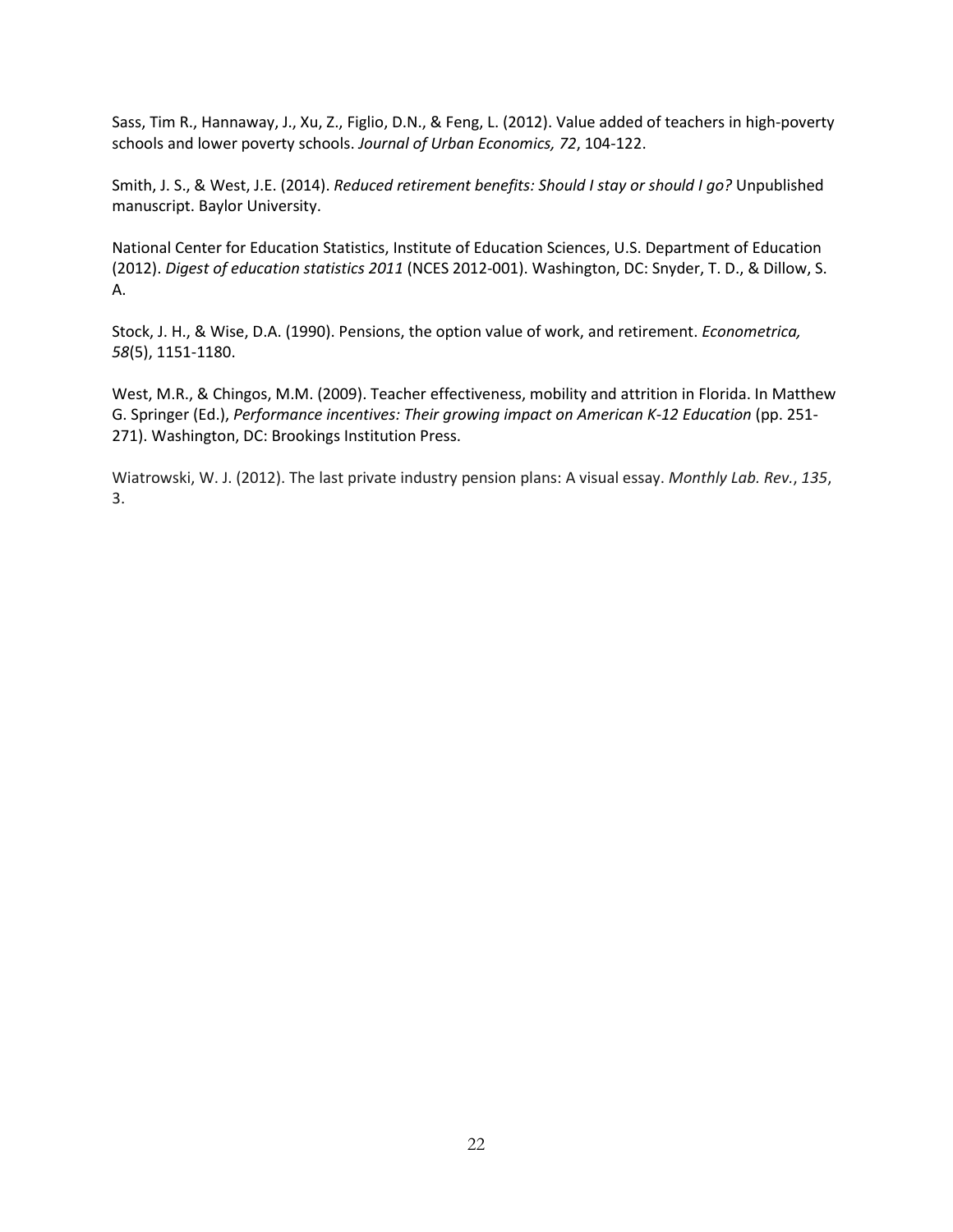## **Figures**

Figure 1. Pension Wealth Accrual for a Representative 24-year-old Entrant into Teaching in St. Louis, Discounted to the Point of Entry, Using the Original (Left Panel) and Enhanced (Right Panel) Pension Benefit Formulas.

<span id="page-27-0"></span>

Notes: The left panel of the figure shows pre-enhancement wealth accrual and the right panel shows post-enhancement accrual. Both panels compute pension wealth holding all else equal (e.g., discount rate, salary growth, etc.) The dashed red line shows Social Security wealth accrual, which does not change due to the enhancement (we assume the teacher began contributing to Social Security at age-22 prior to entry into teaching, although this assumption is of no practical consequence). The dotted blue line shows system wealth accrual. The solid green line shows total wealth accrual, combining system and Social Security pension wealth.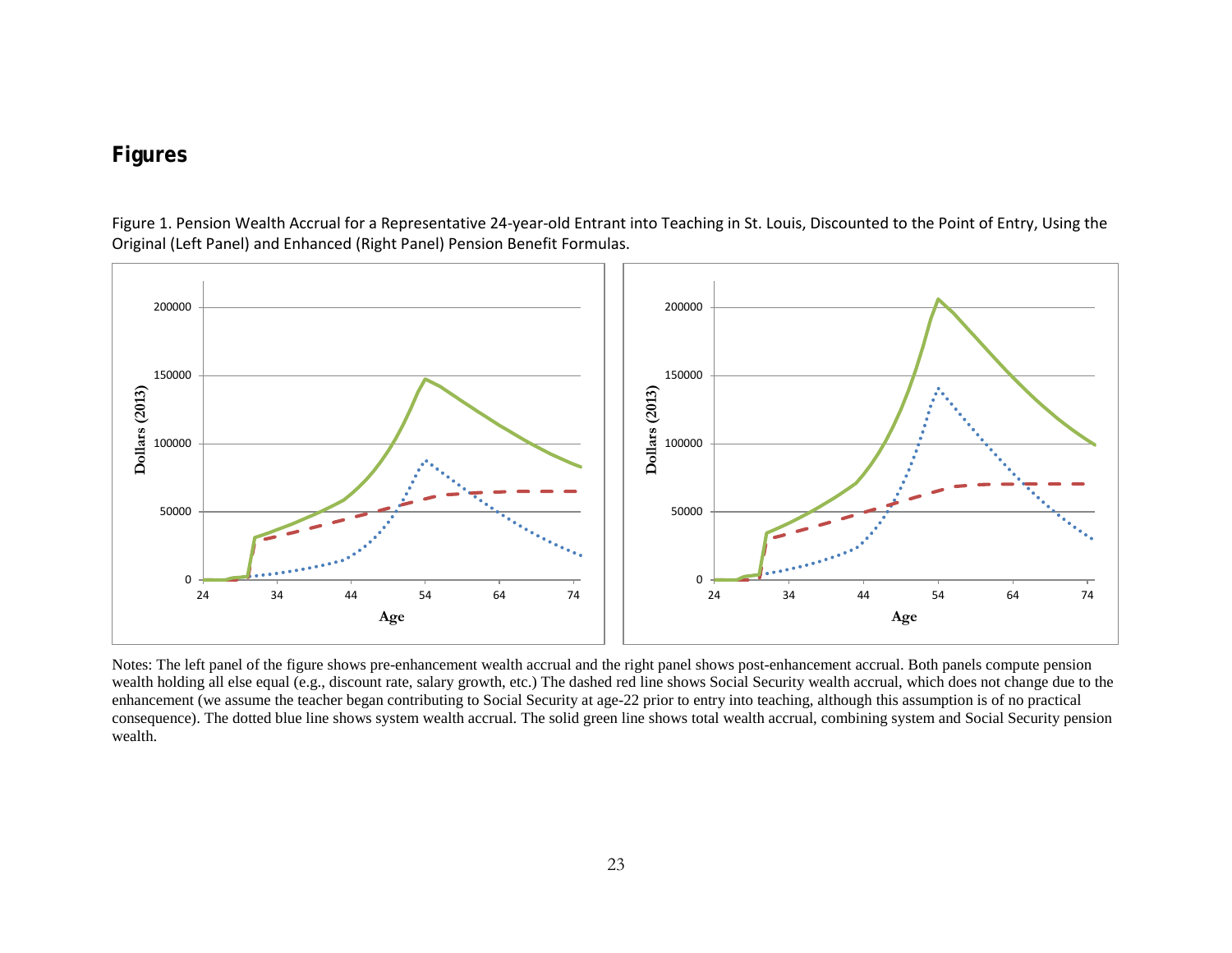

Figure 2. Retention Trends from 1994-1995 through 1999-2000, by Bin, Relative to Bin-6 Teachers in 1994-1995.

Notes: Each graph shows the retention trend relative to the omitted group (bin-6 teachers in 1995), with the dotted lines showing the 95-percent confidence interval. Note that because bin-6 teachers in 1995 are the comparison group, their retention rate is normalized to zero and presented without a confidence interval.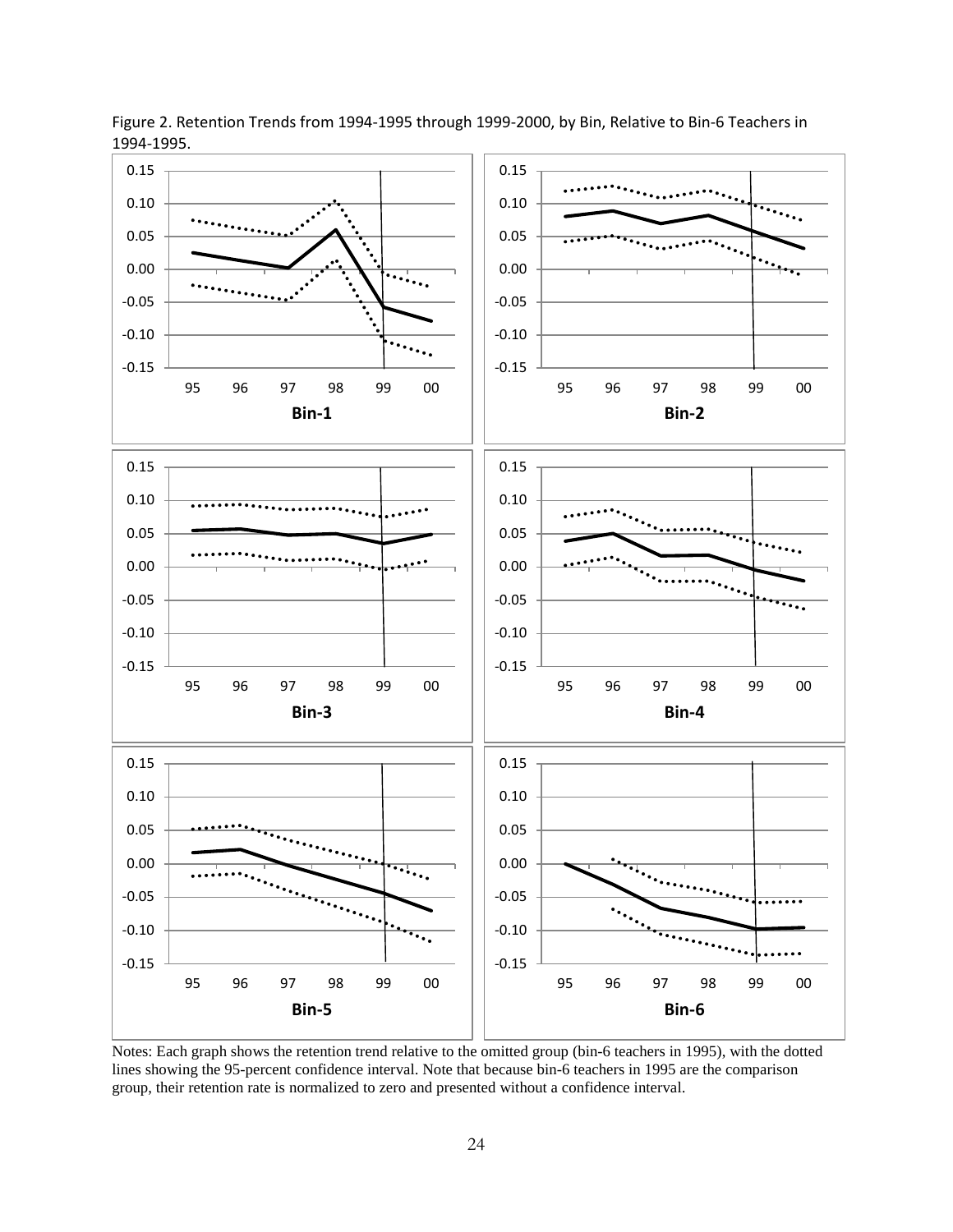# <span id="page-29-0"></span>**Tables**

Table 1. Descriptive Statistics for Analytic Sample of St. Louis Teachers.

| <b>Teacher Characteristics</b>                          |       |  |
|---------------------------------------------------------|-------|--|
| <b>Teacher-Year Observations</b>                        | 18828 |  |
| <b>Unique Teachers</b>                                  | 4610  |  |
| Average Age                                             | 47.7  |  |
| Average Experience                                      | 15.5  |  |
| Share with Master's or PhD                              | 0.468 |  |
| Share Female                                            | 0.783 |  |
| Share White                                             | 0.367 |  |
| Share African American                                  | 0.623 |  |
| <b>Share Asian</b>                                      | 0.004 |  |
| Share American Indian                                   | 0.003 |  |
| Share Other                                             | 0.003 |  |
|                                                         |       |  |
| Distance to Full Retirement Eligibility                 |       |  |
| Share Retirement Eligible (Bin 1)                       | 0.153 |  |
| Share Retirement Eligible in 1-5 years (Bin 2)          | 0.173 |  |
| Share Retirement Eligible in 6-10 years (Bin 3)         | 0.167 |  |
| Share Retirement Eligible in 11-15 years (Bin 4)        | 0.175 |  |
| Share Retirement Eligible in 16-20 years (Bin 5)        | 0.156 |  |
| Share Retirement Eligible in 21+ years (Bin 6)          | 0.177 |  |
|                                                         |       |  |
| <b>School Characteristics</b>                           |       |  |
| Share of Students Eligible for Free/Reduced Price Lunch | 0.848 |  |
| Share of Students Who Are Disadvantaged Minority        | 0.829 |  |

Notes: All shares reported in the table are simple averages across teacher-year observations (teacher-years are the units of analysis).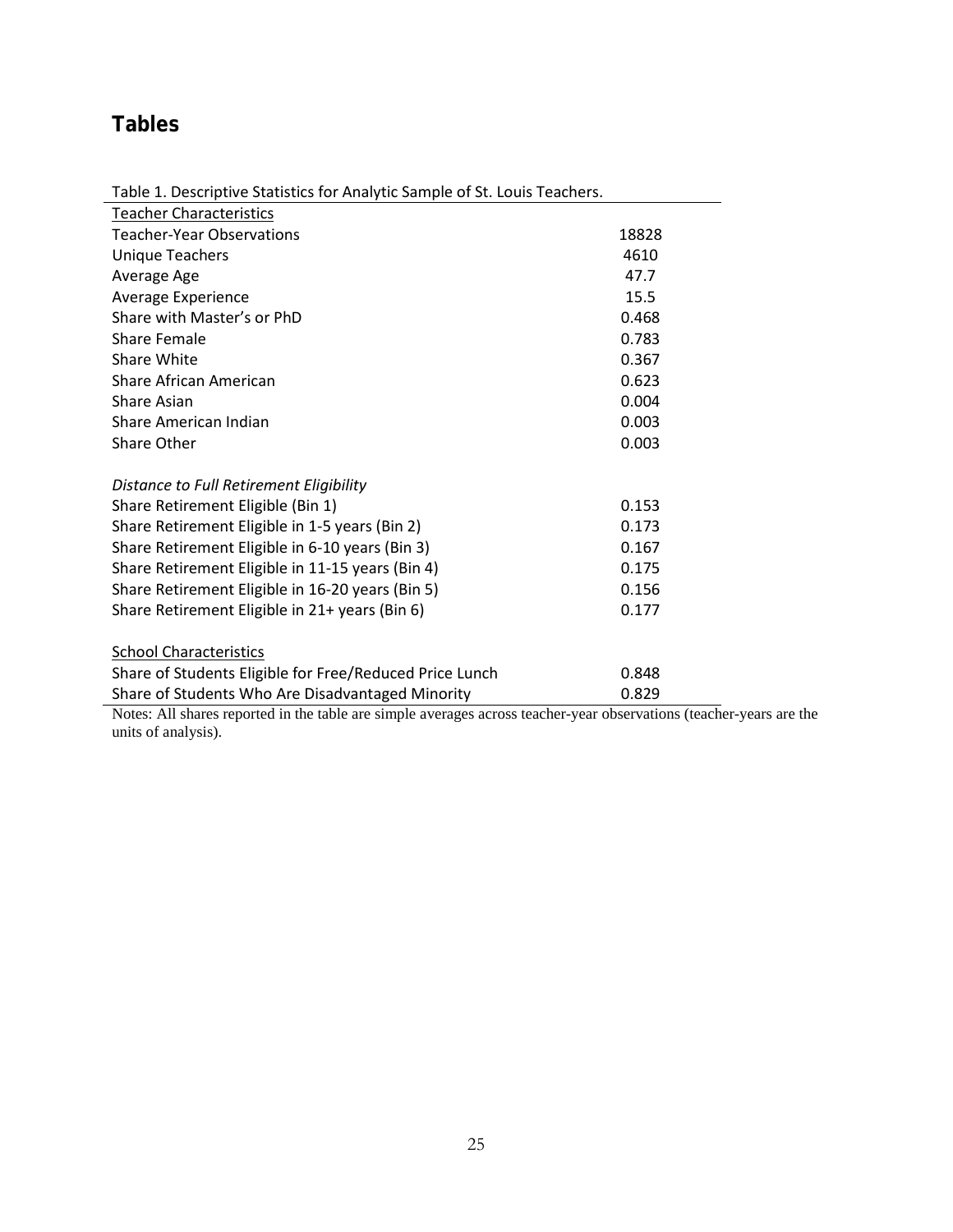|                               | Avg.        |          |                               |                   |         |            |                           |                                |        |                  |
|-------------------------------|-------------|----------|-------------------------------|-------------------|---------|------------|---------------------------|--------------------------------|--------|------------------|
|                               | Years       |          | <b>Current Pension Wealth</b> |                   |         |            | Peak-Value Pension Wealth | <b>Expected Pension Wealth</b> |        |                  |
|                               | Until       |          |                               |                   |         |            |                           |                                |        |                  |
|                               | Retireme    |          |                               |                   |         |            |                           |                                |        |                  |
|                               | nt          |          |                               |                   |         |            |                           |                                |        |                  |
|                               | Eligible    |          |                               |                   |         |            |                           |                                |        |                  |
|                               |             | Old      | <b>New</b>                    |                   | Old     | <b>New</b> |                           | Old                            | New    |                  |
|                               |             | Rules    | Rules                         | <b>Difference</b> | Rules   | Rules      | <b>Difference</b>         | Rules                          | Rules  | <b>Differenc</b> |
|                               |             |          |                               |                   |         |            |                           |                                |        | e                |
| Retirement Eligible (Bin 1)   | $\mathbf 0$ | \$209,01 | 334,42                        |                   |         | 334,77     |                           |                                | 278,66 |                  |
|                               |             | 3        | 1                             | 125,408           | 209,219 | 4          | 125,555                   | 174,166                        | 6      | 104,500          |
| Eligible in 1-5 Years (Bin 2) |             |          | 206,16                        |                   |         | 292,98     |                           |                                | 237,84 |                  |
|                               | 3.1         | 128,854  | 6                             | 77,312            | 183,084 | 9          | 109,905                   | 148,650                        | 0      | 89,190           |
| Eligible in 6-10 Years (Bin   |             |          |                               |                   |         | 220,53     |                           |                                | 168,63 |                  |
| 3)                            | 8.0         | 43,887   | 70,219                        | 26,332            | 137,722 | 2          | 82,810                    | 105,394                        | 1      | 63,236           |
| Eligible in 11-15 Years (Bin  |             |          |                               |                   |         | 159,54     |                           |                                |        |                  |
| 4)                            | 13.1        | 14,979   | 23,966                        | 8,987             | 99,324  | 0          | 60,216                    | 62,090                         | 99,344 | 37,254           |
| Eligible in 16-20 Years (Bin  |             |          |                               |                   |         | 139,87     |                           |                                |        |                  |
| 5)                            | 17.9        | 5,366    | 8,586                         | 3,220             | 86,814  | 3          | 53,059                    | 35,485                         | 56,775 | 21,291           |
| Eligible in 21+ Years (Bin    |             |          |                               |                   |         | 143,02     |                           |                                |        |                  |
| 6)                            | 25.2        | 678      | 1,084                         | 407               | 89,111  | 6          | 53,916                    | 13,589                         | 21,742 | 8,153            |

Table 2. Pension Wealth Under New and Old Rules Using Various Measures, for Teachers by Distance from Full Retirement Eligibility.

Notes: Hypothetical pension wealth under the new and old rules is computed for all teachers in all years, in 2013 dollars. The value of 0 for "years until retirement eligibility" for bin-1 teachers indicates that these teachers can retire at the conclusion of the current year and do not need to remain in the system for any additional years to be eligible for full retirement. Expected pension wealth in the table is based on a simplified calculation holding exit probabilities fixed at their post-enhancement levels for all teachers. Also note that expected pension wealth for bin-1 teachers is lower than either current or peak-value wealth because the expected-pension-wealth calculations include positive probabilities of continued work past the peak, as is observed in the real data.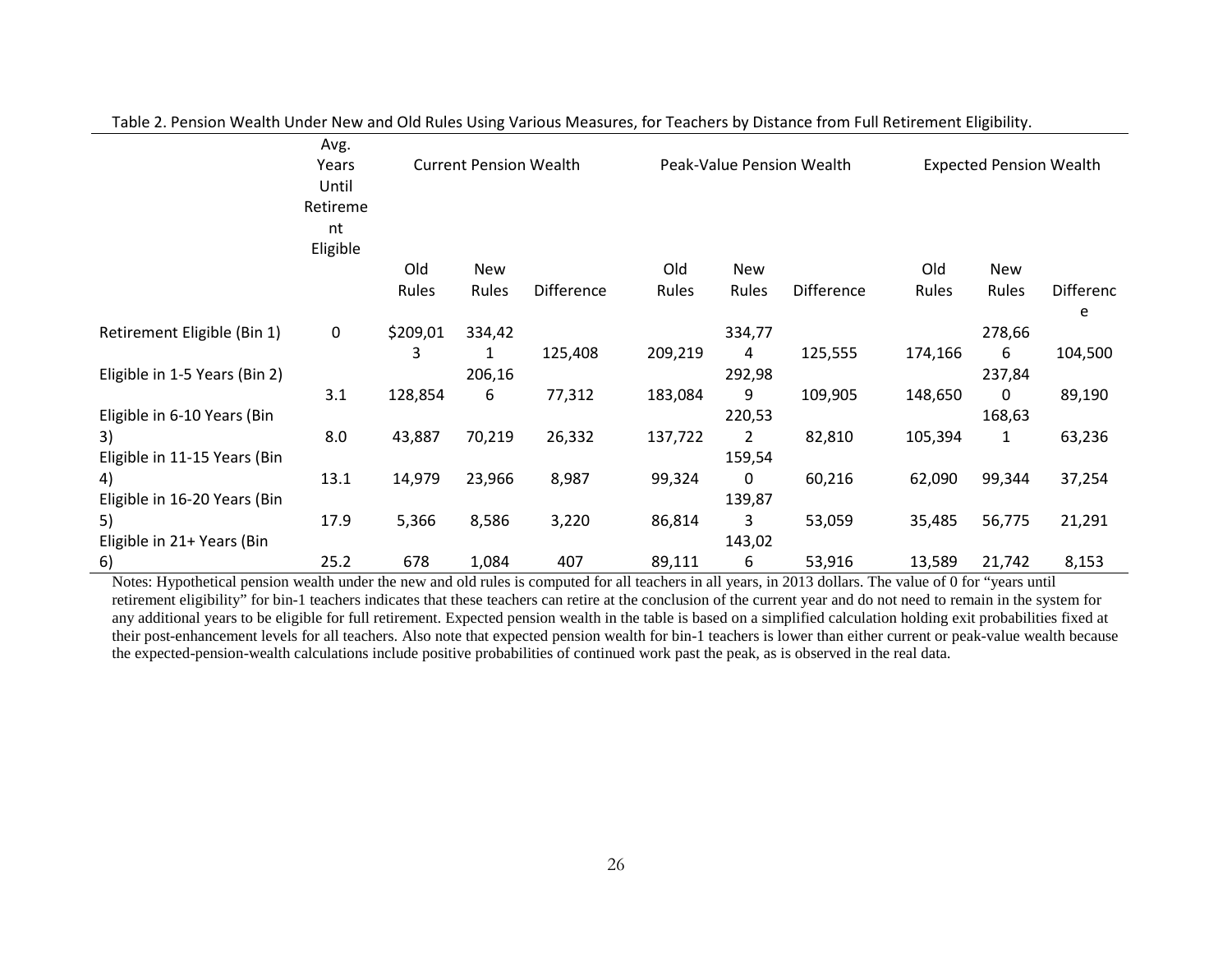|                                 |    | Age<br>$25th$ , 50 <sup>th</sup> , 75 <sup>th</sup> percentiles |    | Experience<br>$25^{\text{th}}$ , 50 <sup>th</sup> , 75 <sup>th</sup> percentiles |    |    |  |
|---------------------------------|----|-----------------------------------------------------------------|----|----------------------------------------------------------------------------------|----|----|--|
| Retirement Eligible (Bin 1)     | 57 | 60                                                              | 64 | 28                                                                               | 32 | 35 |  |
| Eligible in 1-5 Years (Bin 2)   | 51 | 53                                                              | 58 | 22                                                                               | 26 | 28 |  |
| Eligible in 6-10 Years (Bin 3)  | 47 | 49                                                              | 54 | 14                                                                               | 20 | 23 |  |
| Eligible in 11-15 Years (Bin 4) | 44 | 47                                                              | 51 | 8                                                                                | 12 | 16 |  |
| Eligible in 16-20 Years (Bin 5) | 40 | 43                                                              | 45 | 4                                                                                |    | 10 |  |
| Eligible in 21+ Years (Bin 6)   | 28 | 32                                                              | 36 |                                                                                  |    | 4  |  |

Table 3. Descriptive Statistics for Teachers by Distance from Full Retirement Eligibility.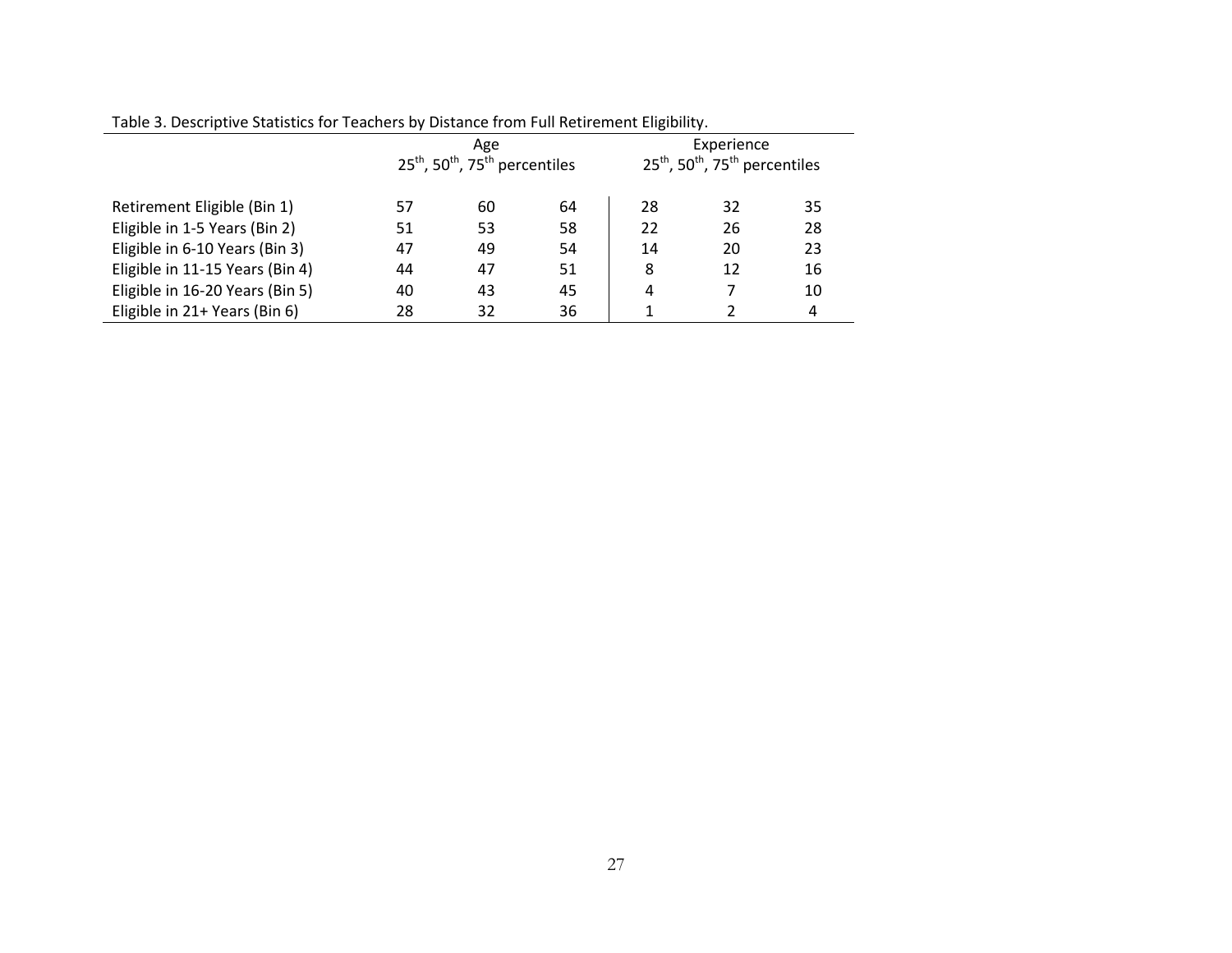|  | Table 4. Annual Teacher Retention Rates in St. Louis, by Bin and Year. |  |  |
|--|------------------------------------------------------------------------|--|--|
|--|------------------------------------------------------------------------|--|--|

| Table 4. Allhaar Teacher Retention Rates in St. Louis, by Dill and Tear. |      |      |      |      |      |      |  |  |  |
|--------------------------------------------------------------------------|------|------|------|------|------|------|--|--|--|
|                                                                          | 1995 | 1996 | 1997 | 1998 | 1999 | 2000 |  |  |  |
| Retirement Eligible (Bin 1)                                              | 85.6 | 85.1 | 84.5 | 90.6 | 78.6 | 76.3 |  |  |  |
| Eligible in 1-5 Years (Bin 2)                                            | 97.5 | 98.1 | 96.4 | 97.6 | 95.3 | 92.1 |  |  |  |
| Eligible in 6-10 Years (Bin 3)                                           | 97.8 | 97.9 | 96.8 | 97.0 | 95.3 | 96.6 |  |  |  |
| Eligible in 11-15 Years (Bin 4)                                          | 96.7 | 97.9 | 94.5 | 94.5 | 92.0 | 90.4 |  |  |  |
| Eligible in 16-20 Years (Bin 5)                                          | 95.1 | 95.3 | 93.0 | 90.7 | 88.6 | 86.1 |  |  |  |
| Eligible in 21+ Years (Bin 6)                                            | 91.8 | 88.6 | 84.8 | 83.2 | 81.0 | 82.1 |  |  |  |

Notes: The columns indicate school years by the spring year (e.g., 1996 indicates the 1995-1996 school year).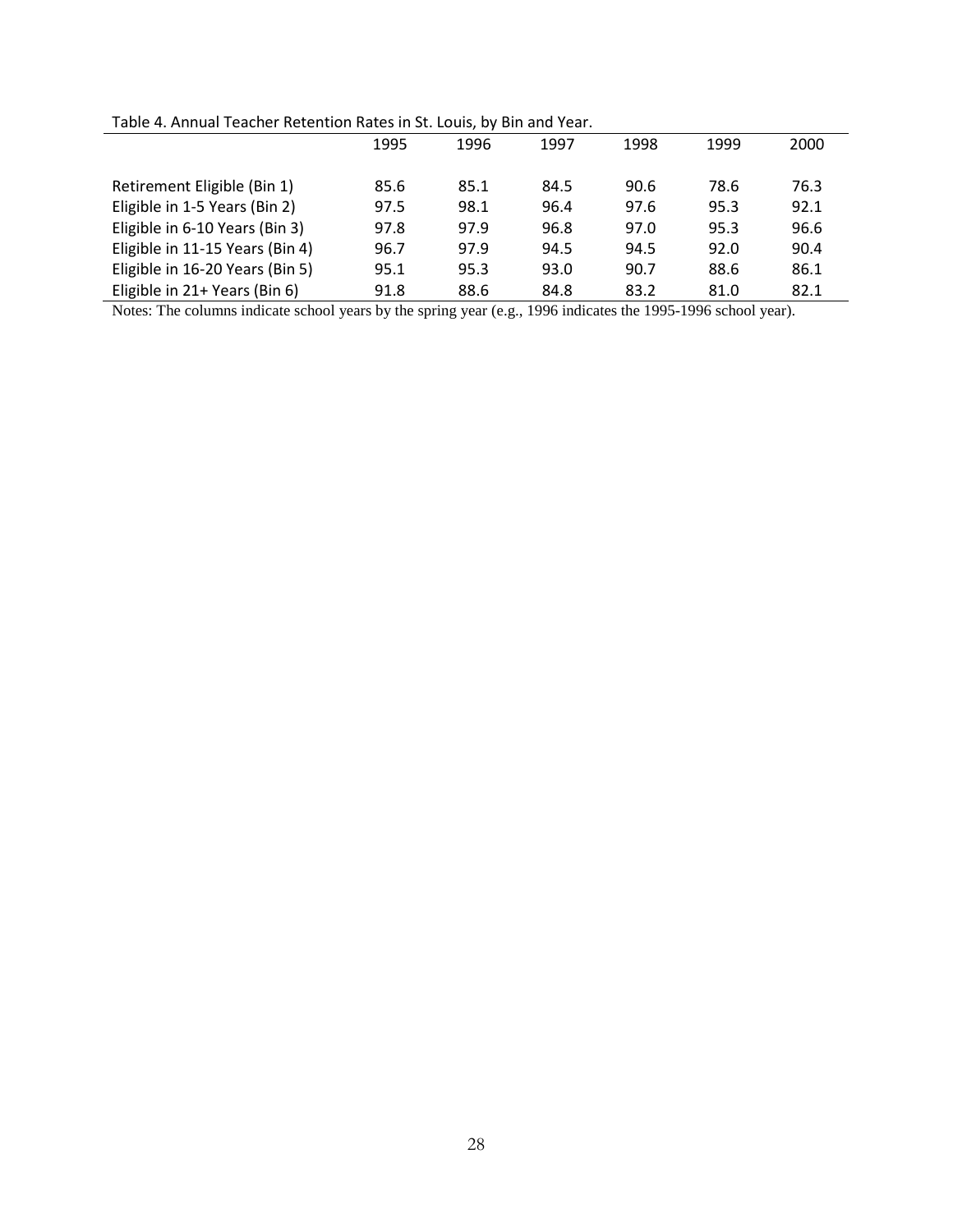|                                           | Model 1       | Model 2       | Model 3       | Model 4     |
|-------------------------------------------|---------------|---------------|---------------|-------------|
| Bin-1*1998 (retirement eligible)          | 0.1058        | 0.1035        | 0.0931        | 0.0723      |
|                                           | $(0.0244)$ ** | $(0.0243)$ ** | $(0.0238)$ ** | $(0.0372)*$ |
| Bin-2*1998                                | 0.0531        | 0.0521        | 0.0485        | 0.0192      |
|                                           | $(0.0197)$ ** | $(0.0196)$ ** | $(0.0195)$ ** | (0.0291)    |
| Bin-3*1998                                | 0.0447        | 0.0438        | 0.0428        | $-0.0045$   |
|                                           | $(0.0201)$ ** | $(0.0200)**$  | $(0.0200)$ ** | (0.0293)    |
| Bin-4*1998                                | 0.0315        | 0.0298        | 0.0286        | 0.0049      |
|                                           | (0.0211)      | (0.0210)      | (0.0210)      | (0.0311)    |
| Bin-5*1998 (16-20 years from eligibility) | 0.0119        | 0.0110        | 0.0104        | $-0.0133$   |
|                                           | (0.0232)      | (0.0231)      | (0.0231)      | (0.0333)    |
| Bin-1*POST (retirement eligible)          | $-0.0097$     | $-0.0084$     | $-0.0192$     | $-0.0569$   |
|                                           | (0.0210)      | (0.0209)      | (0.0205)      | (0.0537)    |
| Bin-2*POST                                | 0.0304        | 0.0299        | 0.0267        | $-0.0259$   |
|                                           | $(0.0159)*$   | $(0.0158)*$   | $(0.0159)*$   | (0.0406)    |
| Bin-3*POST                                | 0.0508        | 0.0513        | 0.0506        | $-0.0335$   |
|                                           | $(0.0154)$ ** | $(0.0154)$ ** | $(0.0155)$ ** | (0.0405)    |
| Bin-4*POST                                | 0.0151        | 0.0170        | 0.0142        | $-0.0288$   |
|                                           | (0.0166)      | (0.0165)      | (0.0166)      | (0.0429)    |
| Bin-5*POST (16-20 years from eligibility) | $-0.0052$     | $-0.0043$     | $-0.0072$     | $-0.0507$   |
|                                           | (0.0188)      | (0.0187)      | (0.0188)      | (0.0454)    |
| Teacher Characteristics (Race, Gender,    |               |               |               |             |
| <b>Education Level)</b>                   |               | X             | X             | X           |
| Age Indicators                            |               |               | Χ             | X           |
| <b>Linear Time Trends</b>                 |               |               |               | Χ           |
| R-Squared                                 | 0.0464        | 0.0533        | 0.0719        | 0.0729      |
| N                                         | 18828         | 18825         | 18825         | 18825       |

Table 5. The Effects of the Pension Enhancement on Teacher Retention.

\*Indicates statistical significance at the 10 percent level

\*\*Indicates statistical significance at the 5 percent level

Notes: The omitted group is bin-6 teachers, who are more than 20 years away from full retirement eligibility. Standard errors are clustered at the teacher level. Three observations are dropped in columns (2), (3) and (4) because teacher characteristics are missing. Coefficients for the other control variables are reported in Appendix Table B.1 for Model 4.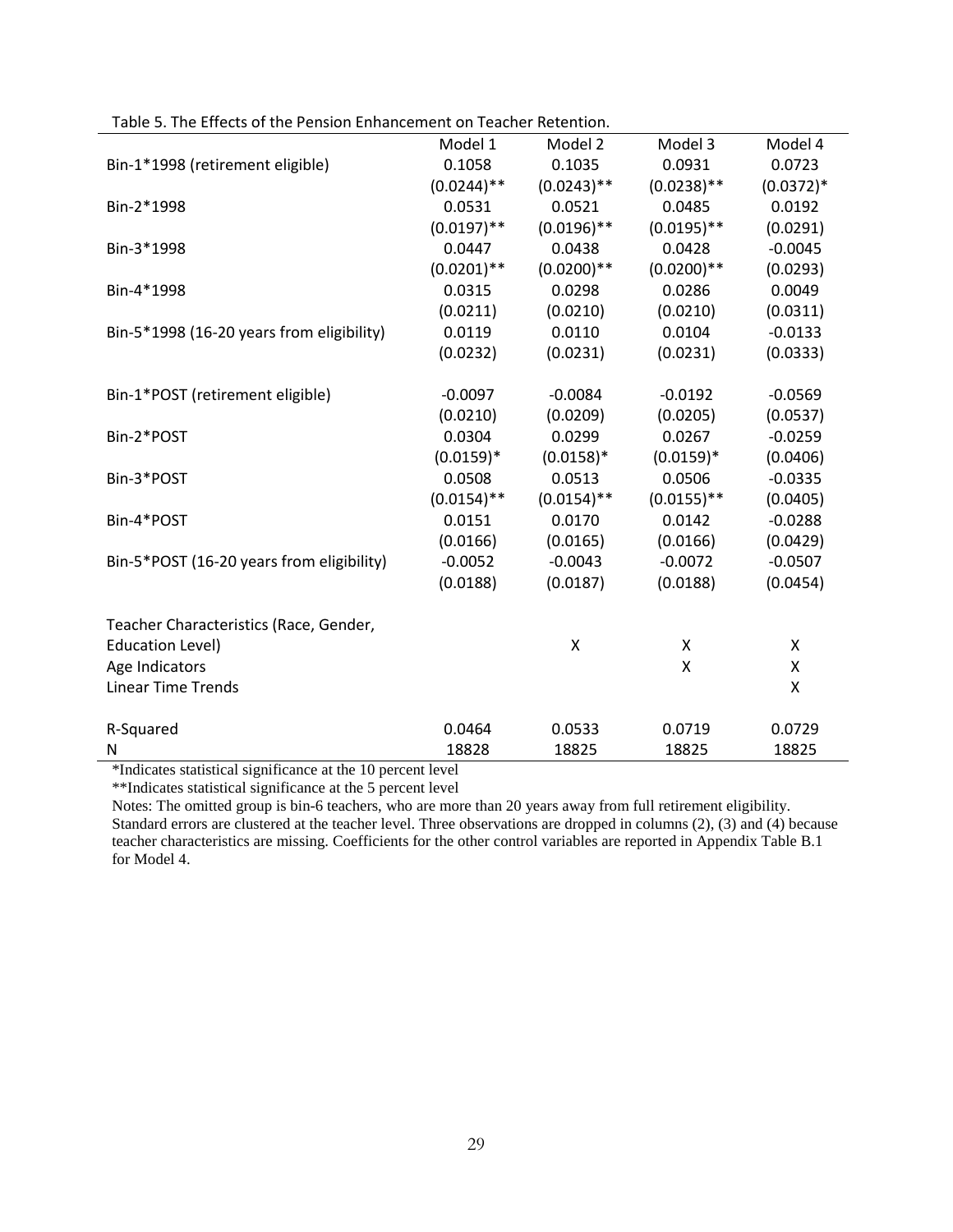### <span id="page-34-0"></span>**Appendix A: Pension-Wealth Calculation Details**

#### <span id="page-34-1"></span>*A.1. Basic Calculations*

We use the following information from the administrative data file for each teacher to calculate pension wealth: (1) age, (2) system experience and (3) earnings. We determine teacher's survival probabilities over the life cycle using the Cohort Life Tables provided by the Social Security Administration (by gender and birth year). We project out future wages based on current earnings and a wage-growth function that depends on teaching experience. The parameters for the growth function come from a regression based on a 16-year data panel from Missouri where we regress teacher wages on a cubic function of experience. The function captures real wage growth, and wages are also adjusted for inflation. The representative teacher in Figure 1 starts with the base wage for a typical 24-year-old entering teacher in St. Louis, and the growth function adjusts the wage profile moving forward so that *FAS* can be calculated after each possible exit date. For the real-data calculations, teachers' reported wages in each year are used to project wages forward (and backward when necessary).

Our calculations require that we specify a real discount rate. We use a real rate of four percent, which allows for a positive real interest rate and a time preference in earnings.<sup>[16](#page-34-3)</sup> For each teacher, after each year of work, we identify the optimal collection age assuming that the teacher exits after that year, then calculate the present discounted value of the stream of pension payments over the life cycle per equation (2) in the text.

### <span id="page-34-2"></span>*A.2 Expected Pension Wealth*

l

Expected pension wealth (EPW) for each teacher in each year of the data panel is calculated as a weighted average of pension wealth accrued after each potential year of work from the current year forward. The baseline weights are age-and-experience conditional exit probabilities estimated using

<span id="page-34-3"></span> $16$  Our choice of a four-percent real discount rate falls somewhere in between what others have used in the literature. For example, Coile and Gruber (2007) use 6 percent and Costrell and Podgursky (2009) use 2.5 percent.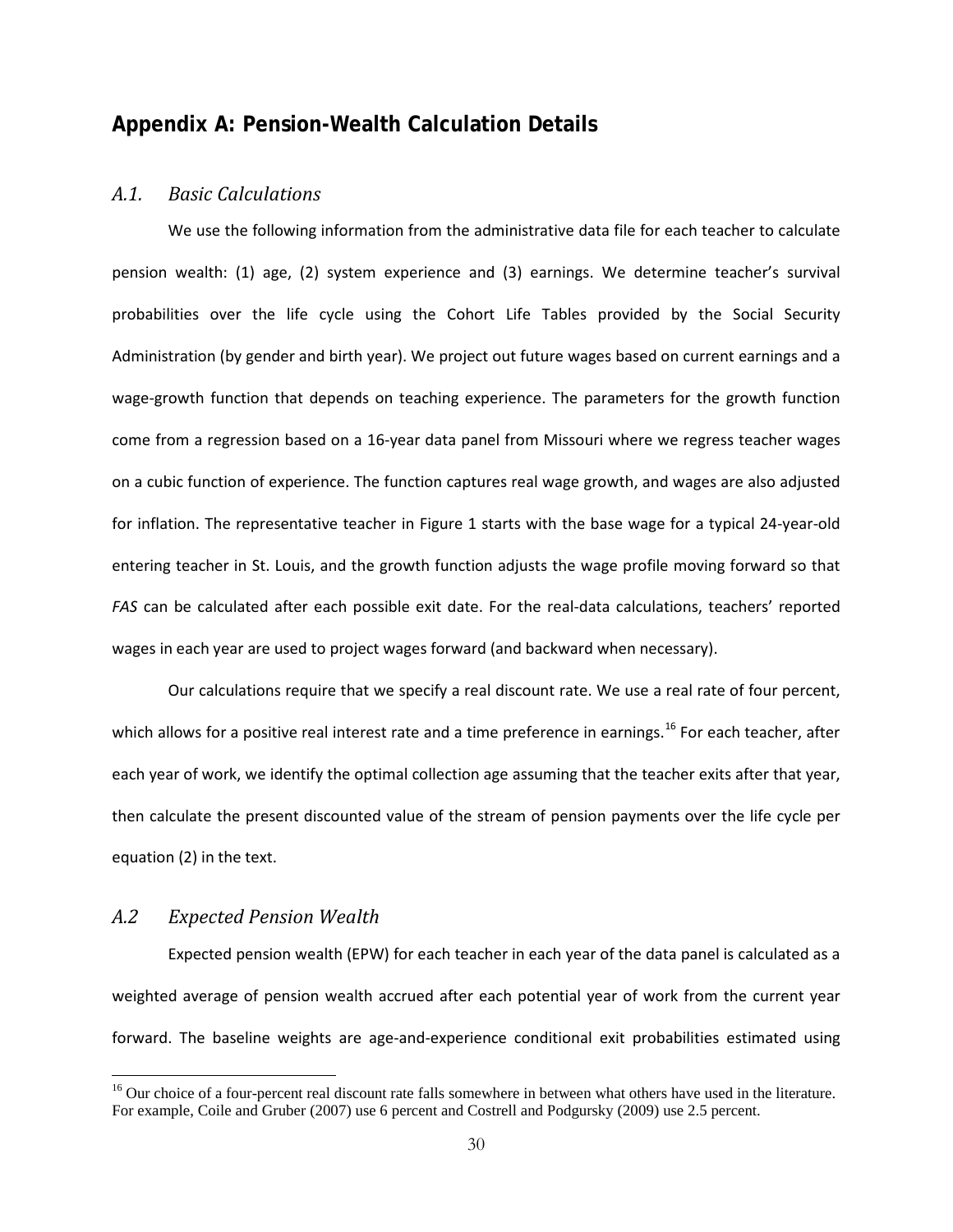data from St. Louis teachers during the last two years of the data panel (post-enhancement). They are estimated from the regression of a binary indicator for retention on interactions of age-and-experience groups. The age and experience groups are reported in the row and column headers in Table A.1, which also shows the estimated conditional retention probabilities. All teachers are assumed to exit with certainty at age-75 regardless of experience. Our approach to calculating EPW is based on Koedel, Ni and Podgursky  $(2014).^{17}$  $(2014).^{17}$  $(2014).^{17}$ 

l

<span id="page-35-0"></span><sup>&</sup>lt;sup>17</sup> With more data, interactions for each unique age-and-experience combination could be used as in Koedel, Ni and Podgursky (2014), but given the size of the St. Louis sample this was not possible. The grouping of age-andexperience combinations into bins as shown in Table A.1 results in some smoothing of the estimated retention probabilities over the career.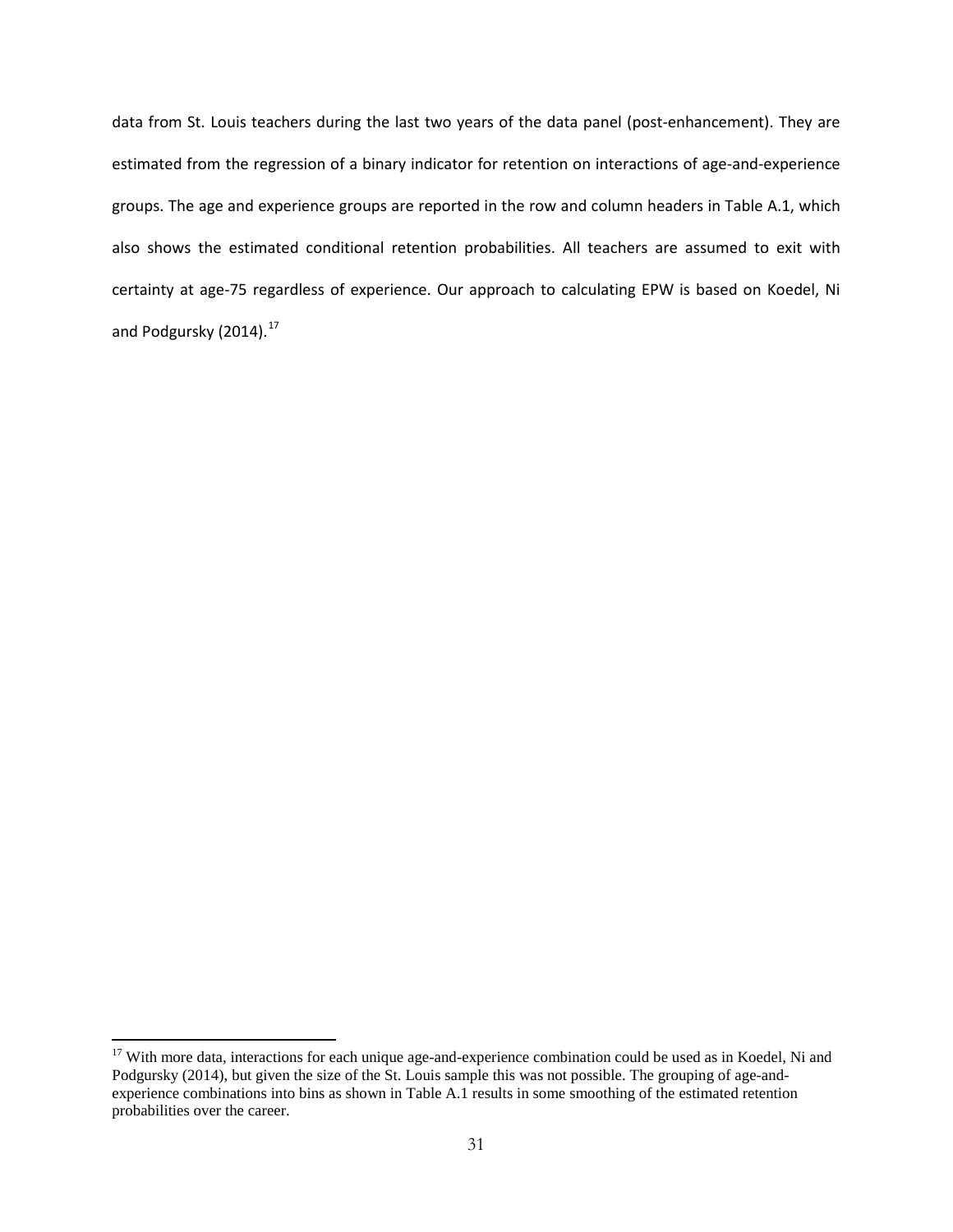| ∽פי<br>.<br>$-1.0$ |      |      |      |      |      |       |         |           |       |           |           |           |       |       |
|--------------------|------|------|------|------|------|-------|---------|-----------|-------|-----------|-----------|-----------|-------|-------|
| Age/Experience     |      |      | 3    | 4    | 5    | $6-9$ | $10-13$ | $14 - 17$ | 18-21 | $22 - 25$ | $26 - 29$ | $30 - 33$ | 34-37 | $38+$ |
| $\leq$ 24          | 0.78 | 0.60 | 0.75 | N/A  | N/A  | N/A   | N/A     | N/A       | N/A   | N/A       | N/A       | N/A       | N/A   | N/A   |
| $25 - 29$          | 0.81 | 0.79 | 0.78 | 0.83 | 0.93 | 0.73  | N/A     | N/A       | N/A   | N/A       | N/A       | N/A       | N/A   | N/A   |
| 30-34              | 0.81 | 0.79 | 0.78 | 0.79 | 0.76 | 0.88  | 0.88    | N/A       | N/A   | N/A       | N/A       | N/A       | N/A   | N/A   |
| $35 - 39$          | 0.90 | 0.81 | 0.88 | 0.92 | 0.85 | 0.81  | 0.89    | 0.87      | 0.92  | N/A       | N/A       | N/A       | N/A   | N/A   |
| $40 - 44$          | 0.86 | 0.80 | 0.90 | 0.84 | 0.84 | 0.88  | 0.89    | 0.92      | 0.93  | 0.95      | N/A       | N/A       | N/A   | N/A   |
| 45-49              | 0.78 | 0.94 | 0.86 | 0.84 | 0.85 | 0.89  | 0.95    | 0.91      | 0.95  | 1.00      | 0.96      | N/A       | N/A   | N/A   |
| 50-54              | 0.84 | 0.83 | 0.90 | 0.92 | 0.91 | 0.91  | 0.96    | 1.00      | 0.97  | 0.98      | 0.98      | 0.92      | N/A   | N/A   |
| 55-59              | 0.78 | 0.95 | 0.89 | 1.00 | 0.95 | 0.88  | 0.91    | 0.90      | 0.97  | 0.93      | 0.96      | 0.81      | 0.87  | 0.79  |
| 60-64              | 0.54 | 1.00 | 1.00 | 1.00 | 0.63 | 0.88  | 0.90    | 0.80      | 0.82  | 0.65      | 0.81      | 0.75      | 0.84  | 0.66  |
| 65-69              | 0.55 | 0.77 | 0.87 | 0.84 | 0.81 | 0.73  | 0.83    | 0.45      | 0.68  | 0.63      | 0.57      | 0.76      | 0.50  | 0.76  |
| $70+$              | 0.67 | 0.73 | 0.81 | 0.83 | 0.80 | 0.81  | 0.88    | 0.60      | 0.59  | 0.60      | 0.80      | 0.67      | 0.67  | 0.82  |

Appendix Table A.1. Estimated Age-and-Experience Conditional Retention Probabilities for St. Louis Teachers.

Notes: Due to the availability of large sample sizes along with quickly-changing retention rates, we use separate bins for low levels of teaching experience. Retention rates for several cells in the table are estimated using very few observations and in some cases we imputed values using the simple average of the values in adjacent cells (e.g., age=70+, experience=5). However, these cases are of little practical consequence because their weight in the EPW calculations is very small. All teachers' retention probabilities are set to zero at age-75.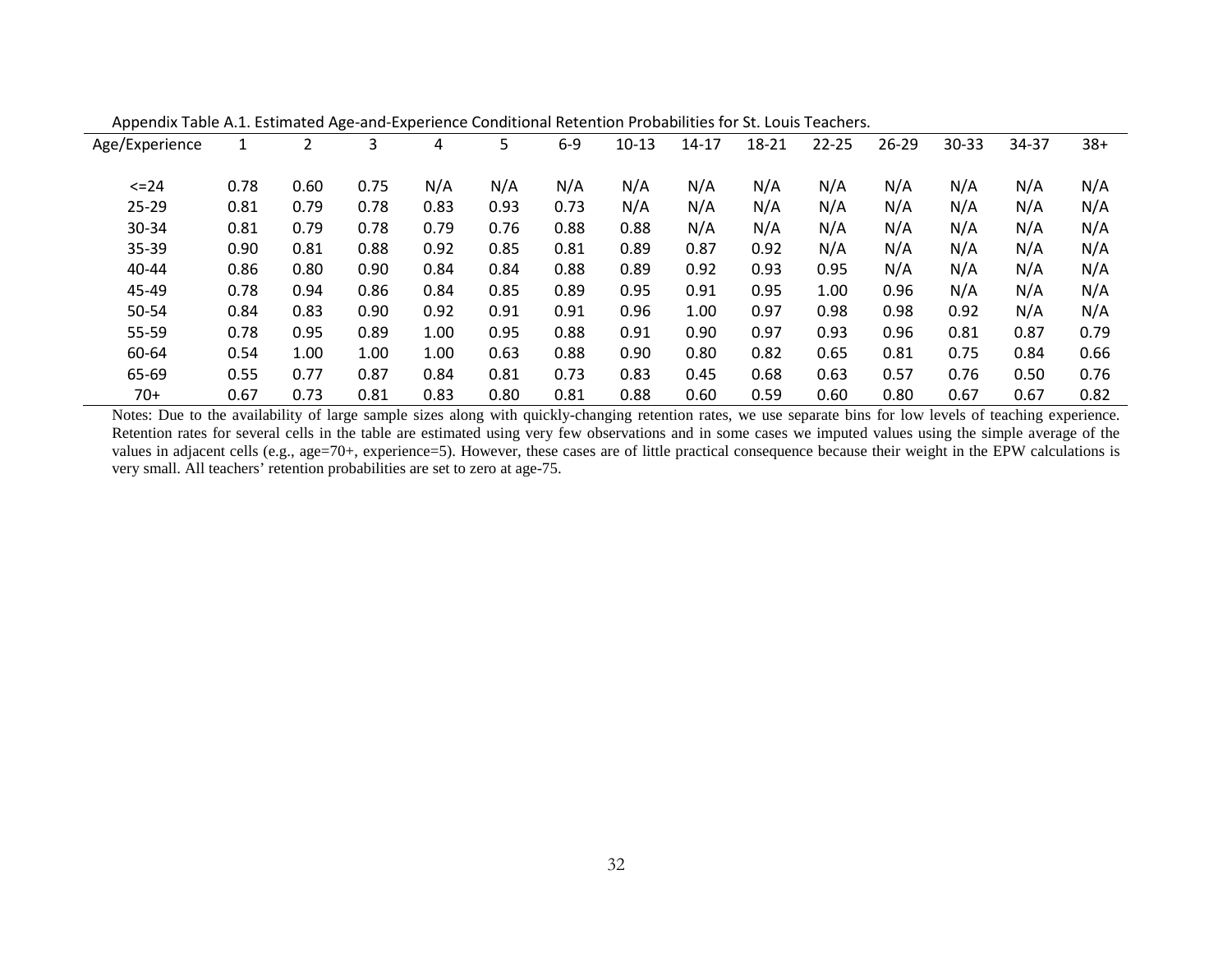# <span id="page-37-0"></span>**Appendix B: Supplementary Tables**

Appendix Table B.1 reports coefficients for the other variables from Model 4 in Table 5. We omit the coefficients on the age indicators and liner time trends for brevity.

Appendix Table B.1. Coefficients for Control Variables from Model 4 in Table 5.

|                                                           | Model 4       |
|-----------------------------------------------------------|---------------|
| Female                                                    | 0.0097        |
|                                                           | $(0.0052)*$   |
| Asian                                                     | 0.0543        |
|                                                           | $(0.0325)*$   |
| <b>Black</b>                                              | 0.0441        |
|                                                           | $(0.0045)$ ** |
| Hispanic                                                  | 0.0266        |
|                                                           | (0.0416)      |
| American Indian                                           | $-0.027$      |
|                                                           | (0.0584)      |
| <b>Master Degree</b>                                      | $-0.004$      |
|                                                           | (0.0042)      |
| Doctoral Degree                                           | $-0.0343$     |
|                                                           | (0.0265)      |
| Other Non-Bachelor Degree                                 | 0.0150        |
|                                                           | (0.0301)      |
| Bin-1 Indicator                                           | 0.0360        |
|                                                           | (0.0231)      |
| Bin-2 Indicator                                           | 0.0977        |
|                                                           | $(0.0187)$ ** |
| Bin-3 Indicator                                           | 0.0619        |
|                                                           | $(0.0178)$ ** |
| Bin-4 Indicator                                           | 0.0556        |
|                                                           | $(0.0176)$ ** |
| <b>Bin-5 Indicator</b>                                    | 0.0318        |
|                                                           | $(0.0168)*$   |
| Year-1998 Indicator                                       | 0.002         |
|                                                           | (0.0262)      |
| Post-Policy Indicator                                     | 0.0234        |
|                                                           | (0.0360)      |
| Age Indicators                                            | Χ             |
| <b>Linear Time Trends</b>                                 | Χ             |
|                                                           |               |
| R-Squared                                                 | 0.0729        |
| N                                                         | 18825         |
| *Indicates statistical continuous at the 10 percent lavel |               |

\*Indicates statistical significance at the 10 percent level \*\*Indicates statistical significance at the 5 percent level Notes: See notes to Table 5.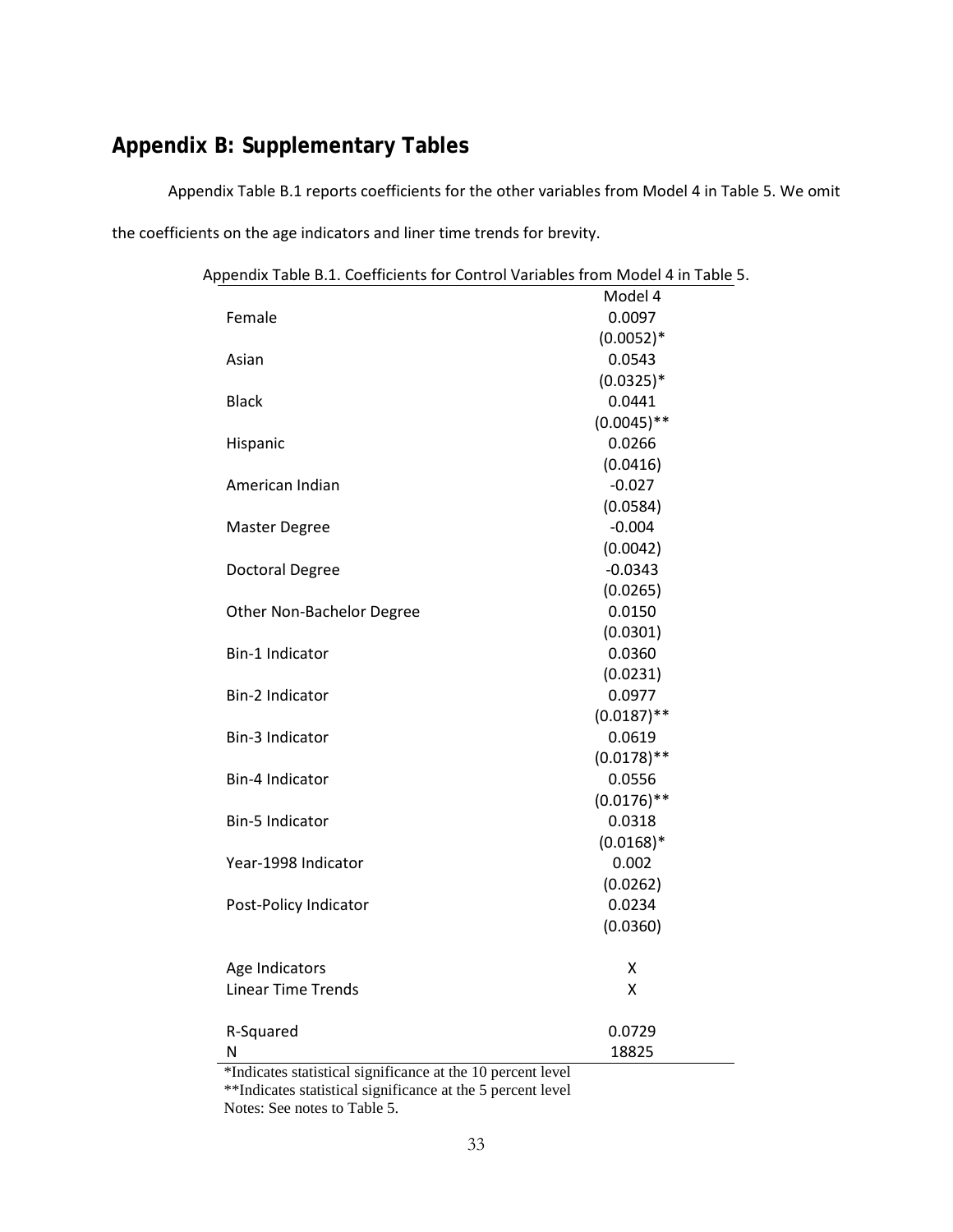# <span id="page-38-0"></span>**Appendix C: Using a Cost-Benefit Framework to Gain Insight about Novice Teachers**

### <span id="page-38-1"></span>*C.1 Overview*

 $\overline{\phantom{a}}$ 

Table 5 shows that the enhancement generated a one-year retirement delay for bin-1, retirement-eligible teachers at the conclusion of the 1997-1998 school year. For retirement-ineligible teachers we do not find any evidence of a differential retention response across bins. If bin-6 teachers were unaffected then this would imply a null effect throughout the retirement-ineligible workforce. Although previous research suggests that it is not unreasonable to expect young teachers to be unaffected, or at least only marginally affected (French and Jones, 2012; Smith and West, 2014), as we note in the text we cannot evaluate novices directly because we use them as the baseline comparison group. Thus, our findings do not rule out the possibility that teachers in all retirement-ineligible bins (bins 2-6) were equally and positively affected by the enhancement. The purpose of this appendix is to examine the issue of novice teachers indirectly by estimating how large of an effect the enhancement would need to have on novices in order for it to be a cost neutral policy. For simplicity, we focus our cost-benefit analysis on the single cohort of retirement-ineligible teachers working during the 1998- 1999 school year, plus retirement-eligible teachers in 1997-1998, because of a number of complications that arise in attempting to project costs and benefits into future years.<sup>[18](#page-38-2)</sup>

<span id="page-38-2"></span> $18$  The most notable confounding issue that arises in attempting to calculate the long-term costs and benefits of the enhancement is that the long-term incidence of the costs is not clear. For example, if new, post-enhancement entrants in St. Louis went on to bear most of the enhancement's cost in the form of lower salaries over the course of their careers, then the cost burden on the district could be small. However, based on evidence from Fitzpatrick (2014), who shows that teachers do not value their pension benefits at the cost of providing them, in such a scenario there might also be a reduction in workforce quality, which could offset any retention benefits. For the 1998-1999 teaching cohort, many of whom had already been paid wages for large fractions of their careers, this is less of an issue. Our focus on the 1998-1999 cohort allows for a relatively clean cost-benefit analysis, and as will become clear below, it is sufficient to show that the enhancement is far from passing a cost-benefit test. At the very least, due to the presence of political and legal barriers to pension reform, one longer-term cost of the enhancement to the district (and future teachers) is that it imposed a constraint on the district's future expenditure choice set.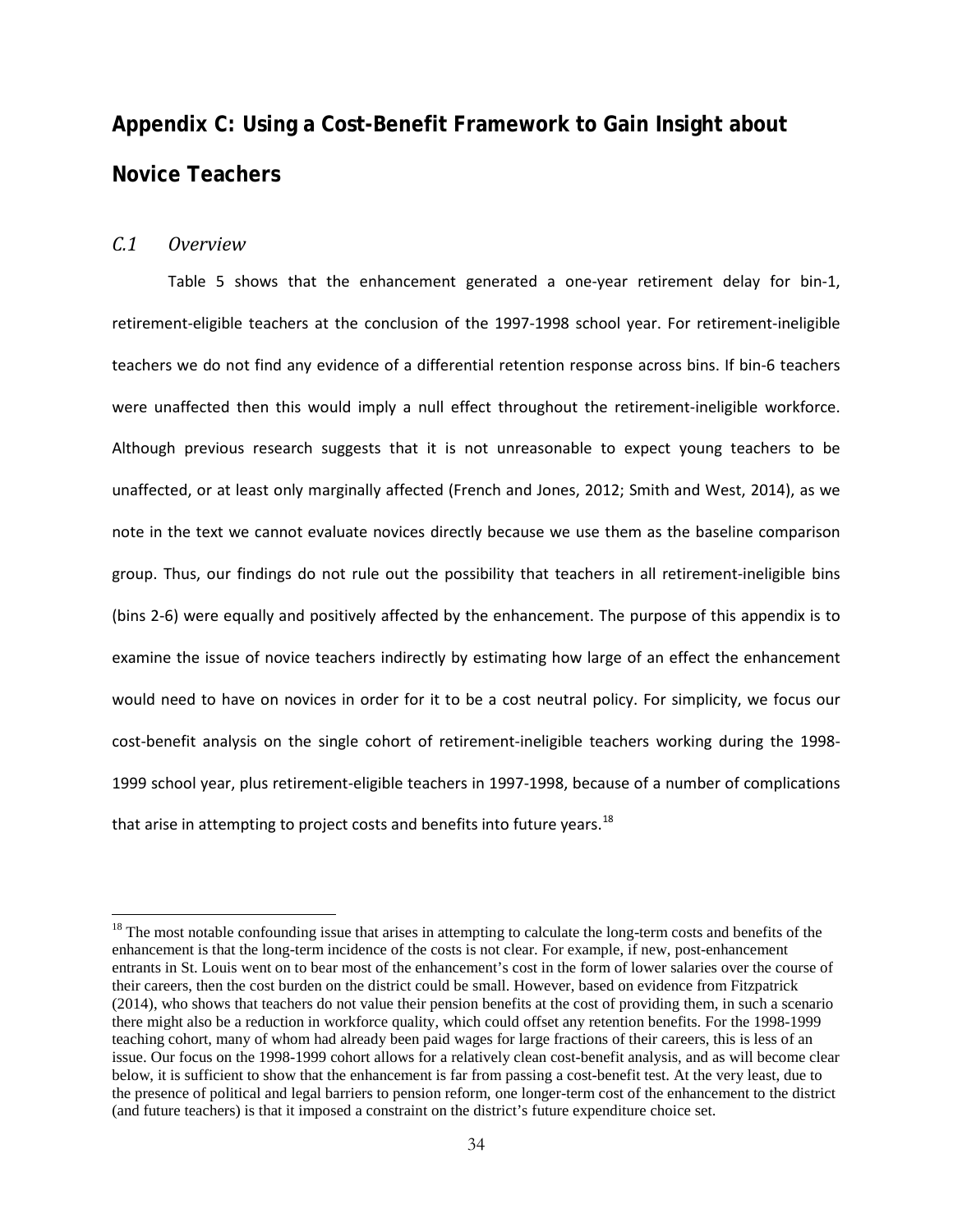The procedure that we use to estimate the break-even effect of the enhancement on bin-6 teacher retention is straightforward. First, based on previous research we construct a general formula that can be used to calculate the monetary value of retaining experienced teachers over presumed novice replacements. Using this formula, we can specify a retention effect of the enhancement of any size and determine the dollar value of that effect. Second, we specify a formula for the cost of the St. Louis pension enhancement, which has direct and indirect components. The free parameter in both formulas is the level of retention caused by the enhancement. For any hypothetical retention effect that we specify, we can use the cost and benefit formulas to evaluate whether the enhancement would pass a cost-benefit test. We identify the retention effect on bin-6 teachers that equates the benefit and cost formulas as the "break-even" or "cost-neutral" policy effect.

### <span id="page-39-0"></span>*C.2 Monetizing Retention Benefits*

 $\overline{\phantom{a}}$ 

The research literature on teacher quality consistently identifies more experienced teachers as being more effective (e.g., see Clotfelter, Ladd and Vigdor, 2006; Kane, Rockoff and Staiger, 2008; Sass et al., 2012), and teacher effectiveness as being valuable (Chetty, Friedman and Rockoff, 2014; Hanushek, 2011). In our calculations we parameterize the effect of each additional year of retained experienced teaching over an assumed novice replacement at 0.11 standard deviations of student achievement based on Clotfelter, Ladd and Vigdor (2006). This is a per-student gain, and is a generous parameterization given our application.<sup>[19](#page-39-1)</sup> We draw on Chetty, Friedman and Rockoff (2014) to estimate the dollar value of retaining *R* additional years of experienced teaching, realized through higher lifetime student earnings. To do this we use the following formula:

$$
EB(R) = (0.11/0.18) * (R * CS) * (b * Y)
$$
\n(C.1)

<span id="page-39-1"></span> $19$  One reason that this parameterization is generous is that it captures the relative value of teachers with more than 12 years of experience over novices (from the math models in Clotfelter, Ladd and Vigdor, 2006), but we apply it to retained teachers at any experience level. Also, Sass et al. (2012) estimate returns to teaching experience that are much lower than Clotfelter, Ladd and Vigdor (2006). Using an estimate based on their study in place of the estimate from Clotfelter, Ladd and Vigdor (2006) would result in our calculation of the enhancement's benefit falling by roughly half and require an even larger effect on bin-6 retention for the enhancement to be cost neutral.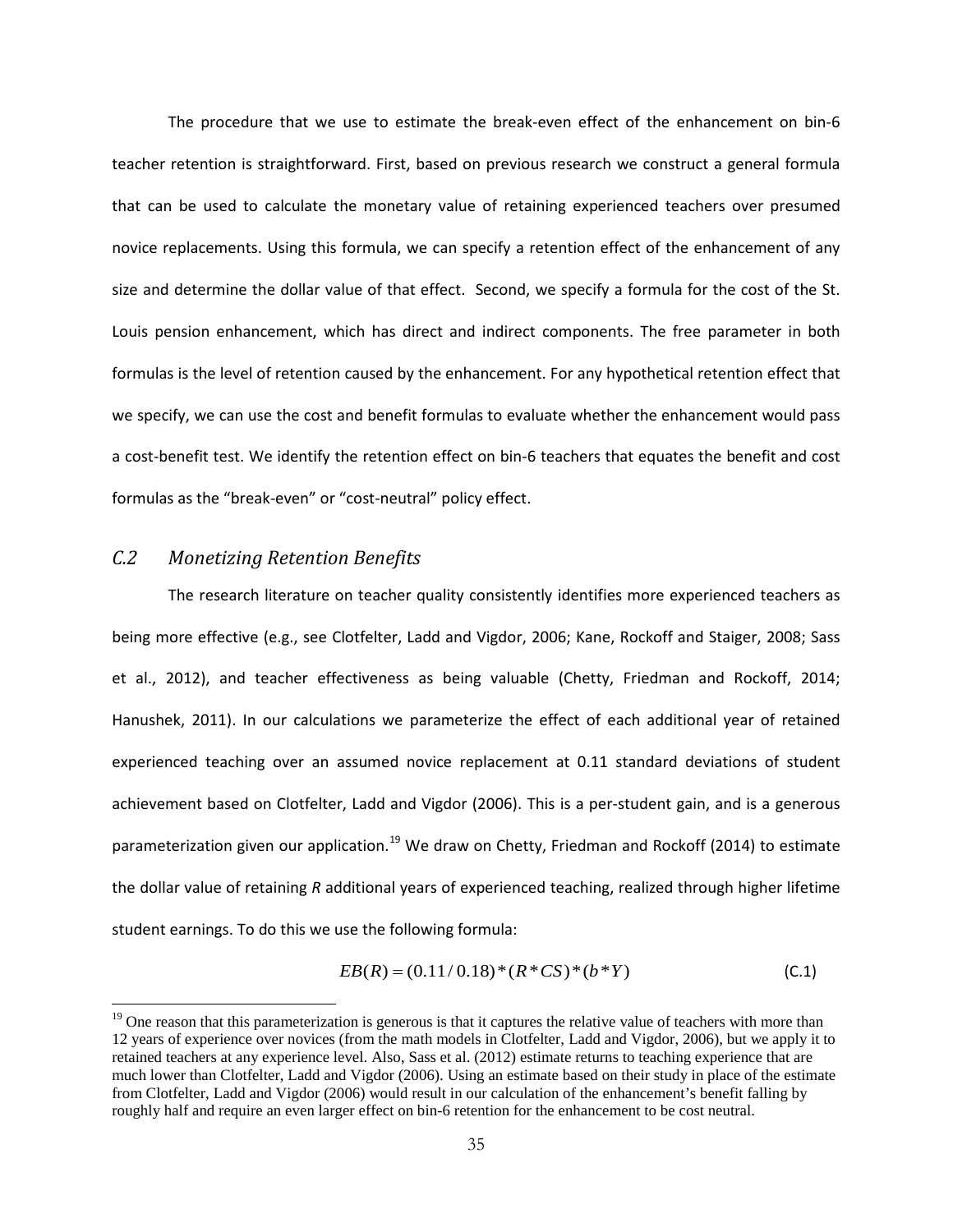The first term in parenthesis in equation (C.1) is the per-student effect on achievement of retained teaching experience, which is the experience effect divided by 0.18 to convert it into standard deviations of the distribution of teacher quality.<sup>[20](#page-40-1)</sup> Per above,  $R$  is the total number of retained "experienced years" of teaching attributable to the enhancement, and the average class size is denoted by *CS*, which we set to 14.08 for our calculations.<sup>[21](#page-40-2)</sup> Thus, the total size of any specified retention treatment in terms of the number of student-years affected is *14.08\*R*. The impact of a one-standard-deviation improvement in teacher quality on earnings is denoted by *b*, which is assumed to be constant over the work life and parameterized at 1.34 percent based on Chetty, Friedman and Rockoff (2014). *Y* is expected average lifetime earnings for each student, which is parameterized at \$416,026. This figure is also taken from Chetty, Friedman and Rockoff (2014), but adjusted to align the discount rate with our pension-wealth calculations and converted to 2013 dollars.<sup>[22](#page-40-3)</sup>

### <span id="page-40-0"></span>*C.3 Enhancement Costs*

 $\overline{\phantom{a}}$ 

The cost of the enhancement, *EC*, has two components. First is the direct cost, which we estimate using the increase in expected pension wealth (EPW) caused by the enhancement for the 1998- 1999 teacher cohort (see the main text and Appendix A for details about our EPW calculations).<sup>[23](#page-40-4)</sup> The change in EPW caused by the enhancement is a function of the specified retention effect because increased workforce persistence generates higher pension payments. The function mapping retention

<span id="page-40-1"></span><sup>&</sup>lt;sup>20</sup> Our parameterized value of the standard deviation of teacher quality, 0.18, is the simple average of the 10 estimates reported in Hanushek and Rivkin (2010) for math (see Table 1 in their paper).

<span id="page-40-2"></span> $21$  We do not have linked student-teacher data from St. Louis during this time. We approximate class size by the student-to-teacher ratio in the district, which over the time period of our data panel was 14.08. In the year-2000, the student-teacher ratio in Missouri public schools was 14.1; across the United States it was 16.0 (Snyder and Dillow, 2012, Table 71).<br><sup>22</sup> We use a 4-percent real discount rate for our pension-wealth calculations (see Appendix A). We thank John

<span id="page-40-3"></span>Friedman for assistance in making the discount-rate adjustment to the Chetty, Friedman and Rockoff (2014) figure for our application. Note that our cost-benefit findings are not qualitatively sensitive to alternative, reasonable discount rates as long as the same discount rate is applied on both the cost and benefit sides.

<span id="page-40-4"></span><sup>&</sup>lt;sup>23</sup> We include the gains in teaching experience from the one-year spike for bin-1 teachers in our benefit calculations. The costs associated with generating this spike are captured by our EPW calculations for the 1998-1999 cohort because retirement-eligible teachers from 1997-1998 who did not retire after that year are included in the 1998-1999 cohort.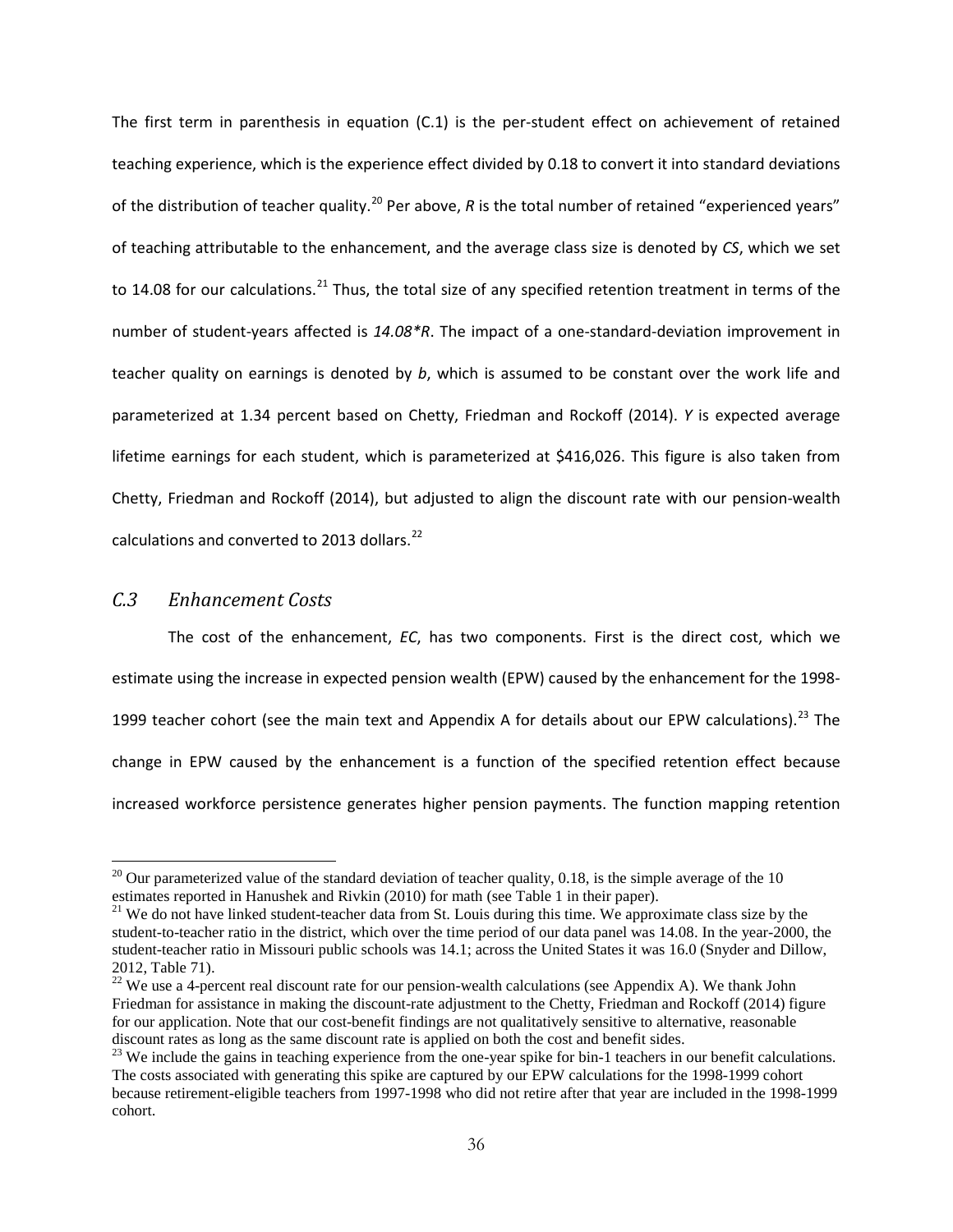effects to changes in total EPW is complicated due to the nonlinearities in pension-wealth accrual for individual teachers and is captured by our EPW calculations. A second, indirect cost component is the salary difference between retained teachers and their potential novice replacements, which also depends on the retention effects of the enhancement. We parameterize the salary cost using the 2013 teacher salary schedule in St. Louis. The formula for the enhancement cost can be written as:

$$
EC(R) = DC(R) + IC(R)
$$
\n(C.2)

In equation (C.2), *DC(R)* is the direct cost in terms of the change in EPW and *IC(R)* is the indirect salary cost.<sup>[24](#page-41-1)</sup> When we set the retention effect on teachers during work years in bins 2-6 to zero, in which case the only retention effect is for bin-1 teachers in 1997-1998, we estimate the direct cost of the enhancement to be \$166 million and the indirect cost to be \$1 million.<sup>[25](#page-41-2)</sup> The high direct cost estimate reflects the fact that even with a very small retention effect (the bin-1 retention spike alone), the enhancement is still costly because all teachers receive the improved benefit formula regardless of the behavioral response.

### <span id="page-41-0"></span>*C.4 Finding the Break-Even Retention Effect*

 $\overline{\phantom{a}}$ 

The enhancement's benefits and costs are both increasing in *R*, but because of the substantial value of teacher quality as established by Chetty, Friedman and Rockoff (2014), the benefits increase with *R* faster than the costs. Thus, starting with the scenario where the effect during bin-6 work years is assumed to be zero and the only retention effect is on bin-1 teachers – in which case the enhancement dramatically fails the cost-benefit test – we can increase the assumed retention effect during bin-6 work years, which reverberates throughout the workforce and raises *R*, until we reach the break-even value of the policy where *EB=EC*. The value of *R* that equates *EB* and *EC* answers the question: "How many years

<span id="page-41-1"></span><sup>&</sup>lt;sup>24</sup> Per the discussion preceding equation (C.2), it is a simplification to specify the cost as a simple function of  $R$ , where *R* is defined above as the total years of retained experienced teaching. In fact, the cost depends on which years are retained. Our cost calculations account for this nuance, although for presentational convenience we do not expound on it further here.

<span id="page-41-2"></span> $25$  The former number is what we report in the main body of the paper as the direct cost of the enhancement.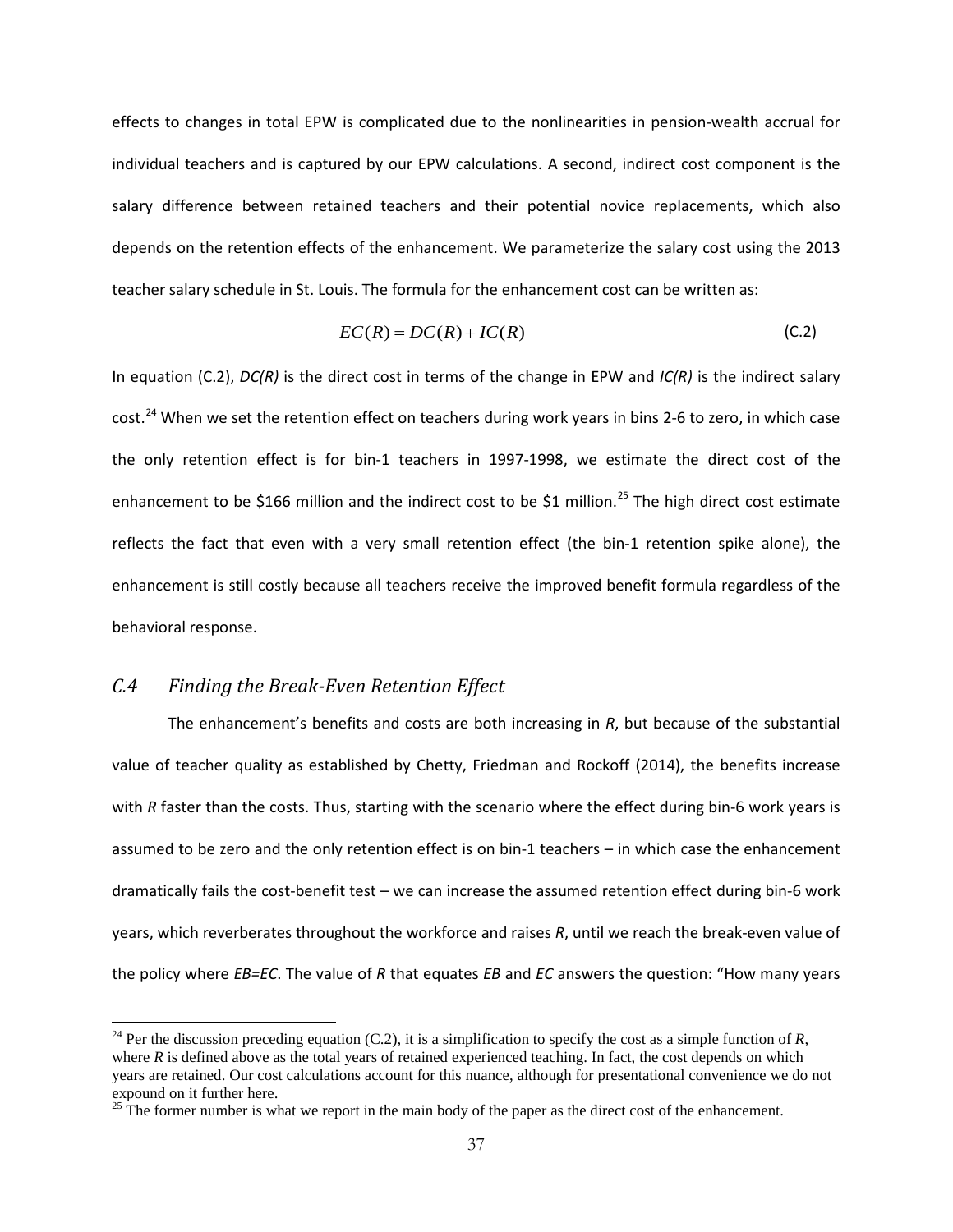of retained experienced teaching must be caused by the enhancement in order for it to be a cost neutral policy." *R* is operationalized in our calculations in terms of enhancement effects on annual retention over the course of teachers' careers. The annual retention effects compound over years to generate the increase in total *R*.

The formula for total *R* in terms of compounded, individual annual retention effects can be written as follows:

$$
R = \sum_{t_1}^{T_1} I_{t_1}^{ae} + \sum_{t_2}^{T_2} I_{t_2}^{ae} + \sum_{t_3}^{T_3} I_{t_3}^{ae} + \sum_{t_4}^{T_4} I_{t_4}^{ae} + \sum_{t_5}^{T_5} I_{t_5}^{ae} + \sum_{t_6}^{T_6} I_{t_6}^{ae}
$$
(C.3)

where the subscripts in equation (C.3) indicate bin numbers and  $T<sub>j</sub>$  is the number of teachers in bin *j*.  $I^{ae}$  for a teacher with age  $a$  and experience  $e$  is expressed as follows

$$
I^{ae} = \sum_{j=0}^{Z-a} \left( \prod_{i=0}^{j} A_{a+i, e+i}^{p} \right) - \sum_{j=0}^{Z-a} \left( \prod_{i=0}^{j} A_{a+i, e+i}^{np} \right)
$$
(C.4)

and represents the cumulative increase in expected work years attributable to the enhancement's annual retention effects.  $A_{a+i,e+i}^p$  and  $A_{a+i,e+i}^{np}$  are estimated age- and experience-conditional annual retention rates over the course of the potential career starting with the current year (*j*=0), with and without the enhancement in place, respectively. *Z* is the terminal exit age, which we set to 75.<sup>[26](#page-42-0)</sup>

Post-policy annual retention rates conditional on age and experience in St. Louis are reported in Appendix Table A.1. The annual retention rates that we use in equation (C.4) with the policy,  $A^p$ , are taken directly from the table. We can specify any hypothetical policy effect of the enhancement within this framework by changing (lowering) the values of  $A^{np}$  relative to  $A^p$ , where  $A^{np}$  represents counterfactual post-policy annual retention rates. In the case where the policy effect on retention is

l

<span id="page-42-0"></span> $26$  Put differently, at age-75 all teachers are assumed to exit with probability one. Forcing teachers to exit at age-75 is of no practical consequence for our calculations because the probability of surviving to age-75 is very low.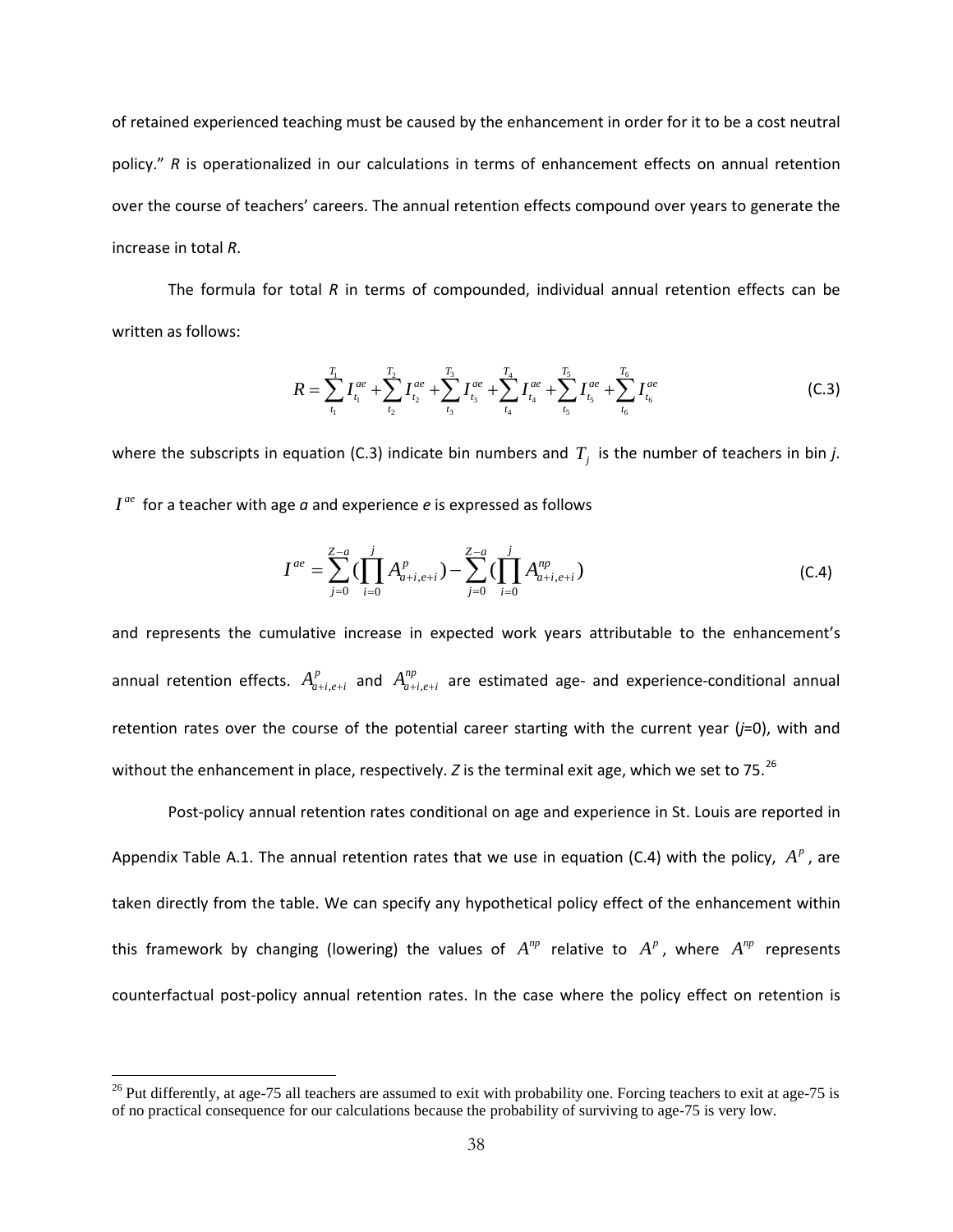zero throughout the career, the vectors  $A^p$  and  $A^{np}$  will be identical for any given age-experience combination.

We numerically solve for *R* by equating equations (C.1) and (C.2), while imposing the constraint that the enhancement's effect on annual retention for bin-6 teachers is maintained throughout bins 2-5 as well (i.e., no effect heterogeneity per Table 5). Denoting the annual retention effect on teachers in bins 2-6 as *X*, the effect on bin-1 teachers in 1997-1998 is set to (*X* + 0.0723), where 0.0723 is the differential effect of the enhancement on bin-1 teachers in 1997-1998.

We estimate that the break-even value for the annual retention effect on teachers in work years covered by bins 2-6 is 6.5 percentage points annually. Correspondingly, the 1997-1998 spike for bin-1 teachers at the break-even effect size is 13.7 percentage points (6.5 + 7.2). How large is this break-even value? To illustrate, consider the implied effect on retention until full retirement for a representative age-24 entrant into St. Louis. To estimate this effect we perform a calculation based on equation (C.4), modified to estimate the effect of the enhancement on the likelihood of the representative new teacher surviving until full retirement. We use the break-even scenario where the enhancement effect is a 6.5 percentage-point increase in the annual retention rate throughout the retirement-ineligible career. This calculation indicates that the break-even effect corresponds to more than a *ten-fold increase* in the likelihood of survival until full retirement for a representative age-24 entrant.<sup>[27](#page-43-0)</sup>

We provide some context for this number by comparing it to findings from Smith and West (2014), which to the best of our knowledge is the only study that directly investigates the effect of a

 $\overline{\phantom{a}}$ 

<span id="page-43-0"></span> $27$  More concretely, we use age- and experience-conditional annual retention rates in the post-policy years in St. Louis (from Appendix Table A.1) to construct the equivalent of  $A^p$  in equation (C.4) for the representative age-24 entrant. These annual retention rates can be used to predict the likelihood of survival until full retirement, which is 4.2 percent (two-thirds of new entrants in St. Louis leave within the first five years alone; see McGee and Winters (2013) for more on the general urban teacher retention problem in the pension context). If we subtract out the breakeven enhancement effects to construct counterfactual annual retention rates under the break-even scenario – the equivalent of  $A^{np}$  from equation (C.4) – and recalculate the probability of survival until full retirement, it falls to just 0.3 percent.